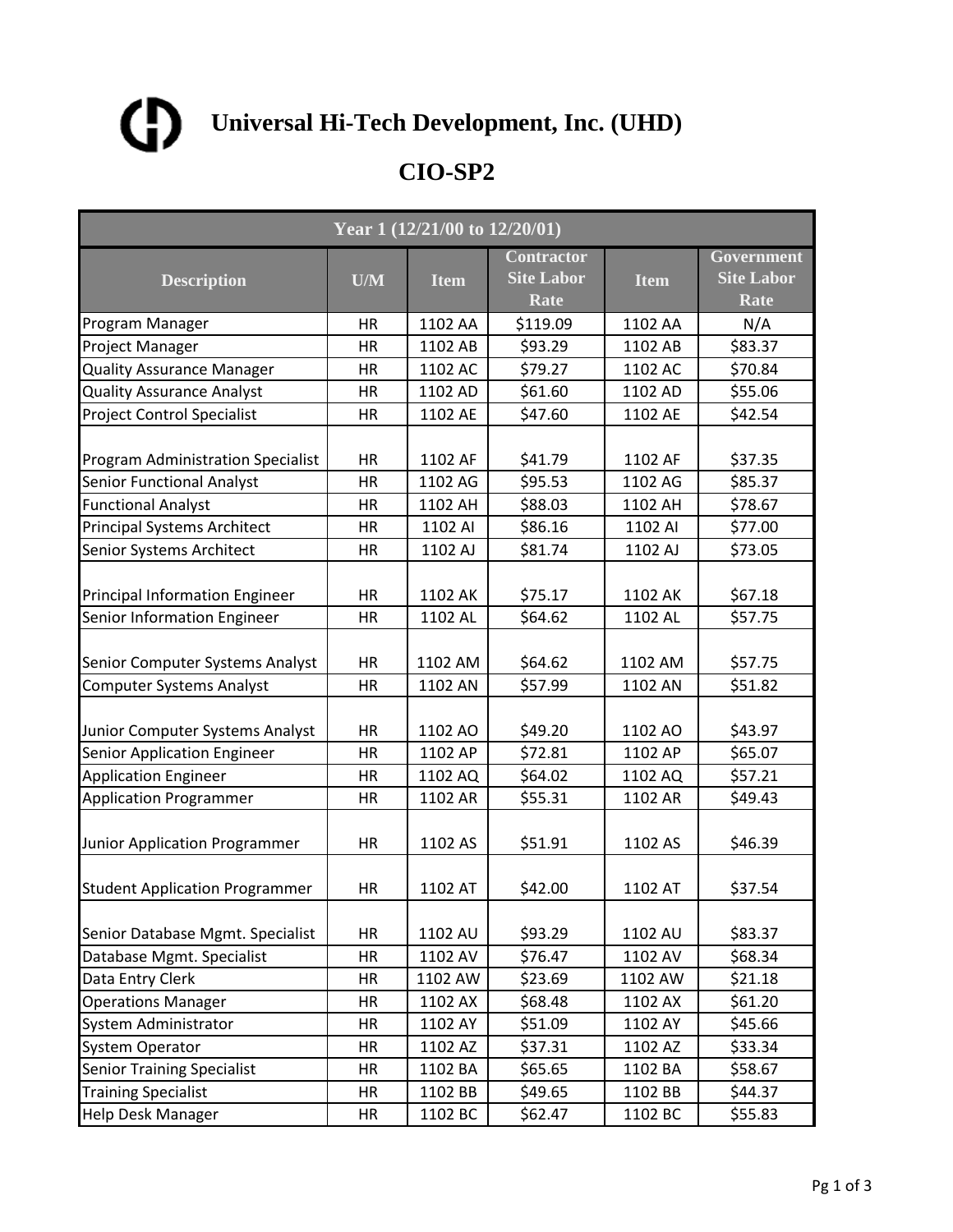

| Year 1 (12/21/00 to 12/20/01)                 |           |             |                                                |             |                                                |  |  |
|-----------------------------------------------|-----------|-------------|------------------------------------------------|-------------|------------------------------------------------|--|--|
| <b>Description</b>                            | U/M       | <b>Item</b> | <b>Contractor</b><br><b>Site Labor</b><br>Rate | <b>Item</b> | Government<br><b>Site Labor</b><br><b>Rate</b> |  |  |
| <b>Help Desk Specialist</b>                   | HR        | 1102 BD     | \$50.62                                        | 1102 BD     | \$45.24                                        |  |  |
| <b>Hardware Specialist</b>                    | HR        | 1102 BE     | \$49.00                                        | 1102 BE     | \$43.79                                        |  |  |
| Senior Hardware Installation                  |           |             |                                                |             |                                                |  |  |
| Technician                                    | HR        | 1102 BF     | \$60.96                                        | 1102 BF     | \$54.48                                        |  |  |
| Hardware Installation Technician              | <b>HR</b> | 1102 BG     | \$51.70                                        | 1102 BG     | \$46.20                                        |  |  |
| Hardware Draftsman                            | HR        | 1102 BH     | \$47.39                                        | 1102 BH     | \$42.35                                        |  |  |
| Senior Network Installation                   |           |             |                                                |             |                                                |  |  |
| Technician                                    | HR        | 1102 BI     | \$62.04                                        | 1102 BI     | \$55.44                                        |  |  |
| Network Installation Technician               | HR        | 1102 BJ     | \$51.48                                        | 1102 BJ     | \$46.01                                        |  |  |
| Network Draftsman                             | HR        | 1102 BK     | \$49.20                                        | 1102 BK     | \$43.97                                        |  |  |
| <b>Communications Network</b>                 |           |             |                                                |             |                                                |  |  |
| Manager                                       | HR        | 1102 BL     | \$66.77                                        | 1102 BL     | \$59.68                                        |  |  |
| <b>Communications Specialist</b>              | <b>HR</b> | 1102 BM     | \$58.85                                        | 1102 BM     | \$52.59                                        |  |  |
| Principal B.P.R. Specialist                   | <b>HR</b> | 1102 BN     | \$105.87                                       | 1102 BN     | \$94.61                                        |  |  |
| Senior B.P.R. Specialist                      | <b>HR</b> | 1102 BO     | \$88.03                                        | 1102 BO     | \$78.67                                        |  |  |
| Cost Analyst                                  | HR        | 1102 BP     | \$50.62                                        | 1102 BP     | \$45.24                                        |  |  |
| Data Standardization Specialist               | HR        | 1102 BQ     | \$71.36                                        | 1102 BQ     | \$63.78                                        |  |  |
| <b>Documentation Specialist</b>               | <b>HR</b> | 1102 BR     | \$43.08                                        | 1102 BR     | \$38.50                                        |  |  |
| Technical Writer/Editor                       | <b>HR</b> | 1102 BS     | \$54.50                                        | 1102 BS     | \$48.70                                        |  |  |
| Senior Computer Security System<br>Specialist | HR        | 1102 BT     | \$84.42                                        | 1102 BT     | \$75.44                                        |  |  |
| <b>Computer Security System</b>               |           |             |                                                |             |                                                |  |  |
| Specialist                                    | HR        | 1102 BU     | \$64.02                                        | 1102 BU     | \$57.21                                        |  |  |
| Administrative Support and                    |           |             |                                                |             |                                                |  |  |
| <b>Graphics Specialist</b>                    | HR        | 1102 BV     | \$37.05                                        | 1102 BV     | \$33.11                                        |  |  |
| Electronic Meeting Technographer              | HR        | 1102 BW     | \$55.94                                        | 1102 BW     | \$49.99                                        |  |  |
| System Programmer                             | HR        | 1102 BX     | \$50.90                                        | 1102 BX     | \$45.49                                        |  |  |
| <b>Functional Subject Matter Expert</b>       | HR        | 1102 BY     | \$155.35                                       | 1102 BY     | \$138.83                                       |  |  |
| <b>IT Hardware Specialist</b>                 | HR        | 1102 BZ     | \$47.06                                        | 1102 BZ     | \$42.06                                        |  |  |
| <b>Quality Assurance Specialist</b>           | HR        | 1102 CA     | \$49.54                                        | 1102 CA     | \$44.28                                        |  |  |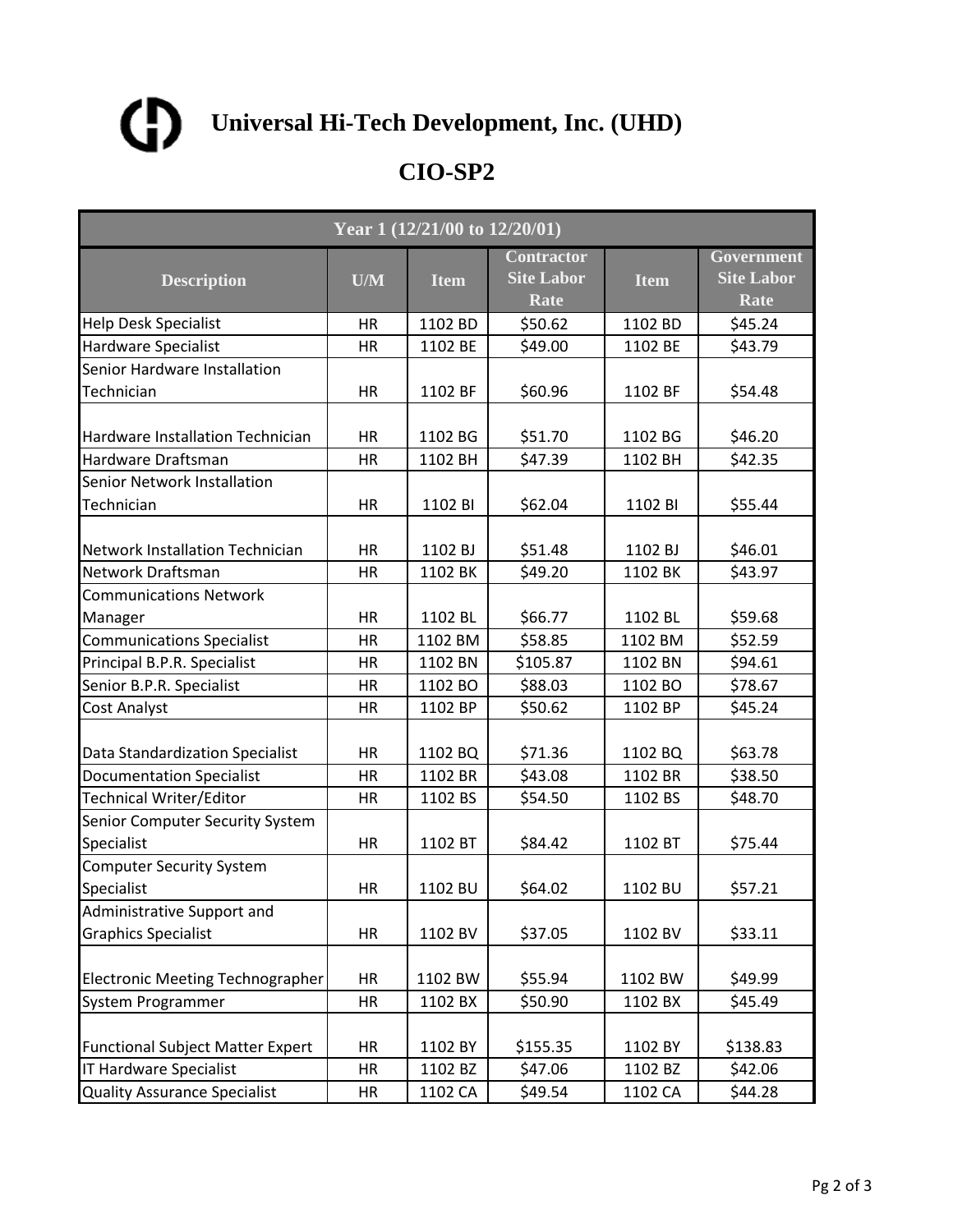

| Year 1 (12/21/00 to 12/20/01)                     |           |             |                                                |             |                                         |  |  |
|---------------------------------------------------|-----------|-------------|------------------------------------------------|-------------|-----------------------------------------|--|--|
| <b>Description</b>                                | U/M       | <b>Item</b> | <b>Contractor</b><br><b>Site Labor</b><br>Rate | <b>Item</b> | Government<br><b>Site Labor</b><br>Rate |  |  |
| <b>Communications Hardware</b>                    |           |             |                                                |             |                                         |  |  |
| Specialist                                        | HR        | 1102 CB     | \$66.77                                        | 1102 CB     | \$59.68                                 |  |  |
| <b>Communications Software</b>                    |           |             |                                                |             |                                         |  |  |
| Specialist                                        | <b>HR</b> | 1102 CC     | \$65.87                                        | 1102 CC     | \$58.87                                 |  |  |
| <b>Information Resource</b>                       |           |             |                                                |             |                                         |  |  |
| <b>Management Analyst</b>                         | <b>HR</b> | 1102 CD     | \$105.87                                       | 1102 CD     | \$94.61                                 |  |  |
| <b>Procurement Product Specialist</b>             | <b>HR</b> | 1102 CE     | \$95.53                                        | 1102 CE     | \$85.37                                 |  |  |
| <b>Imaging Specialist</b>                         | <b>HR</b> | 1102 CF     | \$62.62                                        | 1102 CF     | \$55.96                                 |  |  |
| <b>Application Systems Analyst</b>                | HR        | 1102 CG     | \$56.00                                        | 1102 CG     | \$50.05                                 |  |  |
| Software Systems Engineer                         | <b>HR</b> | 1102 CH     | \$91.95                                        | 1102 CH     | \$82.18                                 |  |  |
| <b>Disaster Recovery Specialist</b>               | <b>HR</b> | 1102 CI     | \$77.57                                        | 1102 CI     | \$69.32                                 |  |  |
| <b>Telecommunication Engineer</b>                 | HR        | 1102 CJ     | \$66.77                                        | 1102 CJ     | \$59.68                                 |  |  |
| <b>Information Systems Training</b><br>Specialist | <b>HR</b> | 1102 CK     | \$49.65                                        | 1102 CK     | \$44.37                                 |  |  |
| Local Area Network Administrator                  | <b>HR</b> | 1102 CL     | \$48.36                                        | 1102 CL     | \$43.22                                 |  |  |
| Wide Area Network Administrator                   | <b>HR</b> | 1102 CM     | \$58.85                                        | 1102 CM     | \$52.59                                 |  |  |
| Web Project Manager                               | <b>HR</b> | 1102 CN     | \$93.29                                        | 1102 CN     | \$83.37                                 |  |  |
| <b>Web Designer</b>                               | HR        | 1102 CO     | \$65.87                                        | 1102 CO     | \$58.87                                 |  |  |
| Web Software Developer                            | HR        | 1102 CP     | \$72.81                                        | 1102 CP     | \$65.07                                 |  |  |
| Web Content Administrator                         | HR        | 1102 CQ     | \$46.48                                        | 1102 CQ     | \$41.54                                 |  |  |
| Local Area Network Support                        |           |             |                                                |             |                                         |  |  |
| Technician                                        | <b>HR</b> | 1102 CR     | \$65.87                                        | 1102 CR     | \$58.87                                 |  |  |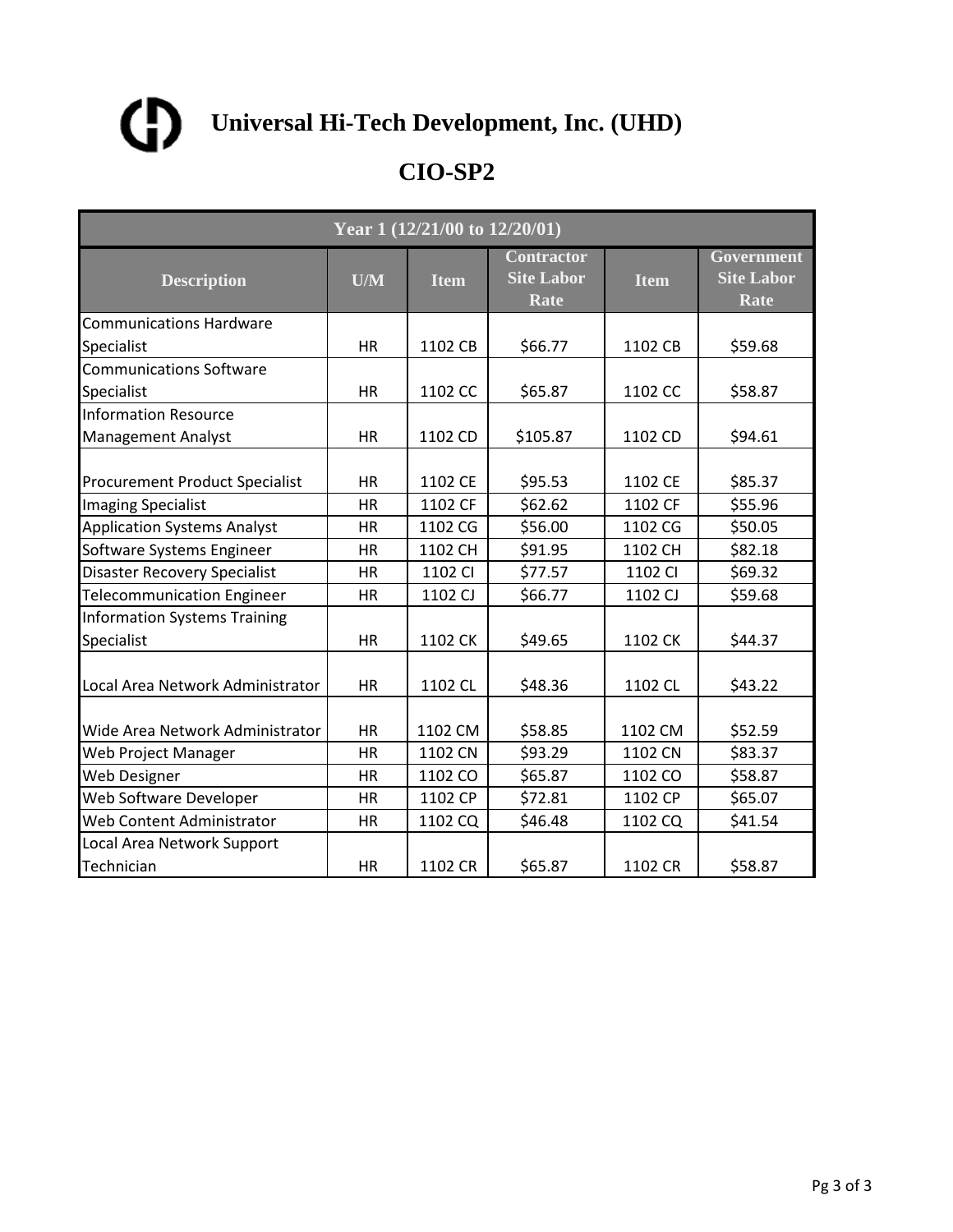

| Year 2 (12/21/01 to 12/20/02)                                         |                 |                    |                                                |                    |                                                |  |
|-----------------------------------------------------------------------|-----------------|--------------------|------------------------------------------------|--------------------|------------------------------------------------|--|
| <b>Description</b>                                                    | U/M             | <b>Item</b>        | <b>Contractor</b><br><b>Site Labor</b><br>Rate | <b>Item</b>        | Government<br><b>Site Labor</b><br><b>Rate</b> |  |
| Program Manager                                                       | HR              | 2102 AA            | \$122.67                                       | 2102 AA            | N/A                                            |  |
| Project Manager                                                       | HR              | 2102 AB            | \$96.09                                        | 2102 AB            | \$85.87                                        |  |
| <b>Quality Assurance Manager</b>                                      | HR              | 2102 AC            | \$81.64                                        | 2102 AC            | \$72.96                                        |  |
| <b>Quality Assurance Analyst</b>                                      | HR              | 2102 AD            | \$63.46                                        | 2102 AD            | \$56.71                                        |  |
| <b>Project Control Specialist</b>                                     | <b>HR</b>       | 2102 AE            | \$49.03                                        | 2102 AE            | \$43.81                                        |  |
| <b>Program Administration Specialist</b>                              | HR              | 2102 AF            | \$43.04                                        | 2102 AF            | \$38.46                                        |  |
| <b>Senior Functional Analyst</b>                                      | <b>HR</b>       | 2102 AG            | \$98.39                                        | 2102 AG            | \$87.93                                        |  |
| <b>Functional Analyst</b>                                             | HR              | 2102 AH            | \$90.68                                        | 2102 AH            | \$81.04                                        |  |
| <b>Principal Systems Architect</b>                                    | HR              | 2102 AI            | \$88.74                                        | 2102 AI            | \$79.31                                        |  |
| <b>Senior Systems Architect</b>                                       | <b>HR</b>       | 2102 AJ            | \$84.20                                        | 2102 AJ            | \$75.25                                        |  |
| Principal Information Engineer                                        | HR              | 2102 AK            | \$77.44                                        | 2102 AK            | \$69.20                                        |  |
| Senior Information Engineer                                           | HR              | 2102 AL            | \$66.56                                        | 2102 AL            | \$59.48                                        |  |
| Senior Computer Systems Analyst                                       | HR              | 2102 AM            | \$66.56                                        | 2102 AM            | \$59.48                                        |  |
| <b>Computer Systems Analyst</b>                                       | <b>HR</b>       | 2102 AN            | \$59.73                                        | 2102 AN            | \$53.38                                        |  |
| Junior Computer Systems Analyst<br><b>Senior Application Engineer</b> | HR<br><b>HR</b> | 2102 AO<br>2102 AP | \$50.68<br>\$74.98                             | 2102 AO<br>2102 AP | \$45.30<br>\$67.01                             |  |
| <b>Application Engineer</b>                                           | HR              | 2102 AQ            | \$65.93                                        | 2102 AQ            | \$58.92                                        |  |
| Application Programmer                                                | HR              | 2102 AR            | \$56.97                                        | 2102 AR            | \$50.92                                        |  |
| Junior Application Programmer                                         | <b>HR</b>       | 2102 AS            | \$53.46                                        | 2102 AS            | \$47.78                                        |  |
| <b>Student Application Programmer</b>                                 | HR              | 2102 AT            | \$43.27                                        | 2102 AT            | \$38.67                                        |  |
| Senior Database Mgmt. Specialist                                      | HR              | 2102 AU            | \$96.09                                        | 2102 AU            | \$85.87                                        |  |
| Database Mgmt. Specialist                                             | <b>HR</b>       | 2102 AV            | \$78.77                                        | 2102 AV            | \$70.40                                        |  |
| Data Entry Clerk                                                      | HR              | 2102 AW            | \$24.40                                        | 2102 AW            | \$21.81                                        |  |
| <b>Operations Manager</b>                                             | HR              | 2102 AX            | \$70.52                                        | 2102 AX            | \$63.02                                        |  |
| System Administrator                                                  | HR              | 2102 AY            | \$52.62                                        | 2102 AY            | \$47.03                                        |  |
| <b>System Operator</b>                                                | HR              | 2102 AZ            | \$38.43                                        | 2102 AZ            | \$34.34                                        |  |
| <b>Senior Training Specialist</b>                                     | HR              | 2102 BA            | \$67.61                                        | 2102 BA            | \$60.43                                        |  |
| <b>Training Specialist</b>                                            | HR              | 2102 BB            | \$51.14                                        | 2102 BB            | \$45.70                                        |  |
| <b>Help Desk Manager</b>                                              | HR              | 2102 BC            | \$64.34                                        | 2102 BC            | \$57.50                                        |  |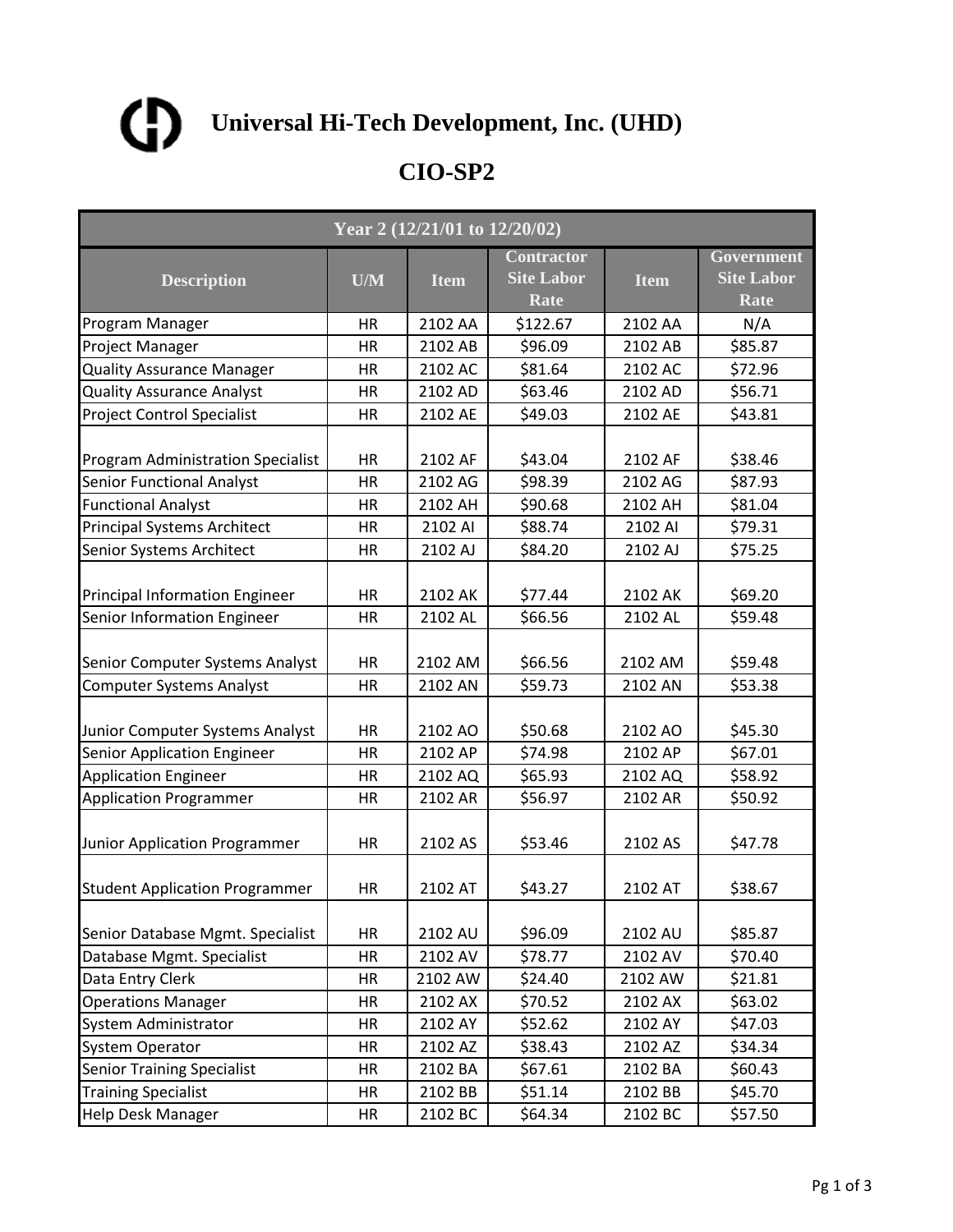

| Year 2 (12/21/01 to 12/20/02)                 |           |             |                                                |             |                                                |  |  |
|-----------------------------------------------|-----------|-------------|------------------------------------------------|-------------|------------------------------------------------|--|--|
| <b>Description</b>                            | U/M       | <b>Item</b> | <b>Contractor</b><br><b>Site Labor</b><br>Rate | <b>Item</b> | Government<br><b>Site Labor</b><br><b>Rate</b> |  |  |
| <b>Help Desk Specialist</b>                   | HR        | 2102 BD     | \$52.15                                        | 2102 BD     | \$46.60                                        |  |  |
| Hardware Specialist                           | HR        | 2102 BE     | \$50.47                                        | 2102 BE     | \$45.10                                        |  |  |
| Senior Hardware Installation                  |           |             |                                                |             |                                                |  |  |
| Technician                                    | HR        | 2102 BF     | \$62.79                                        | 2102 BF     | \$56.11                                        |  |  |
| Hardware Installation Technician              | HR        | 2102 BG     | \$53.25                                        | 2102 BG     | \$47.59                                        |  |  |
| Hardware Draftsman                            | HR        | 2102 BH     | \$48.81                                        | 2102 BH     | \$43.62                                        |  |  |
| Senior Network Installation                   |           |             |                                                |             |                                                |  |  |
| Technician                                    | HR        | 2102 BI     | \$63.89                                        | 2102 BI     | \$57.10                                        |  |  |
| <b>Network Installation Technician</b>        | HR        | 2102 BJ     | \$53.03                                        | 2102 BJ     | \$47.39                                        |  |  |
| Network Draftsman                             | HR        | 2102 BK     | \$50.68                                        | 2102 BK     | \$45.30                                        |  |  |
| <b>Communications Network</b>                 |           |             |                                                |             |                                                |  |  |
| Manager                                       | HR        | 2102 BL     | \$68.78                                        | 2102 BL     | \$61.47                                        |  |  |
| <b>Communications Specialist</b>              | HR        | 2102 BM     | \$60.61                                        | 2102 BM     | \$54.17                                        |  |  |
| Principal B.P.R. Specialist                   | <b>HR</b> | 2102 BN     | \$109.04                                       | 2102 BN     | \$97.44                                        |  |  |
| Senior B.P.R. Specialist                      | <b>HR</b> | 2102 BO     | \$90.68                                        | 2102 BO     | \$81.04                                        |  |  |
| Cost Analyst                                  | HR        | 2102 BP     | \$52.15                                        | 2102 BP     | \$46.60                                        |  |  |
| Data Standardization Specialist               | <b>HR</b> | 2102 BQ     | \$73.49                                        | 2102 BQ     | \$65.68                                        |  |  |
| <b>Documentation Specialist</b>               | HR        | 2102 BR     | \$44.37                                        | 2102 BR     | \$39.66                                        |  |  |
| Technical Writer/Editor                       | <b>HR</b> | 2102 BS     | \$56.13                                        | 2102 BS     | \$50.17                                        |  |  |
| Senior Computer Security System<br>Specialist | <b>HR</b> | 2102 BT     | \$86.96                                        | 2102 BT     | \$77.71                                        |  |  |
| <b>Computer Security System</b>               |           |             |                                                |             |                                                |  |  |
| Specialist                                    | HR        | 2102 BU     | \$65.93                                        | 2102 BU     | \$58.92                                        |  |  |
| Administrative Support and                    |           |             |                                                |             |                                                |  |  |
| <b>Graphics Specialist</b>                    | HR        | 2102 BV     | \$38.17                                        | 2102 BV     | \$34.11                                        |  |  |
| <b>Electronic Meeting Technographer</b>       | HR        | 2102 BW     | \$57.62                                        | 2102 BW     | \$51.49                                        |  |  |
| System Programmer                             | <b>HR</b> | 2102 BX     | \$52.43                                        | 2102 BX     | \$46.85                                        |  |  |
| <b>Functional Subject Matter Expert</b>       | HR        | 2102 BY     | \$160.00                                       | 2102 BY     | \$142.99                                       |  |  |
| <b>IT Hardware Specialist</b>                 | HR        | 2102 BZ     | \$48.49                                        | 2102 BZ     | \$43.33                                        |  |  |
| <b>Quality Assurance Specialist</b>           | HR        | 2102 CA     | \$51.03                                        | 2102 CA     | \$45.60                                        |  |  |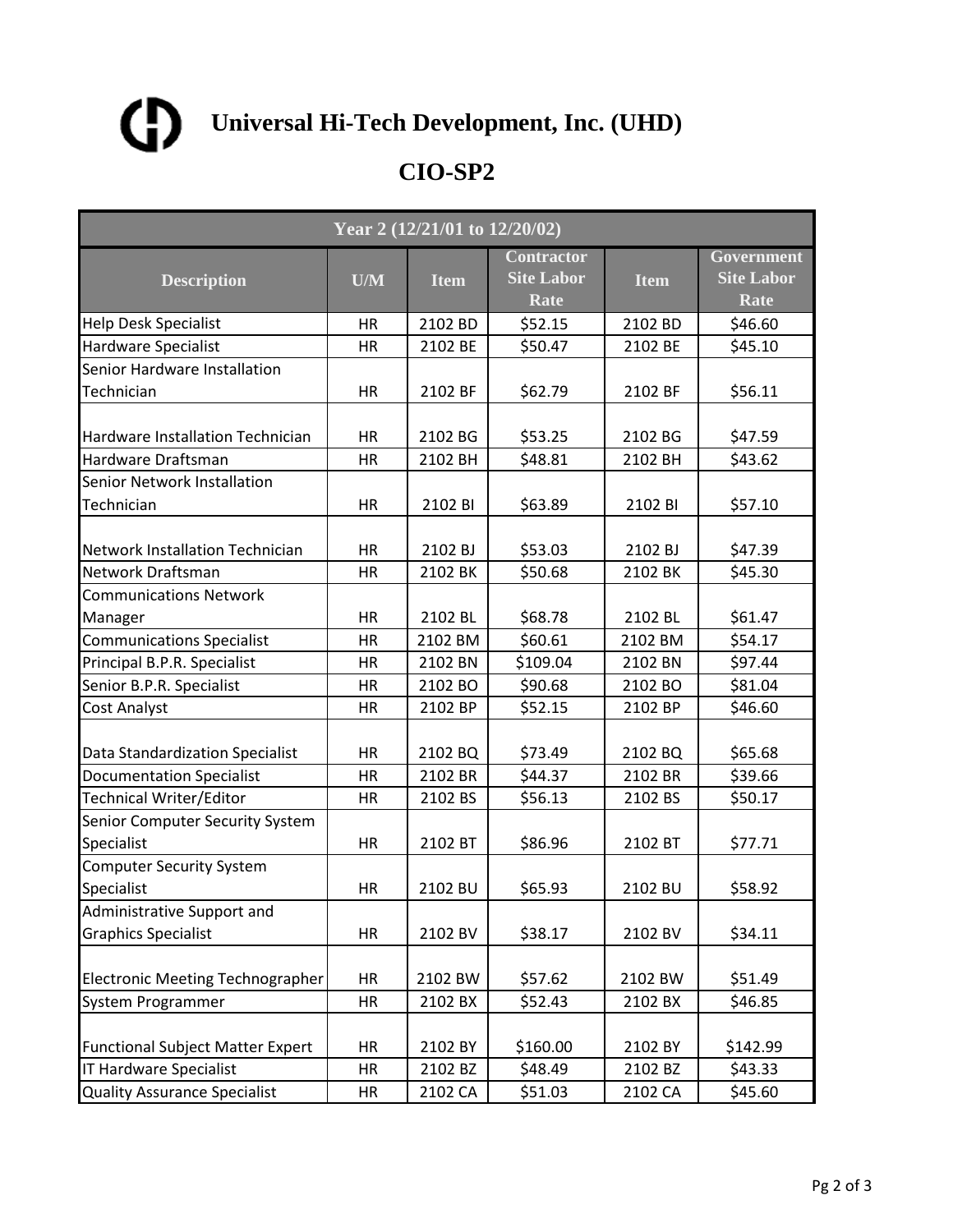

|                                                   | Year 2 (12/21/01 to 12/20/02) |             |                                                |             |                                         |  |  |  |
|---------------------------------------------------|-------------------------------|-------------|------------------------------------------------|-------------|-----------------------------------------|--|--|--|
| <b>Description</b>                                | U/M                           | <b>Item</b> | <b>Contractor</b><br><b>Site Labor</b><br>Rate | <b>Item</b> | Government<br><b>Site Labor</b><br>Rate |  |  |  |
| <b>Communications Hardware</b>                    |                               |             |                                                |             |                                         |  |  |  |
| Specialist                                        | HR                            | 2102 CB     | \$68.78                                        | 2102 CB     | \$61.47                                 |  |  |  |
| <b>Communications Software</b>                    |                               |             |                                                |             |                                         |  |  |  |
| Specialist                                        | <b>HR</b>                     | 2102 CC     | \$67.85                                        | 2102 CC     | \$60.64                                 |  |  |  |
| <b>Information Resource</b>                       |                               |             |                                                |             |                                         |  |  |  |
| <b>Management Analyst</b>                         | <b>HR</b>                     | 2102 CD     | \$109.04                                       | 2102 CD     | \$97.44                                 |  |  |  |
| <b>Procurement Product Specialist</b>             | <b>HR</b>                     | 2102 CE     | \$98.39                                        | 2102 CE     | \$87.93                                 |  |  |  |
| <b>Imaging Specialist</b>                         | <b>HR</b>                     | 2102 CF     | \$64.49                                        | 2102 CF     | \$57.63                                 |  |  |  |
| <b>Application Systems Analyst</b>                | HR                            | 2102 CG     | \$57.68                                        | 2102 CG     | \$51.55                                 |  |  |  |
| Software Systems Engineer                         | <b>HR</b>                     | 2102 CH     | \$94.71                                        | 2102 CH     | \$84.64                                 |  |  |  |
| <b>Disaster Recovery Specialist</b>               | <b>HR</b>                     | 2102 CI     | \$79.89                                        | 2102 CI     | \$71.40                                 |  |  |  |
| <b>Telecommunication Engineer</b>                 | HR                            | 2102 CJ     | \$68.78                                        | 2102 CJ     | \$61.47                                 |  |  |  |
| <b>Information Systems Training</b><br>Specialist | <b>HR</b>                     | 2102 CK     | \$51.14                                        | 2102 CK     | \$45.70                                 |  |  |  |
| Local Area Network Administrator                  | <b>HR</b>                     | 2102 CL     | \$49.80                                        | 2102 CL     | \$44.51                                 |  |  |  |
| Wide Area Network Administrator                   | <b>HR</b>                     | 2102 CM     | \$60.61                                        | 2102 CM     | \$54.17                                 |  |  |  |
| Web Project Manager                               | <b>HR</b>                     | 2102 CN     | \$96.09                                        | 2102 CN     | \$85.87                                 |  |  |  |
| <b>Web Designer</b>                               | HR                            | 2102 CO     | \$67.85                                        | 2102 CO     | \$60.64                                 |  |  |  |
| Web Software Developer                            | HR                            | 2102 CP     | \$74.98                                        | 2102 CP     | \$67.01                                 |  |  |  |
| Web Content Administrator                         | HR                            | 2102 CQ     | \$47.88                                        | 2102 CQ     | \$42.79                                 |  |  |  |
| Local Area Network Support                        |                               |             |                                                |             |                                         |  |  |  |
| Technician                                        | <b>HR</b>                     | 2102 CR     | \$67.85                                        | 2102 CR     | \$60.64                                 |  |  |  |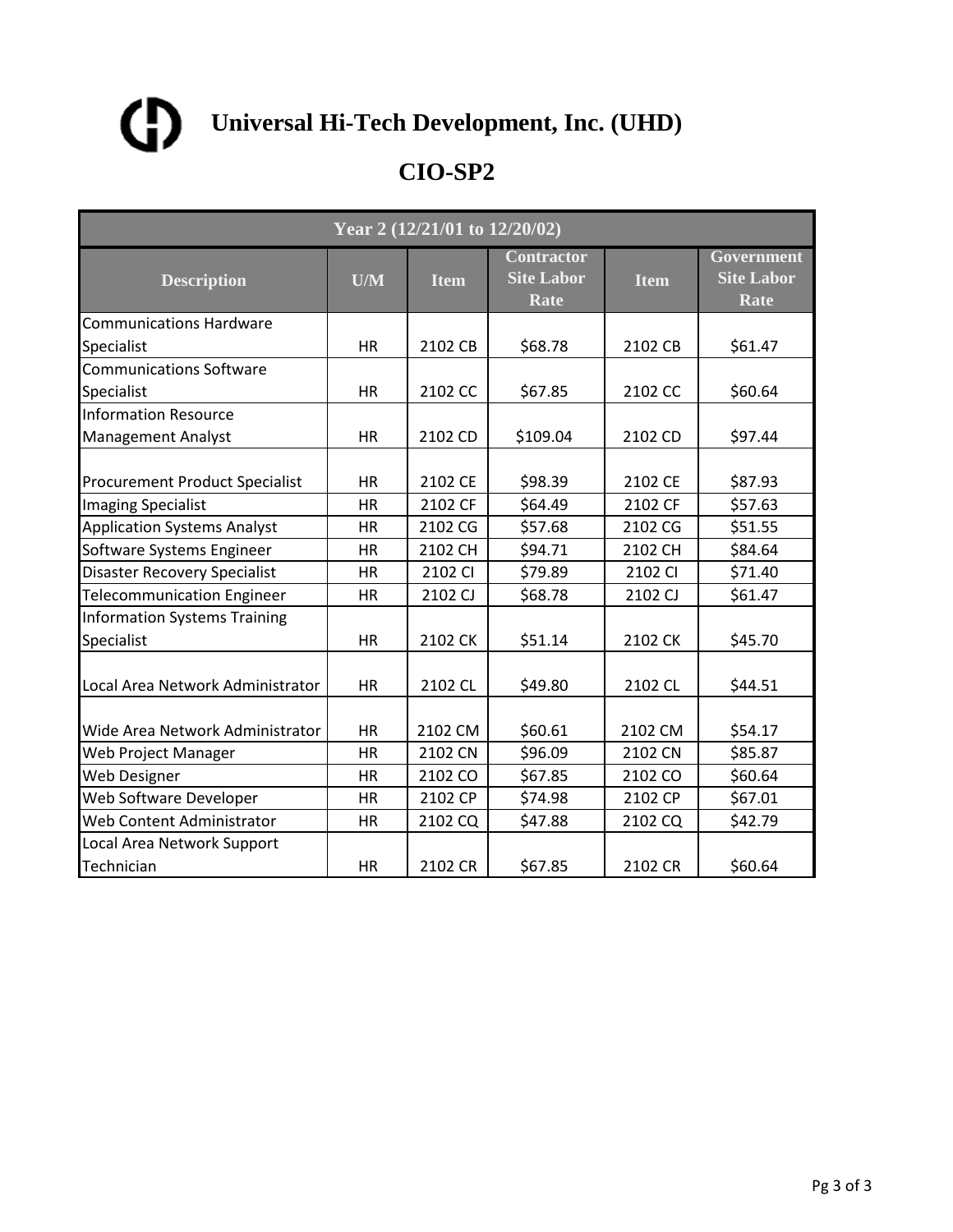

| Year 3 (12/21/02 to 12/20/03)                                         |                 |                    |                                                |                    |                                                |  |
|-----------------------------------------------------------------------|-----------------|--------------------|------------------------------------------------|--------------------|------------------------------------------------|--|
| <b>Description</b>                                                    | U/M             | <b>Item</b>        | <b>Contractor</b><br><b>Site Labor</b><br>Rate | <b>Item</b>        | Government<br><b>Site Labor</b><br><b>Rate</b> |  |
| Program Manager                                                       | HR              | 3102 AA            | \$126.35                                       | 3102 AA            | N/A                                            |  |
| Project Manager                                                       | HR              | 3102 AB            | \$98.98                                        | 3102 AB            | \$88.45                                        |  |
| <b>Quality Assurance Manager</b>                                      | HR              | 3102 AC            | \$84.09                                        | 3102 AC            | \$75.15                                        |  |
| <b>Quality Assurance Analyst</b>                                      | HR              | 3102 AD            | \$65.35                                        | 3102 AD            | \$58.40                                        |  |
| <b>Project Control Specialist</b>                                     | <b>HR</b>       | 3102 AE            | \$50.49                                        | 3102 AE            | \$45.12                                        |  |
| <b>Program Administration Specialist</b>                              | HR              | 3102 AF            | \$44.33                                        | 3102 AF            | \$39.62                                        |  |
| <b>Senior Functional Analyst</b>                                      | <b>HR</b>       | 3102 AG            | \$101.35                                       | 3102 AG            | \$90.57                                        |  |
| <b>Functional Analyst</b>                                             | HR              | 3102 AH            | \$93.40                                        | 3102 AH            | \$83.47                                        |  |
| <b>Principal Systems Architect</b>                                    | HR              | 3102 AI            | \$91.42                                        | 3102 AI            | \$81.70                                        |  |
| <b>Senior Systems Architect</b>                                       | <b>HR</b>       | 3102 AJ            | \$86.72                                        | 3102 AJ            | \$77.50                                        |  |
| Principal Information Engineer                                        | HR              | 3102 AK            | \$79.76                                        | 3102 AK            | \$71.28                                        |  |
| Senior Information Engineer                                           | HR              | 3102 AL            | \$68.56                                        | 3102 AL            | \$61.27                                        |  |
| Senior Computer Systems Analyst                                       | HR              | 3102 AM            | \$68.56                                        | 3102 AM            | \$61.27                                        |  |
| <b>Computer Systems Analyst</b>                                       | <b>HR</b>       | 3102 AN            | \$61.52                                        | 3102 AN            | \$54.98                                        |  |
| Junior Computer Systems Analyst<br><b>Senior Application Engineer</b> | HR<br><b>HR</b> | 3102 AO<br>3102 AP | \$52.21<br>\$77.22                             | 3102 AO<br>3102 AP | \$46.66<br>\$69.01                             |  |
| <b>Application Engineer</b>                                           | HR              | 3102 AQ            | \$67.92                                        | 3102 AQ            | \$60.70                                        |  |
| <b>Application Programmer</b>                                         | HR              | 3102 AR            | \$58.67                                        | 3102 AR            | \$52.44                                        |  |
| Junior Application Programmer                                         | <b>HR</b>       | 3102 AS            | \$55.06                                        | 3102 AS            | \$49.20                                        |  |
| <b>Student Application Programmer</b>                                 | HR              | 3102 AT            | \$44.57                                        | 3102 AT            | \$39.83                                        |  |
| Senior Database Mgmt. Specialist                                      | HR              | 3102 AU            | \$98.98                                        | 3102 AU            | \$88.45                                        |  |
| Database Mgmt. Specialist                                             | <b>HR</b>       | 3102 AV            | \$81.14                                        | 3102 AV            | \$72.51                                        |  |
| Data Entry Clerk                                                      | HR              | 3102 AW            | \$25.14                                        | 3102 AW            | \$22.46                                        |  |
| <b>Operations Manager</b>                                             | HR              | 3102 AX            | \$72.63                                        | 3102 AX            | \$64.91                                        |  |
| System Administrator                                                  | HR              | 3102 AY            | \$54.19                                        | 3102 AY            | \$48.43                                        |  |
| <b>System Operator</b>                                                | HR              | 3102 AZ            | \$39.59                                        | 3102 AZ            | \$35.38                                        |  |
| <b>Senior Training Specialist</b>                                     | HR              | 3102 BA            | \$69.64                                        | 3102 BA            | \$62.24                                        |  |
| <b>Training Specialist</b>                                            | HR              | 3102 BB            | \$52.67                                        | 3102 BB            | \$47.07                                        |  |
| <b>Help Desk Manager</b>                                              | HR              | 3102 BC            | \$66.28                                        | 3102 BC            | \$59.23                                        |  |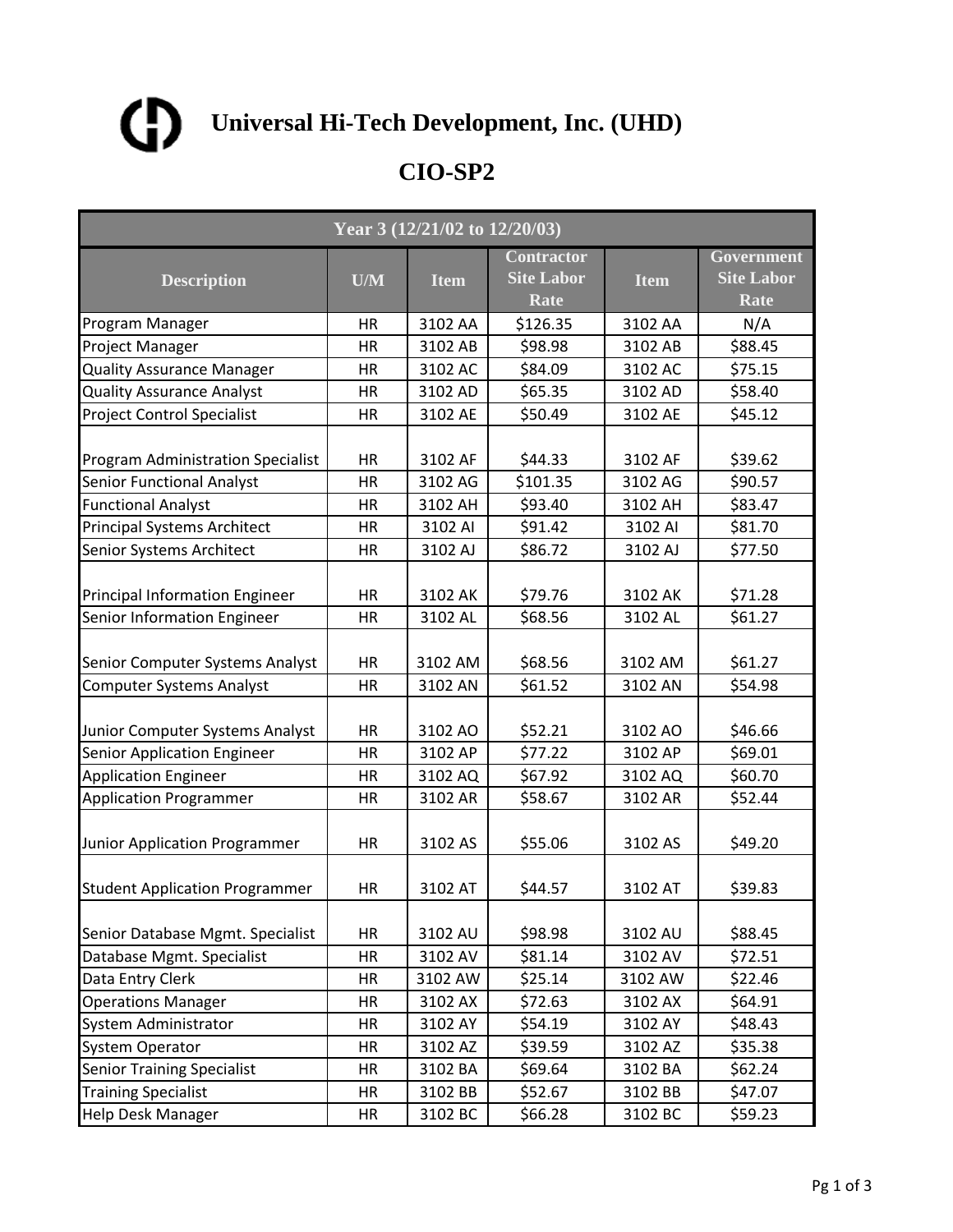

| Year 3 (12/21/02 to 12/20/03)                 |           |             |                                                |             |                                                |  |  |
|-----------------------------------------------|-----------|-------------|------------------------------------------------|-------------|------------------------------------------------|--|--|
| <b>Description</b>                            | U/M       | <b>Item</b> | <b>Contractor</b><br><b>Site Labor</b><br>Rate | <b>Item</b> | Government<br><b>Site Labor</b><br><b>Rate</b> |  |  |
| <b>Help Desk Specialist</b>                   | HR        | 3102 BD     | \$53.72                                        | 3102 BD     | \$48.01                                        |  |  |
| <b>Hardware Specialist</b>                    | HR        | 3102 BE     | \$51.98                                        | 3102 BE     | \$46.45                                        |  |  |
| Senior Hardware Installation                  |           |             |                                                |             |                                                |  |  |
| Technician                                    | HR        | 3102 BF     | \$64.66                                        | 3102 BF     | \$57.79                                        |  |  |
| Hardware Installation Technician              | <b>HR</b> | 3102 BG     | \$54.84                                        | 3102 BG     | \$49.01                                        |  |  |
| Hardware Draftsman                            | HR        | 3102 BH     | \$50.27                                        | 3102 BH     | \$44.93                                        |  |  |
| Senior Network Installation                   |           |             |                                                |             |                                                |  |  |
| Technician                                    | HR        | 3102 BI     | \$65.80                                        | 3102 BI     | \$58.81                                        |  |  |
| Network Installation Technician               | HR        | 3102 BJ     | \$54.63                                        | 3102 BJ     | \$48.82                                        |  |  |
| Network Draftsman                             | HR        | 3102 BK     | \$52.21                                        | 3102 BK     | \$46.66                                        |  |  |
| <b>Communications Network</b>                 |           |             |                                                |             |                                                |  |  |
| Manager                                       | HR        | 3102 BL     | \$70.85                                        | 3102 BL     | \$63.31                                        |  |  |
| <b>Communications Specialist</b>              | <b>HR</b> | 3102 BM     | \$62.42                                        | 3102 BM     | \$55.79                                        |  |  |
| Principal B.P.R. Specialist                   | HR        | 3102 BN     | \$112.31                                       | 3102 BN     | \$100.37                                       |  |  |
| Senior B.P.R. Specialist                      | <b>HR</b> | 3102 BO     | \$93.40                                        | 3102 BO     | \$83.47                                        |  |  |
| Cost Analyst                                  | HR        | 3102 BP     | \$53.72                                        | 3102 BP     | \$48.01                                        |  |  |
| Data Standardization Specialist               | <b>HR</b> | 3102 BQ     | \$75.69                                        | 3102 BQ     | \$67.64                                        |  |  |
| <b>Documentation Specialist</b>               | <b>HR</b> | 3102 BR     | \$45.71                                        | 3102 BR     | \$40.85                                        |  |  |
| Technical Writer/Editor                       | <b>HR</b> | 3102 BS     | \$57.81                                        | 3102 BS     | \$51.67                                        |  |  |
| Senior Computer Security System<br>Specialist | HR        | 3102 BT     | \$89.56                                        | 3102 BT     | \$80.04                                        |  |  |
| <b>Computer Security System</b>               |           |             |                                                |             |                                                |  |  |
| Specialist                                    | HR        | 3102 BU     | \$67.92                                        | 3102 BU     | \$60.70                                        |  |  |
| Administrative Support and                    |           |             |                                                |             |                                                |  |  |
| <b>Graphics Specialist</b>                    | <b>HR</b> | 3102 BV     | \$39.31                                        | 3102 BV     | \$35.13                                        |  |  |
| Electronic Meeting Technographer              | HR        | 3102 BW     | \$59.34                                        | 3102 BW     | \$53.03                                        |  |  |
| System Programmer                             | <b>HR</b> | 3102 BX     | \$54.00                                        | 3102 BX     | \$48.26                                        |  |  |
| <b>Functional Subject Matter Expert</b>       | HR        | 3102 BY     | \$164.80                                       | 3102 BY     | \$147.28                                       |  |  |
| <b>IT Hardware Specialist</b>                 | <b>HR</b> | 3102 BZ     | \$49.95                                        | 3102 BZ     | \$44.64                                        |  |  |
| <b>Quality Assurance Specialist</b>           | HR        | 3102 CA     | \$52.56                                        | 3102 CA     | \$46.97                                        |  |  |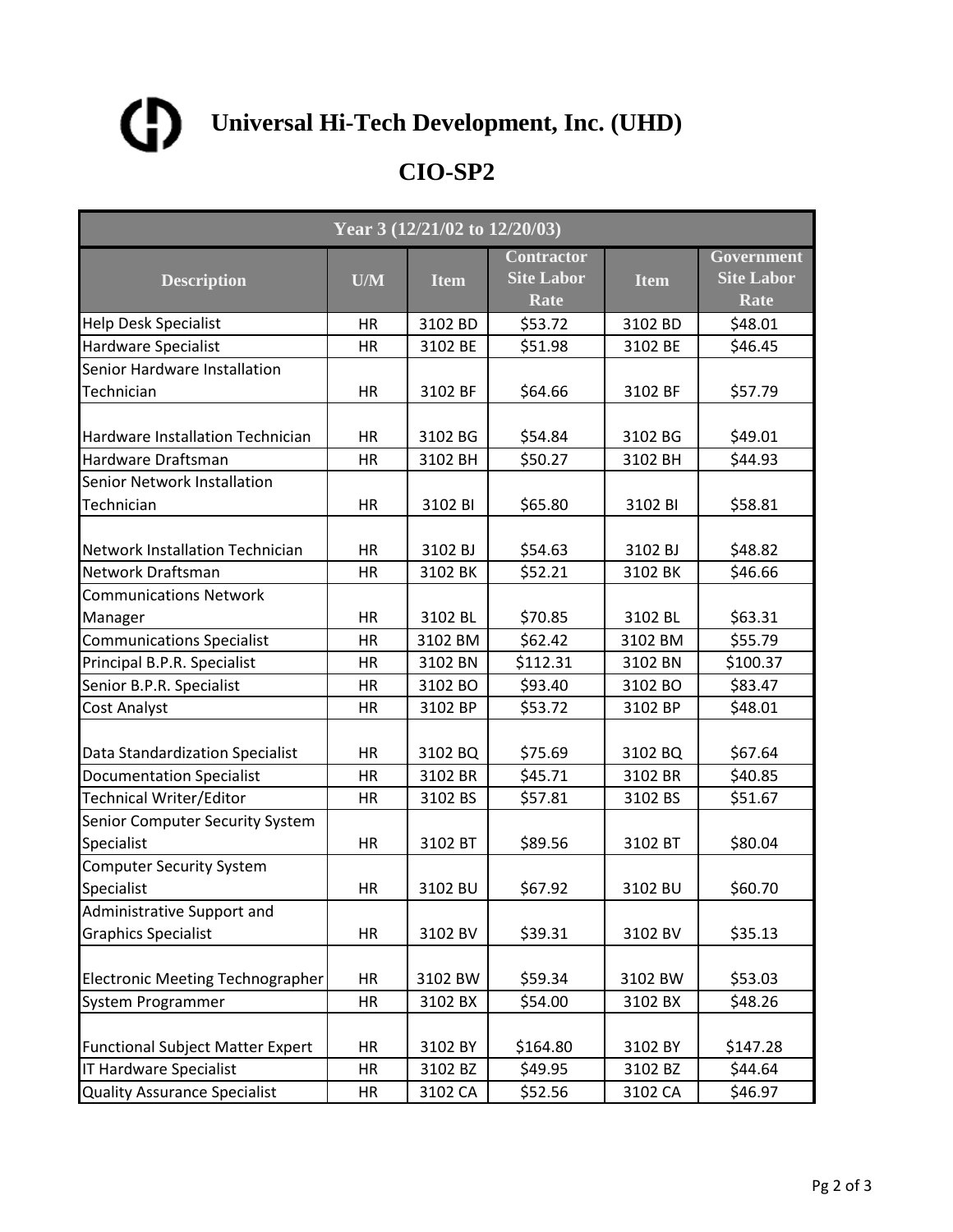

|                                                   | Year 3 (12/21/02 to 12/20/03) |             |                                                |             |                                         |  |  |  |
|---------------------------------------------------|-------------------------------|-------------|------------------------------------------------|-------------|-----------------------------------------|--|--|--|
| <b>Description</b>                                | U/M                           | <b>Item</b> | <b>Contractor</b><br><b>Site Labor</b><br>Rate | <b>Item</b> | Government<br><b>Site Labor</b><br>Rate |  |  |  |
| <b>Communications Hardware</b>                    |                               |             |                                                |             |                                         |  |  |  |
| Specialist                                        | HR                            | 3102 CB     | \$70.85                                        | 3102 CB     | \$63.31                                 |  |  |  |
| <b>Communications Software</b>                    |                               |             |                                                |             |                                         |  |  |  |
| Specialist                                        | <b>HR</b>                     | 3102 CC     | \$69.90                                        | 3102 CC     | \$62.47                                 |  |  |  |
| <b>Information Resource</b>                       |                               |             |                                                |             |                                         |  |  |  |
| <b>Management Analyst</b>                         | <b>HR</b>                     | 3102 CD     | \$112.31                                       | 3102 CD     | \$100.37                                |  |  |  |
| <b>Procurement Product Specialist</b>             | <b>HR</b>                     | 3102 CE     | \$101.35                                       | 3102 CE     | \$90.57                                 |  |  |  |
| <b>Imaging Specialist</b>                         | <b>HR</b>                     | 3102 CF     | \$66.43                                        | 3102 CF     | \$59.37                                 |  |  |  |
| <b>Application Systems Analyst</b>                | HR                            | 3102 CG     | \$59.41                                        | 3102 CG     | \$53.09                                 |  |  |  |
| Software Systems Engineer                         | <b>HR</b>                     | 3102 CH     | \$97.55                                        | 3102 CH     | \$87.18                                 |  |  |  |
| <b>Disaster Recovery Specialist</b>               | <b>HR</b>                     | 3102 CI     | \$82.28                                        | 3102 CI     | \$73.54                                 |  |  |  |
| <b>Telecommunication Engineer</b>                 | HR                            | 3102 CJ     | \$70.85                                        | 3102 CJ     | \$63.31                                 |  |  |  |
| <b>Information Systems Training</b><br>Specialist | <b>HR</b>                     | 3102 CK     | \$52.67                                        | 3102 CK     | \$47.07                                 |  |  |  |
| Local Area Network Administrator                  | <b>HR</b>                     | 3102 CL     | \$51.29                                        | 3102 CL     | \$45.83                                 |  |  |  |
| Wide Area Network Administrator                   | <b>HR</b>                     | 3102 CM     | \$62.42                                        | 3102 CM     | \$55.79                                 |  |  |  |
| Web Project Manager                               | <b>HR</b>                     | 3102 CN     | \$98.98                                        | 3102 CN     | \$88.45                                 |  |  |  |
| <b>Web Designer</b>                               | HR                            | 3102 CO     | \$69.90                                        | 3102 CO     | \$62.47                                 |  |  |  |
| Web Software Developer                            | HR                            | 3102 CP     | \$77.22                                        | 3102 CP     | \$69.01                                 |  |  |  |
| Web Content Administrator                         | HR                            | 3102 CQ     | \$49.33                                        | 3102 CQ     | \$44.08                                 |  |  |  |
| Local Area Network Support                        |                               |             |                                                |             |                                         |  |  |  |
| Technician                                        | <b>HR</b>                     | 3102 CR     | \$69.90                                        | 3102 CR     | \$62.47                                 |  |  |  |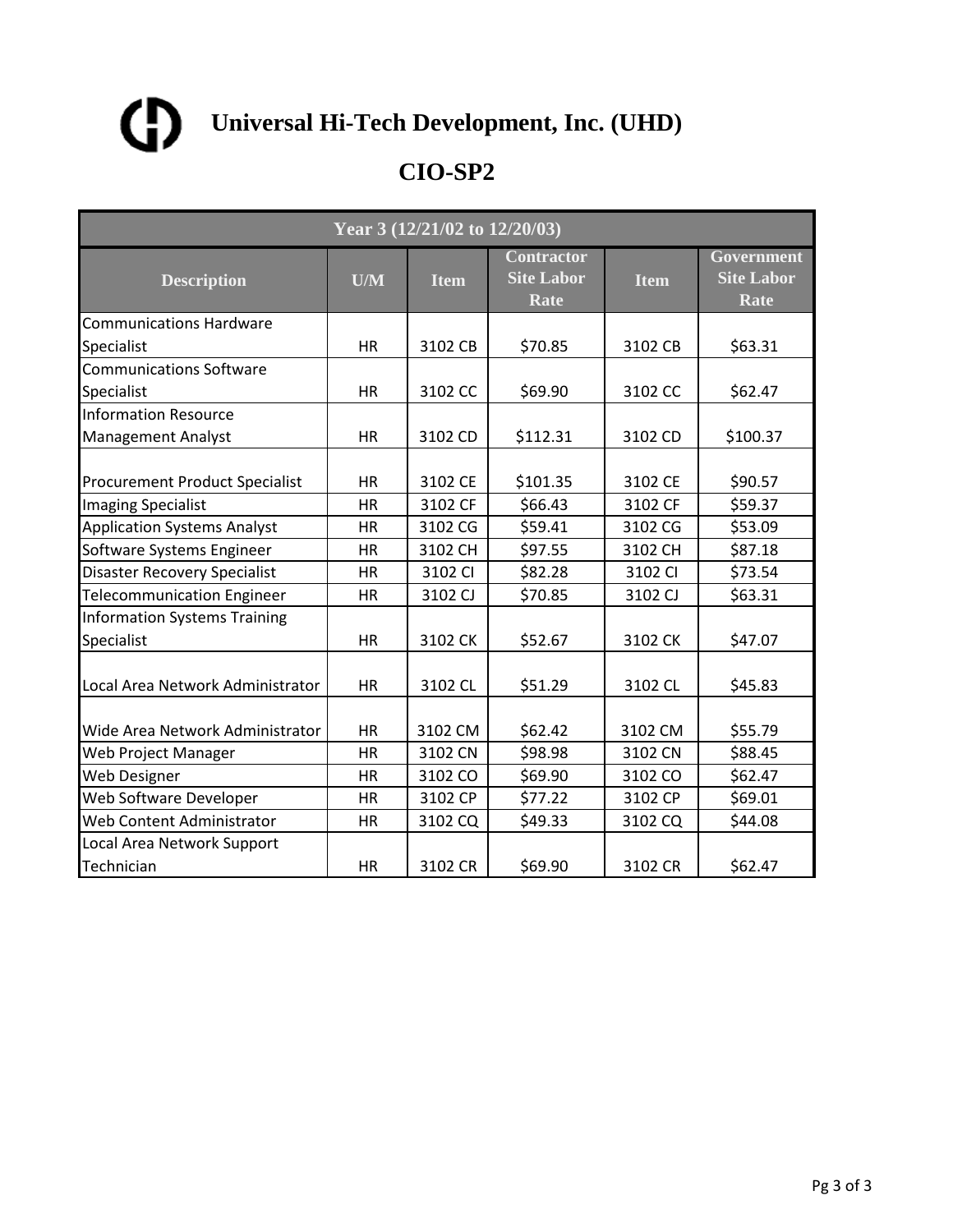

| Year 4 (12/21/03 to 12/20/04)                                  |                 |                    |                                                |                    |                                                |  |
|----------------------------------------------------------------|-----------------|--------------------|------------------------------------------------|--------------------|------------------------------------------------|--|
| <b>Description</b>                                             | U/M             | <b>Item</b>        | <b>Contractor</b><br><b>Site Labor</b><br>Rate | <b>Item</b>        | Government<br><b>Site Labor</b><br><b>Rate</b> |  |
| Program Manager                                                | HR              | 4102 AA            | \$130.14                                       | 4102 AA            | N/A                                            |  |
| Project Manager                                                | HR              | 4102 AB            | \$101.95                                       | 4102 AB            | \$91.11                                        |  |
| <b>Quality Assurance Manager</b>                               | HR              | 4102 AC            | \$86.61                                        | 4102 AC            | \$77.40                                        |  |
| <b>Quality Assurance Analyst</b>                               | HR              | 4102 AD            | \$67.31                                        | 4102 AD            | \$60.16                                        |  |
| <b>Project Control Specialist</b>                              | <b>HR</b>       | 4102 AE            | \$52.00                                        | 4102 AE            | \$46.47                                        |  |
| <b>Program Administration Specialist</b>                       | HR              | 4102 AF            | \$45.66                                        | 4102 AF            | \$40.81                                        |  |
| <b>Senior Functional Analyst</b>                               | HR              | 4102 AG            | \$104.38                                       | 4102 AG            | \$93.29                                        |  |
| <b>Functional Analyst</b>                                      | HR              | 4102 AH            | \$96.20                                        | 4102 AH            | \$85.97                                        |  |
| <b>Principal Systems Architect</b>                             | HR              | 4102 AI            | \$94.15                                        | 4102 AI            | \$84.14                                        |  |
| <b>Senior Systems Architect</b>                                | <b>HR</b>       | 4102 AJ            | \$89.33                                        | 4102 AJ            | \$79.83                                        |  |
| Principal Information Engineer                                 | HR              | 4102 AK            | \$82.15                                        | 4102 AK            | \$73.42                                        |  |
| Senior Information Engineer                                    | HR              | 4102 AL            | \$70.61                                        | 4102 AL            | \$63.10                                        |  |
| Senior Computer Systems Analyst                                | HR              | 4102 AM            | \$70.61                                        | 4102 AM            | \$63.10                                        |  |
| <b>Computer Systems Analyst</b>                                | <b>HR</b>       | 4102 AN            | \$63.37                                        | 4102 AN            | \$56.63                                        |  |
| Junior Computer Systems Analyst<br>Senior Application Engineer | HR<br><b>HR</b> | 4102 AO<br>4102 AP | \$53.79<br>\$79.55                             | 4102 AO<br>4102 AP | \$48.07<br>\$71.09                             |  |
| <b>Application Engineer</b>                                    | HR              | 4102 AQ            | \$69.96                                        | 4102 AQ            | \$62.52                                        |  |
| Application Programmer                                         | HR              | 4102 AR            | \$60.44                                        | 4102 AR            | \$54.02                                        |  |
| Junior Application Programmer                                  | <b>HR</b>       | 4102 AS            | \$56.71                                        | 4102 AS            | \$50.69                                        |  |
| <b>Student Application Programmer</b>                          | HR              | 4102 AT            | \$45.90                                        | 4102 AT            | \$41.02                                        |  |
| Senior Database Mgmt. Specialist                               | HR              | 4102 AU            | \$101.95                                       | 4102 AU            | \$91.11                                        |  |
| Database Mgmt. Specialist                                      | <b>HR</b>       | 4102 AV            | \$83.58                                        | 4102 AV            | \$74.69                                        |  |
| Data Entry Clerk                                               | HR              | 4102 AW            | \$25.89                                        | 4102 AW            | \$23.14                                        |  |
| <b>Operations Manager</b>                                      | <b>HR</b>       | 4102 AX            | \$74.81                                        | 4102 AX            | \$66.86                                        |  |
| System Administrator                                           | HR              | 4102 AY            | \$55.81                                        | 4102 AY            | \$49.88                                        |  |
| <b>System Operator</b>                                         | HR              | 4102 AZ            | \$40.78                                        | 4102 AZ            | \$36.44                                        |  |
| <b>Senior Training Specialist</b>                              | HR              | 4102 BA            | \$71.73                                        | 4102 BA            | \$64.10                                        |  |
| <b>Training Specialist</b>                                     | HR              | 4102 BB            | \$54.24                                        | 4102 BB            | \$48.47                                        |  |
| <b>Help Desk Manager</b>                                       | HR              | 4102 BC            | \$68.26                                        | 4102 BC            | \$61.00                                        |  |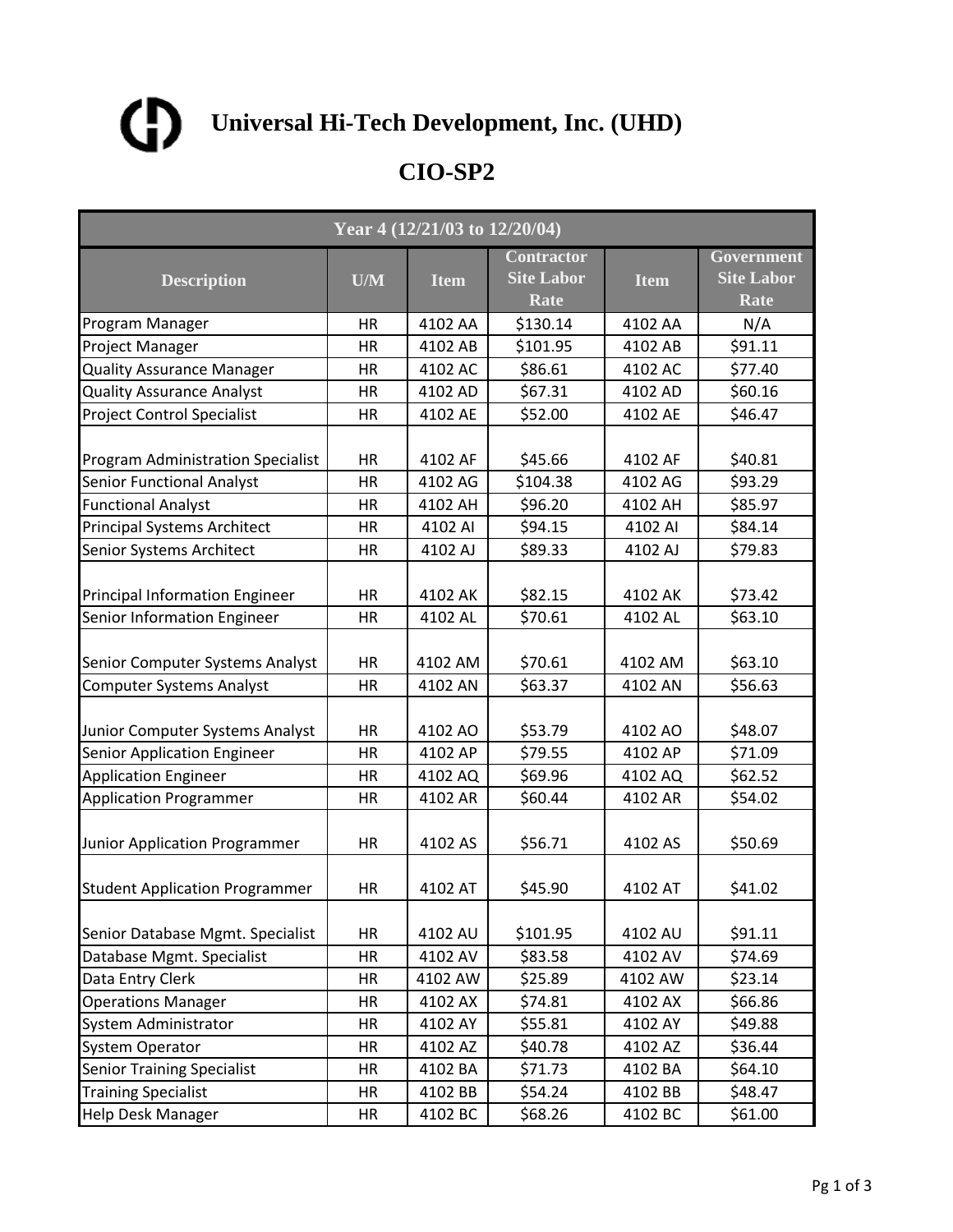

| Year 4 (12/21/03 to 12/20/04)                 |           |             |                                                |             |                                                |  |  |
|-----------------------------------------------|-----------|-------------|------------------------------------------------|-------------|------------------------------------------------|--|--|
| <b>Description</b>                            | U/M       | <b>Item</b> | <b>Contractor</b><br><b>Site Labor</b><br>Rate | <b>Item</b> | Government<br><b>Site Labor</b><br><b>Rate</b> |  |  |
| <b>Help Desk Specialist</b>                   | HR        | 4102 BD     | \$55.34                                        | 4102 BD     | \$49.45                                        |  |  |
| Hardware Specialist                           | HR        | 4102 BE     | \$53.53                                        | 4102 BE     | \$47.84                                        |  |  |
| Senior Hardware Installation                  |           |             |                                                |             |                                                |  |  |
| Technician                                    | HR        | 4102 BF     | \$66.60                                        | 4102 BF     | \$59.52                                        |  |  |
| Hardware Installation Technician              | HR        | 4102 BG     | \$56.48                                        | 4102 BG     | \$50.47                                        |  |  |
| Hardware Draftsman                            | HR        | 4102 BH     | \$51.78                                        | 4102 BH     | \$46.28                                        |  |  |
| Senior Network Installation                   |           |             |                                                |             |                                                |  |  |
| Technician                                    | HR        | 4102 BI     | \$67.79                                        | 4102 BI     | \$60.58                                        |  |  |
| <b>Network Installation Technician</b>        | HR        | 4102 BJ     | \$56.26                                        | 4102 BJ     | \$50.28                                        |  |  |
| Network Draftsman                             | HR        | 4102 BK     | \$53.79                                        | 4102 BK     | \$48.07                                        |  |  |
| <b>Communications Network</b>                 |           |             |                                                |             |                                                |  |  |
| Manager                                       | HR        | 4102 BL     | \$72.98                                        | 4102 BL     | \$65.22                                        |  |  |
| <b>Communications Specialist</b>              | HR        | 4102 BM     | \$64.30                                        | 4102 BM     | \$57.46                                        |  |  |
| Principal B.P.R. Specialist                   | <b>HR</b> | 4102 BN     | \$115.67                                       | 4102 BN     | \$103.37                                       |  |  |
| Senior B.P.R. Specialist                      | <b>HR</b> | 4102 BO     | \$96.20                                        | 4102 BO     | \$85.97                                        |  |  |
| Cost Analyst                                  | HR        | 4102 BP     | \$55.34                                        | 4102 BP     | \$49.45                                        |  |  |
| Data Standardization Specialist               | <b>HR</b> | 4102 BQ     | \$77.95                                        | 4102 BQ     | \$69.67                                        |  |  |
| <b>Documentation Specialist</b>               | HR        | 4102 BR     | \$47.09                                        | 4102 BR     | \$42.08                                        |  |  |
| <b>Technical Writer/Editor</b>                | <b>HR</b> | 4102 BS     | \$59.56                                        | 4102 BS     | \$53.23                                        |  |  |
| Senior Computer Security System<br>Specialist | <b>HR</b> | 4102 BT     | \$92.26                                        | 4102 BT     | \$82.45                                        |  |  |
| <b>Computer Security System</b>               |           |             |                                                |             |                                                |  |  |
| Specialist                                    | HR        | 4102 BU     | \$69.96                                        | 4102 BU     | \$62.52                                        |  |  |
| Administrative Support and                    |           |             |                                                |             |                                                |  |  |
| <b>Graphics Specialist</b>                    | HR        | 4102 BV     | \$40.50                                        | 4102 BV     | \$36.19                                        |  |  |
| <b>Electronic Meeting Technographer</b>       | HR        | 4102 BW     | \$61.13                                        | 4102 BW     | \$54.63                                        |  |  |
| System Programmer                             | <b>HR</b> | 4102 BX     | \$55.62                                        | 4102 BX     | \$49.70                                        |  |  |
| <b>Functional Subject Matter Expert</b>       | HR        | 4102 BY     | \$169.76                                       | 4102 BY     | \$151.71                                       |  |  |
| <b>IT Hardware Specialist</b>                 | HR        | 4102 BZ     | \$51.46                                        | 4102 BZ     | \$45.99                                        |  |  |
| <b>Quality Assurance Specialist</b>           | HR        | 4102 CA     | \$54.13                                        | 4102 CA     | \$48.38                                        |  |  |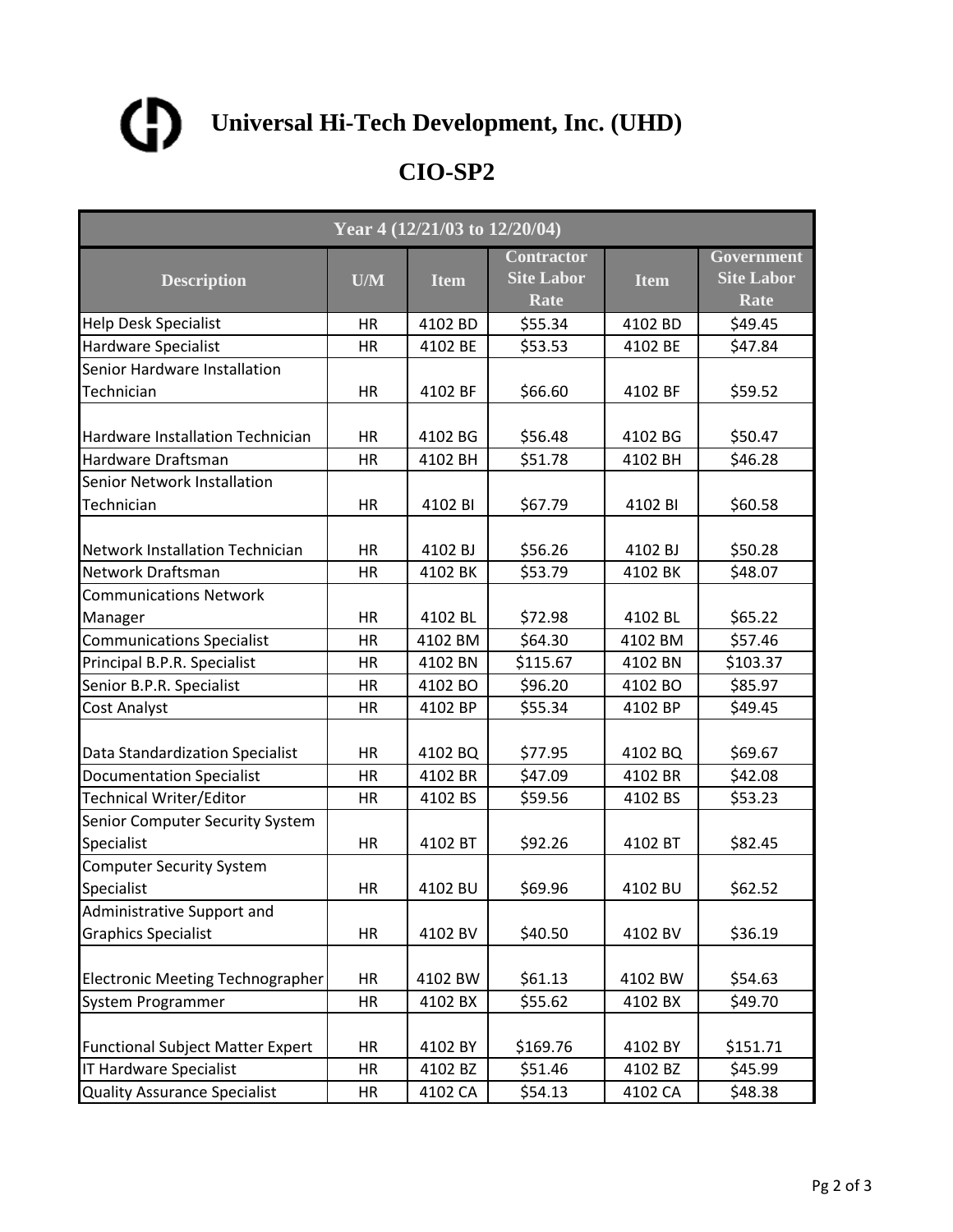

| Year 4 (12/21/03 to 12/20/04)                     |           |             |                                                |             |                                         |  |  |
|---------------------------------------------------|-----------|-------------|------------------------------------------------|-------------|-----------------------------------------|--|--|
| <b>Description</b>                                | U/M       | <b>Item</b> | <b>Contractor</b><br><b>Site Labor</b><br>Rate | <b>Item</b> | Government<br><b>Site Labor</b><br>Rate |  |  |
| <b>Communications Hardware</b>                    |           |             |                                                |             |                                         |  |  |
| Specialist                                        | HR        | 4102 CB     | \$72.98                                        | 4102 CB     | \$65.22                                 |  |  |
| <b>Communications Software</b>                    |           |             |                                                |             |                                         |  |  |
| Specialist                                        | <b>HR</b> | 4102 CC     | \$71.99                                        | 4102 CC     | \$64.33                                 |  |  |
| <b>Information Resource</b>                       |           |             |                                                |             |                                         |  |  |
| <b>Management Analyst</b>                         | <b>HR</b> | 4102 CD     | \$115.67                                       | 4102 CD     | \$103.37                                |  |  |
| <b>Procurement Product Specialist</b>             | <b>HR</b> | 4102 CE     | \$104.38                                       | 4102 CE     | \$93.29                                 |  |  |
| <b>Imaging Specialist</b>                         | <b>HR</b> | 4102 CF     | \$68.43                                        | 4102 CF     | \$61.16                                 |  |  |
| <b>Application Systems Analyst</b>                | HR        | 4102 CG     | \$61.20                                        | 4102 CG     | \$54.69                                 |  |  |
| Software Systems Engineer                         | <b>HR</b> | 4102 CH     | \$100.48                                       | 4102 CH     | \$89.80                                 |  |  |
| <b>Disaster Recovery Specialist</b>               | <b>HR</b> | 4102 CI     | \$84.76                                        | 4102 CI     | \$75.75                                 |  |  |
| <b>Telecommunication Engineer</b>                 | HR        | 4102 CJ     | \$72.98                                        | 4102 CJ     | \$65.22                                 |  |  |
| <b>Information Systems Training</b><br>Specialist | <b>HR</b> | 4102 CK     | \$54.24                                        | 4102 CK     | \$48.47                                 |  |  |
| Local Area Network Administrator                  | <b>HR</b> | 4102 CL     | \$52.82                                        | 4102 CL     | \$47.20                                 |  |  |
| Wide Area Network Administrator                   | <b>HR</b> | 4102 CM     | \$64.30                                        | 4102 CM     | \$57.46                                 |  |  |
| Web Project Manager                               | <b>HR</b> | 4102 CN     | \$101.95                                       | 4102 CN     | \$91.11                                 |  |  |
| <b>Web Designer</b>                               | HR        | 4102 CO     | \$71.99                                        | 4102 CO     | \$64.33                                 |  |  |
| Web Software Developer                            | HR        | 4102 CP     | \$79.55                                        | 4102 CP     | \$71.09                                 |  |  |
| Web Content Administrator                         | HR        | 4102 CQ     | \$50.81                                        | 4102 CQ     | \$45.41                                 |  |  |
| Local Area Network Support                        |           |             |                                                |             |                                         |  |  |
| Technician                                        | <b>HR</b> | 4102 CR     | \$71.99                                        | 4102 CR     | \$64.33                                 |  |  |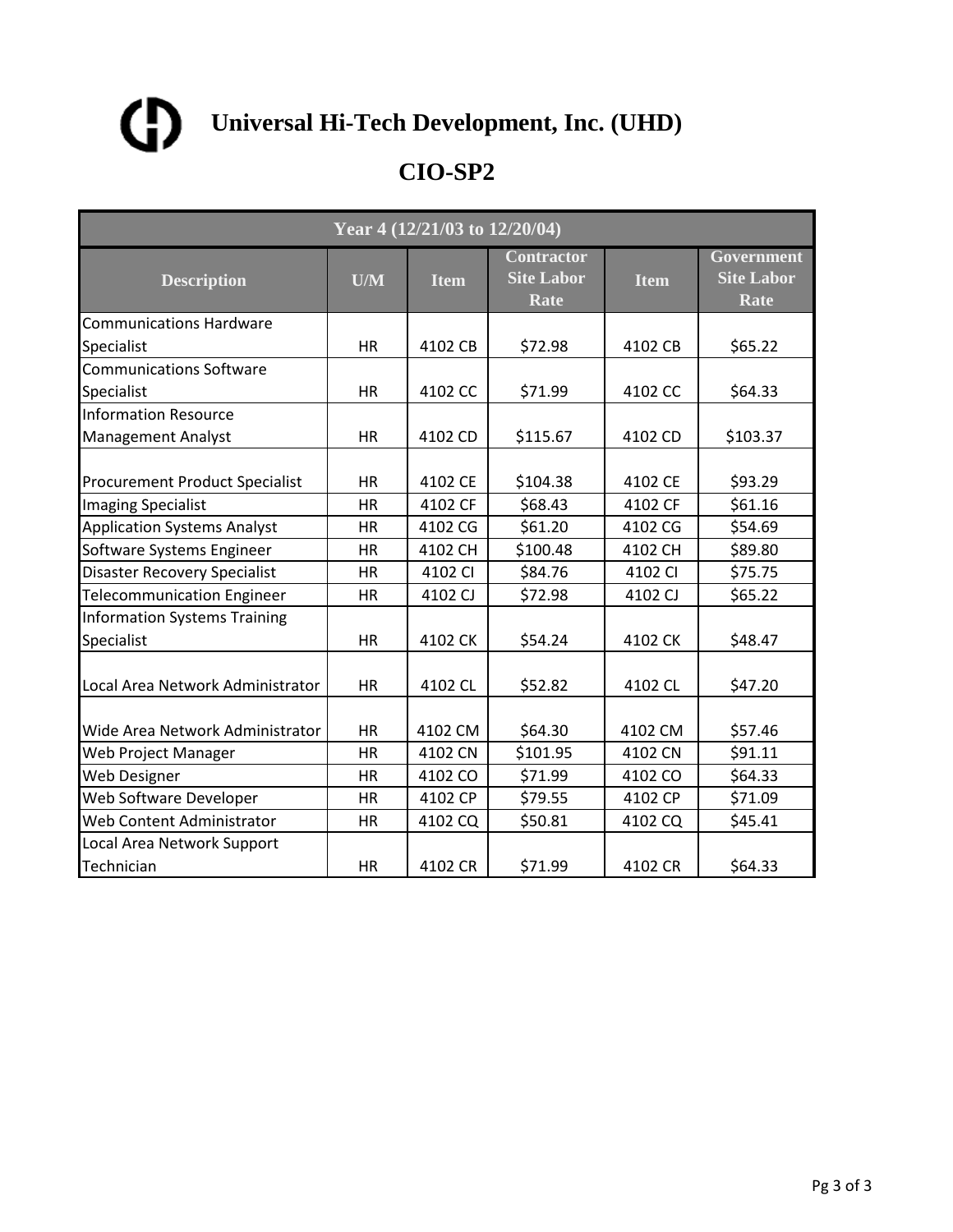

| Year 5 (12/21/04 to 12/20/05)                                  |                 |                    |                                                |                    |                                                |  |
|----------------------------------------------------------------|-----------------|--------------------|------------------------------------------------|--------------------|------------------------------------------------|--|
| <b>Description</b>                                             | U/M             | <b>Item</b>        | <b>Contractor</b><br><b>Site Labor</b><br>Rate | <b>Item</b>        | Government<br><b>Site Labor</b><br><b>Rate</b> |  |
| Program Manager                                                | HR              | 5102 AA            | \$134.04                                       | 5102 AA            | N/A                                            |  |
| Project Manager                                                | HR              | 5102 AB            | \$105.01                                       | 5102 AB            | \$93.84                                        |  |
| <b>Quality Assurance Manager</b>                               | HR              | 5102 AC            | \$89.22                                        | 5102 AC            | \$79.73                                        |  |
| <b>Quality Assurance Analyst</b>                               | HR              | 5102 AD            | \$69.34                                        | 5102 AD            | \$61.97                                        |  |
| <b>Project Control Specialist</b>                              | <b>HR</b>       | 5102 AE            | \$53.55                                        | 5102 AE            | \$47.86                                        |  |
| <b>Program Administration Specialist</b>                       | HR              | 5102 AF            | \$47.04                                        | 5102 AF            | \$42.04                                        |  |
| <b>Senior Functional Analyst</b>                               | <b>HR</b>       | 5102 AG            | \$107.51                                       | 5102 AG            | \$96.08                                        |  |
| <b>Functional Analyst</b>                                      | HR              | 5102 AH            | \$99.08                                        | 5102 AH            | \$88.55                                        |  |
| <b>Principal Systems Architect</b>                             | HR              | 5102 AI            | \$96.97                                        | 5102 AI            | \$86.66                                        |  |
| <b>Senior Systems Architect</b>                                | <b>HR</b>       | 5102 AJ            | \$92.00                                        | 5102 AJ            | \$82.22                                        |  |
| Principal Information Engineer                                 | HR              | 5102 AK            | \$84.61                                        | 5102 AK            | \$75.61                                        |  |
| Senior Information Engineer                                    | HR              | 5102 AL            | \$72.72                                        | 5102 AL            | \$64.99                                        |  |
| Senior Computer Systems Analyst                                | HR              | 5102 AM            | \$72.72                                        | 5102 AM            | \$64.99                                        |  |
| <b>Computer Systems Analyst</b>                                | <b>HR</b>       | 5102 AN            | \$65.27                                        | 5102 AN            | \$58.33                                        |  |
| Junior Computer Systems Analyst<br>Senior Application Engineer | HR<br><b>HR</b> | 5102 AO<br>5102 AP | \$55.40<br>\$81.94                             | 5102 AO<br>5102 AP | \$49.51<br>\$73.23                             |  |
| <b>Application Engineer</b>                                    | HR              | 5102 AQ            | \$72.05                                        | 5102 AQ            | \$64.39                                        |  |
| Application Programmer                                         | HR              | 5102 AR            | \$62.25                                        | 5102 AR            | \$55.63                                        |  |
| Junior Application Programmer                                  | <b>HR</b>       | 5102 AS            | \$58.42                                        | 5102 AS            | \$52.21                                        |  |
| <b>Student Application Programmer</b>                          | HR              | 5102 AT            | \$47.28                                        | 5102 AT            | \$42.25                                        |  |
| Senior Database Mgmt. Specialist                               | HR              | 5102 AU            | \$105.01                                       | 5102 AU            | \$93.84                                        |  |
| Database Mgmt. Specialist                                      | <b>HR</b>       | 5102 AV            | \$86.07                                        | 5102 AV            | \$76.92                                        |  |
| Data Entry Clerk                                               | HR              | 5102 AW            | \$26.67                                        | 5102 AW            | \$23.83                                        |  |
| <b>Operations Manager</b>                                      | <b>HR</b>       | 5102 AX            | \$77.05                                        | 5102 AX            | \$68.86                                        |  |
| <b>System Administrator</b>                                    | HR              | 5102 AY            | \$57.49                                        | 5102 AY            | \$51.38                                        |  |
| <b>System Operator</b>                                         | HR              | 5102 AZ            | \$42.00                                        | 5102 AZ            | \$37.54                                        |  |
| <b>Senior Training Specialist</b>                              | HR              | 5102 BA            | \$73.88                                        | 5102 BA            | \$66.03                                        |  |
| <b>Training Specialist</b>                                     | HR              | 5102 BB            | \$55.87                                        | 5102 BB            | \$49.93                                        |  |
| <b>Help Desk Manager</b>                                       | HR              | 5102 BC            | \$70.31                                        | 5102 BC            | \$62.83                                        |  |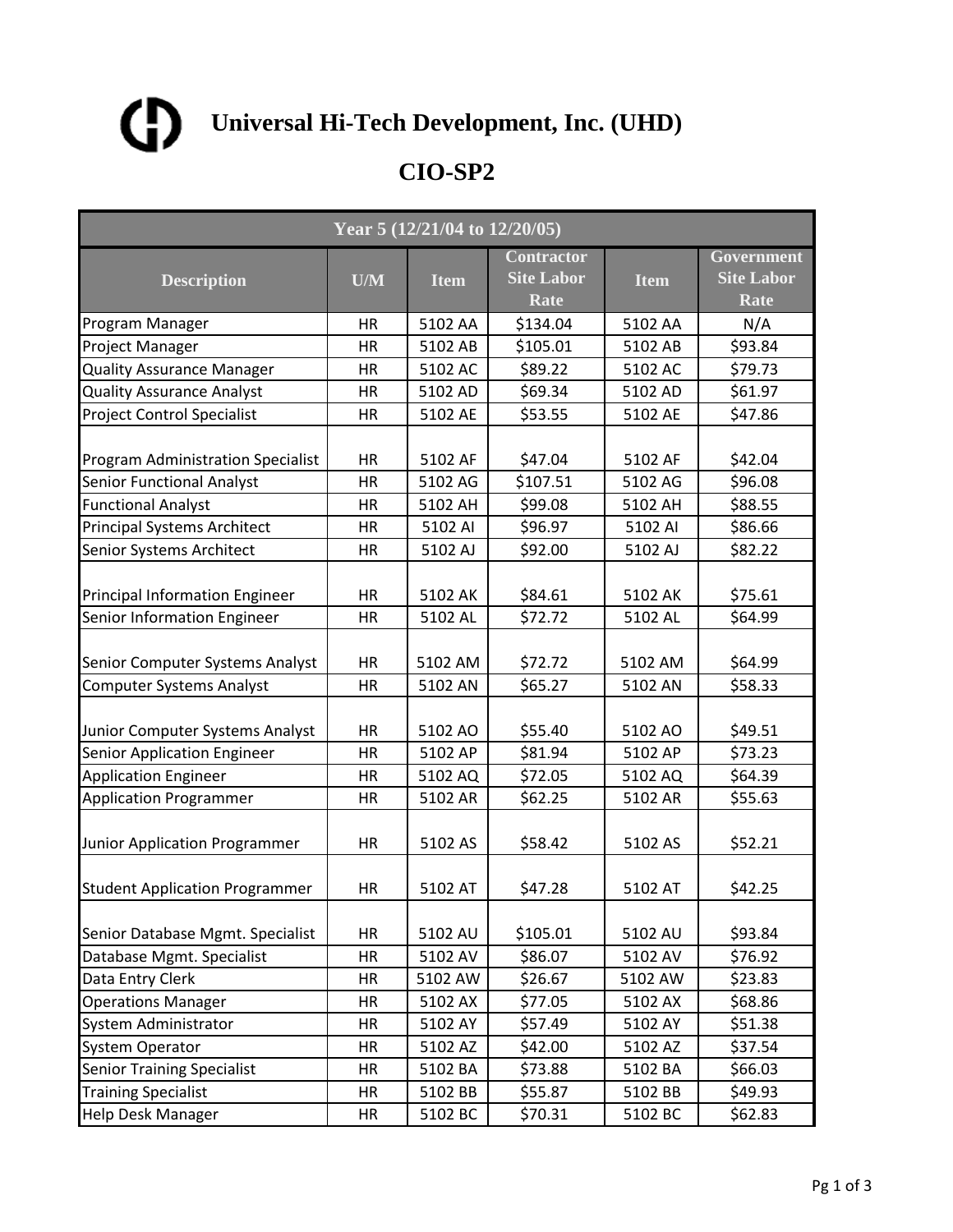

| Year 5 (12/21/04 to 12/20/05)                 |           |             |                                                |             |                                                |  |  |
|-----------------------------------------------|-----------|-------------|------------------------------------------------|-------------|------------------------------------------------|--|--|
| <b>Description</b>                            | U/M       | <b>Item</b> | <b>Contractor</b><br><b>Site Labor</b><br>Rate | <b>Item</b> | Government<br><b>Site Labor</b><br><b>Rate</b> |  |  |
| <b>Help Desk Specialist</b>                   | HR        | 5102 BD     | \$56.99                                        | 5102 BD     | \$50.94                                        |  |  |
| <b>Hardware Specialist</b>                    | HR        | 5102 BE     | \$55.14                                        | 5102 BE     | \$49.28                                        |  |  |
| Senior Hardware Installation                  |           |             |                                                |             |                                                |  |  |
| Technician                                    | HR        | 5102 BF     | \$68.60                                        | 5102 BF     | \$61.31                                        |  |  |
| Hardware Installation Technician              | <b>HR</b> | 5102 BG     | \$58.18                                        | 5102 BG     | \$51.99                                        |  |  |
| Hardware Draftsman                            | HR        | 5102 BH     | \$53.33                                        | 5102 BH     | \$47.66                                        |  |  |
| Senior Network Installation                   |           |             |                                                |             |                                                |  |  |
| Technician                                    | HR        | 5102 BI     | \$69.81                                        | 5102 BI     | \$62.39                                        |  |  |
| Network Installation Technician               | HR        | 5102 BJ     | \$57.94                                        | 5102 BJ     | \$51.78                                        |  |  |
| Network Draftsman                             | HR        | 5102 BK     | \$55.40                                        | 5102 BK     | \$49.51                                        |  |  |
| <b>Communications Network</b>                 |           |             |                                                |             |                                                |  |  |
| Manager                                       | HR        | 5102 BL     | \$75.17                                        | 5102 BL     | \$67.18                                        |  |  |
| <b>Communications Specialist</b>              | <b>HR</b> | 5102 BM     | \$66.24                                        | 5102 BM     | \$59.19                                        |  |  |
| Principal B.P.R. Specialist                   | <b>HR</b> | 5102 BN     | \$119.14                                       | 5102 BN     | \$106.47                                       |  |  |
| Senior B.P.R. Specialist                      | <b>HR</b> | 5102 BO     | \$99.08                                        | 5102 BO     | \$88.55                                        |  |  |
| Cost Analyst                                  | HR        | 5102 BP     | \$56.99                                        | 5102 BP     | \$50.94                                        |  |  |
| Data Standardization Specialist               | HR        | 5102 BQ     | \$80.30                                        | 5102 BQ     | \$71.76                                        |  |  |
| <b>Documentation Specialist</b>               | <b>HR</b> | 5102 BR     | \$48.51                                        | 5102 BR     | \$43.35                                        |  |  |
| Technical Writer/Editor                       | <b>HR</b> | 5102 BS     | \$61.35                                        | 5102 BS     | \$54.82                                        |  |  |
| Senior Computer Security System<br>Specialist | HR        | 5102 BT     | \$95.01                                        | 5102 BT     | \$84.91                                        |  |  |
| <b>Computer Security System</b>               |           |             |                                                |             |                                                |  |  |
| Specialist                                    | HR        | 5102 BU     | \$72.05                                        | 5102 BU     | \$64.39                                        |  |  |
| Administrative Support and                    |           |             |                                                |             |                                                |  |  |
| <b>Graphics Specialist</b>                    | HR        | 5102 BV     | \$41.70                                        | 5102 BV     | \$37.27                                        |  |  |
| Electronic Meeting Technographer              | HR        | 5102 BW     | \$62.96                                        | 5102 BW     | \$56.27                                        |  |  |
| System Programmer                             | HR        | 5102 BX     | \$57.27                                        | 5102 BX     | \$51.19                                        |  |  |
| <b>Functional Subject Matter Expert</b>       | HR        | 5102 BY     | \$174.84                                       | 5102 BY     | \$156.25                                       |  |  |
| <b>IT Hardware Specialist</b>                 | HR        | 5102 BZ     | \$53.01                                        | 5102 BZ     | \$47.37                                        |  |  |
| <b>Quality Assurance Specialist</b>           | HR        | 5102 CA     | \$55.75                                        | 5102 CA     | \$49.82                                        |  |  |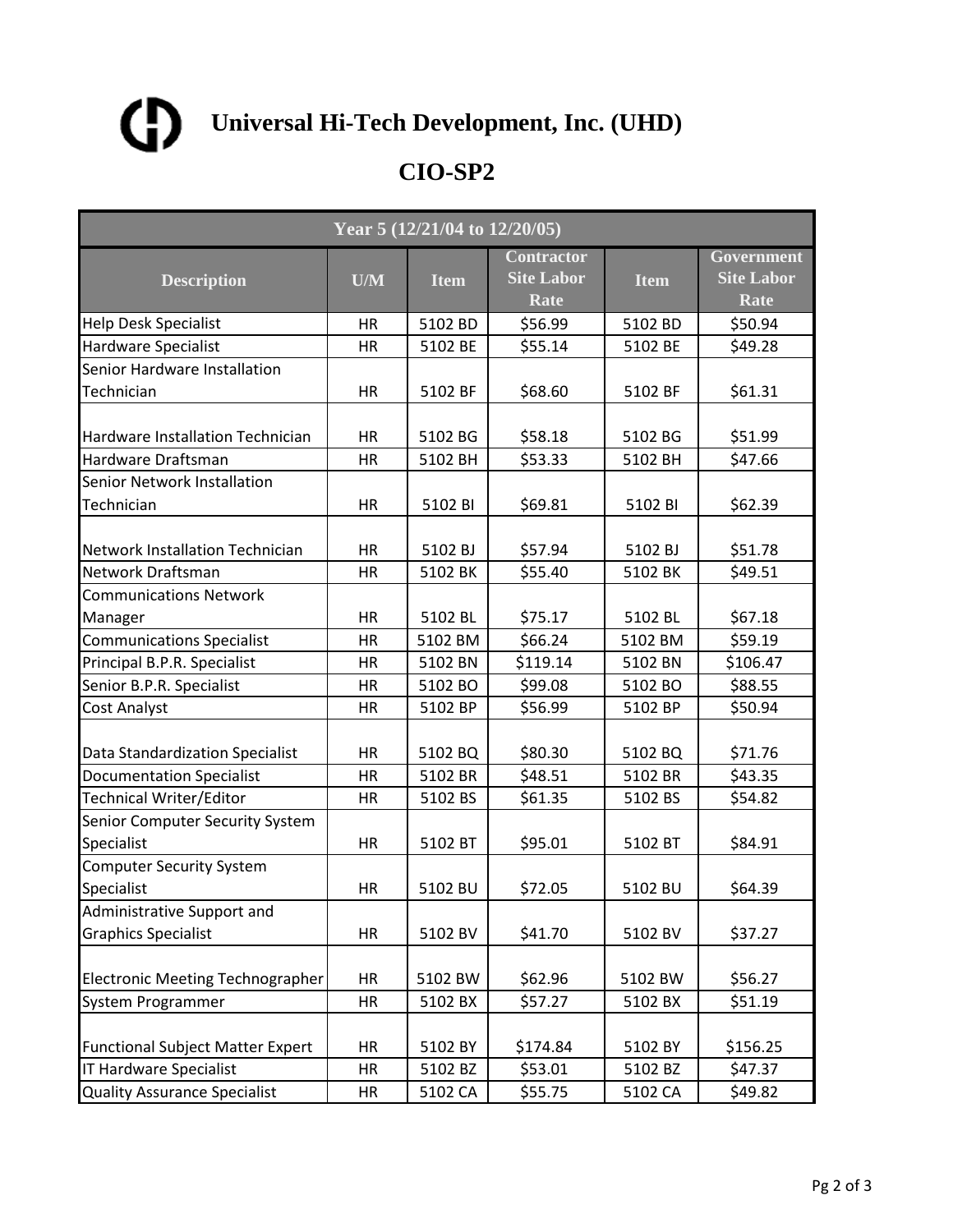

| Year 5 (12/21/04 to 12/20/05)                     |           |             |                                                |             |                                         |  |  |
|---------------------------------------------------|-----------|-------------|------------------------------------------------|-------------|-----------------------------------------|--|--|
| <b>Description</b>                                | U/M       | <b>Item</b> | <b>Contractor</b><br><b>Site Labor</b><br>Rate | <b>Item</b> | Government<br><b>Site Labor</b><br>Rate |  |  |
| <b>Communications Hardware</b>                    |           |             |                                                |             |                                         |  |  |
| Specialist                                        | HR        | 5102 CB     | \$75.17                                        | 5102 CB     | \$67.18                                 |  |  |
| <b>Communications Software</b>                    |           |             |                                                |             |                                         |  |  |
| Specialist                                        | <b>HR</b> | 5102 CC     | \$74.14                                        | 5102 CC     | \$66.26                                 |  |  |
| <b>Information Resource</b>                       |           |             |                                                |             |                                         |  |  |
| <b>Management Analyst</b>                         | <b>HR</b> | 5102 CD     | \$119.14                                       | 5102 CD     | \$106.47                                |  |  |
| <b>Procurement Product Specialist</b>             | <b>HR</b> | 5102 CE     | \$107.51                                       | 5102 CE     | \$96.08                                 |  |  |
| <b>Imaging Specialist</b>                         | <b>HR</b> | 5102 CF     | \$70.48                                        | 5102 CF     | \$62.99                                 |  |  |
| <b>Application Systems Analyst</b>                | HR        | 5102 CG     | \$63.03                                        | 5102 CG     | \$56.33                                 |  |  |
| Software Systems Engineer                         | <b>HR</b> | 5102 CH     | \$103.50                                       | 5102 CH     | \$92.50                                 |  |  |
| <b>Disaster Recovery Specialist</b>               | <b>HR</b> | 5102 CI     | \$87.30                                        | 5102 CI     | \$78.02                                 |  |  |
| <b>Telecommunication Engineer</b>                 | HR        | 5102 CJ     | \$75.17                                        | 5102 CJ     | \$67.18                                 |  |  |
| <b>Information Systems Training</b><br>Specialist | <b>HR</b> | 5102 CK     | \$55.87                                        | 5102 CK     | \$49.93                                 |  |  |
| Local Area Network Administrator                  | <b>HR</b> | 5102 CL     | \$54.41                                        | 5102 CL     | \$48.63                                 |  |  |
| Wide Area Network Administrator                   | <b>HR</b> | 5102 CM     | \$66.24                                        | 5102 CM     | \$59.19                                 |  |  |
| Web Project Manager                               | <b>HR</b> | 5102 CN     | \$105.01                                       | 5102 CN     | \$93.84                                 |  |  |
| <b>Web Designer</b>                               | HR        | 5102 CO     | \$74.14                                        | 5102 CO     | \$66.26                                 |  |  |
| Web Software Developer                            | HR        | 5102 CP     | \$81.94                                        | 5102 CP     | \$73.23                                 |  |  |
| Web Content Administrator                         | HR        | 5102 CQ     | \$52.34                                        | 5102 CQ     | \$46.78                                 |  |  |
| Local Area Network Support                        |           |             |                                                |             |                                         |  |  |
| Technician                                        | <b>HR</b> | 5102 CR     | \$74.14                                        | 5102 CR     | \$66.26                                 |  |  |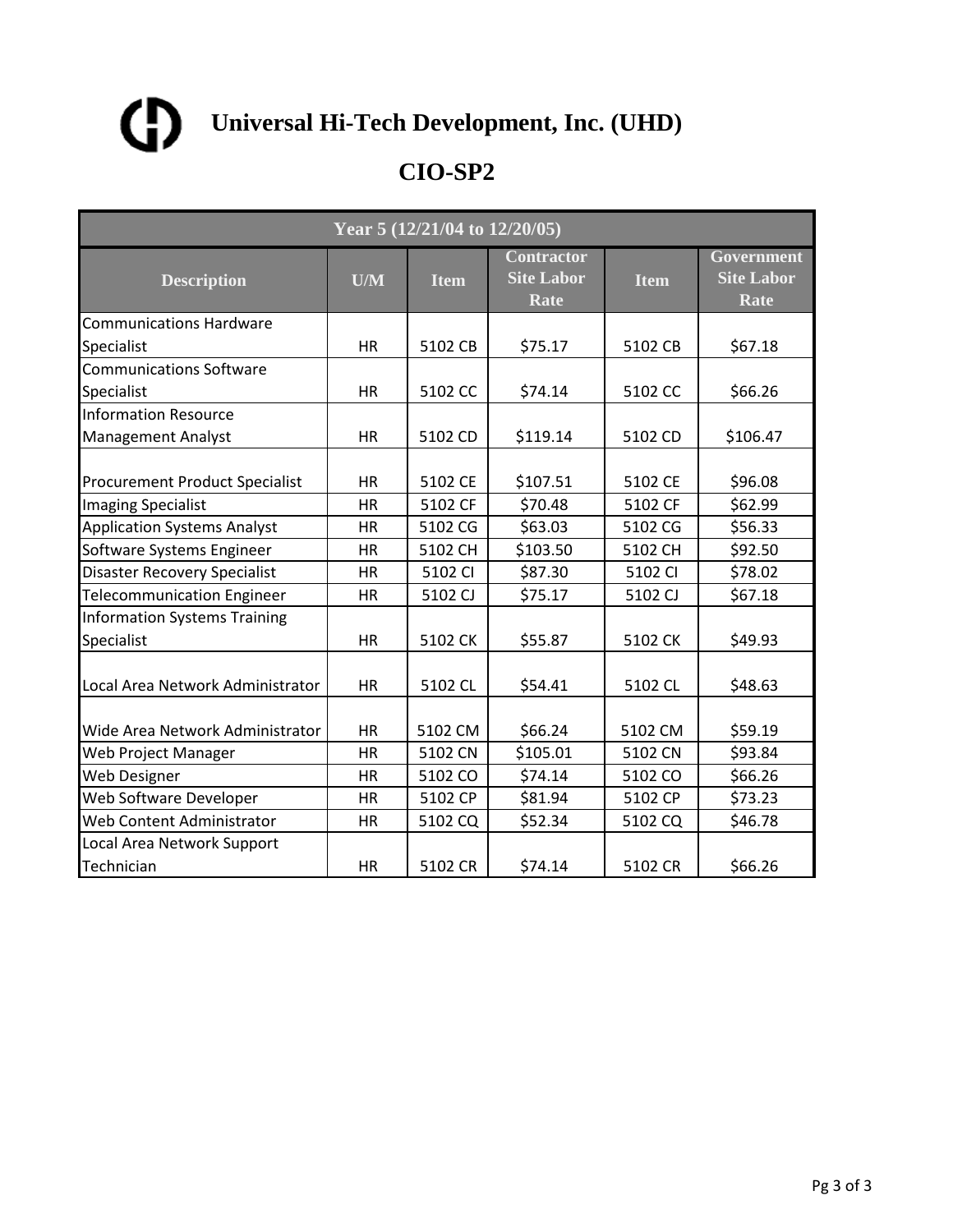

| Year 6 (12/21/05 to 12/20/06)                                         |                 |                    |                                                |                    |                                                |  |
|-----------------------------------------------------------------------|-----------------|--------------------|------------------------------------------------|--------------------|------------------------------------------------|--|
| <b>Description</b>                                                    | U/M             | <b>Item</b>        | <b>Contractor</b><br><b>Site Labor</b><br>Rate | <b>Item</b>        | Government<br><b>Site Labor</b><br><b>Rate</b> |  |
| Program Manager                                                       | HR              | 6102 AA            | \$138.07                                       | 6102 AA            | N/A                                            |  |
| Project Manager                                                       | HR              | 6102 AB            | \$108.15                                       | 6102 AB            | \$96.65                                        |  |
| <b>Quality Assurance Manager</b>                                      | HR              | 6102 AC            | \$91.89                                        | 6102 AC            | \$82.12                                        |  |
| <b>Quality Assurance Analyst</b>                                      | HR              | 6102 AD            | \$71.43                                        | 6102 AD            | \$63.83                                        |  |
| <b>Project Control Specialist</b>                                     | <b>HR</b>       | 6102 AE            | \$55.16                                        | 6102 AE            | \$49.30                                        |  |
| <b>Program Administration Specialist</b>                              | HR              | 6102 AF            | \$48.47                                        | 6102 AF            | \$43.31                                        |  |
| <b>Senior Functional Analyst</b>                                      | <b>HR</b>       | 6102 AG            | \$110.74                                       | 6102 AG            | \$98.96                                        |  |
| <b>Functional Analyst</b>                                             | HR              | 6102 AH            | \$102.06                                       | 6102 AH            | \$91.21                                        |  |
| <b>Principal Systems Architect</b>                                    | HR              | 6102 AI            | \$99.88                                        | 6102 AI            | \$89.26                                        |  |
| <b>Senior Systems Architect</b>                                       | <b>HR</b>       | 6102 AJ            | \$94.75                                        | 6102 AJ            | \$84.68                                        |  |
| Principal Information Engineer                                        | HR              | 6102 AK            | \$87.15                                        | 6102 AK            | \$77.89                                        |  |
| Senior Information Engineer                                           | HR              | 6102 AL            | \$74.89                                        | 6102 AL            | \$66.93                                        |  |
| Senior Computer Systems Analyst                                       | HR              | 6102 AM            | \$74.89                                        | 6102 AM            | \$66.93                                        |  |
| <b>Computer Systems Analyst</b>                                       | <b>HR</b>       | 6102 AN            | \$67.23                                        | 6102 AN            | \$60.08                                        |  |
| Junior Computer Systems Analyst<br><b>Senior Application Engineer</b> | HR<br><b>HR</b> | 6102 AO<br>6102 AP | \$57.06                                        | 6102 AO<br>6102 AP | \$50.99<br>\$75.42                             |  |
|                                                                       |                 |                    | \$84.39                                        |                    |                                                |  |
| <b>Application Engineer</b>                                           | HR              | 6102 AQ            | \$74.21                                        | 6102 AQ            | \$66.32<br>\$57.31                             |  |
| Application Programmer                                                | HR              | 6102 AR            | \$64.12                                        | 6102 AR            |                                                |  |
| Junior Application Programmer                                         | <b>HR</b>       | 6102 AS            | \$60.16                                        | 6102 AS            | \$53.77                                        |  |
| <b>Student Application Programmer</b>                                 | HR              | 6102 AT            | \$48.70                                        | 6102 AT            | \$43.52                                        |  |
| Senior Database Mgmt. Specialist                                      | HR              | 6102 AU            | \$108.15                                       | 6102 AU            | \$96.65                                        |  |
| Database Mgmt. Specialist                                             | <b>HR</b>       | 6102 AV            | \$88.66                                        | 6102 AV            | \$79.23                                        |  |
| Data Entry Clerk                                                      | HR              | 6102 AW            | \$27.46                                        | 6102 AW            | \$24.54                                        |  |
| <b>Operations Manager</b>                                             | HR              | 6102 AX            | \$79.35                                        | 6102 AX            | \$70.92                                        |  |
| <b>System Administrator</b>                                           | HR              | 6102 AY            | \$59.21                                        | 6102 AY            | \$52.92                                        |  |
| <b>System Operator</b>                                                | HR              | 6102 AZ            | \$43.27                                        | 6102 AZ            | \$38.67                                        |  |
| <b>Senior Training Specialist</b>                                     | HR              | 6102 BA            | \$76.10                                        | 6102 BA            | \$68.01                                        |  |
| <b>Training Specialist</b>                                            | HR              | 6102 BB            | \$57.55                                        | 6102 BB            | \$51.44                                        |  |
| <b>Help Desk Manager</b>                                              | HR              | 6102 BC            | \$72.42                                        | 6102 BC            | \$64.72                                        |  |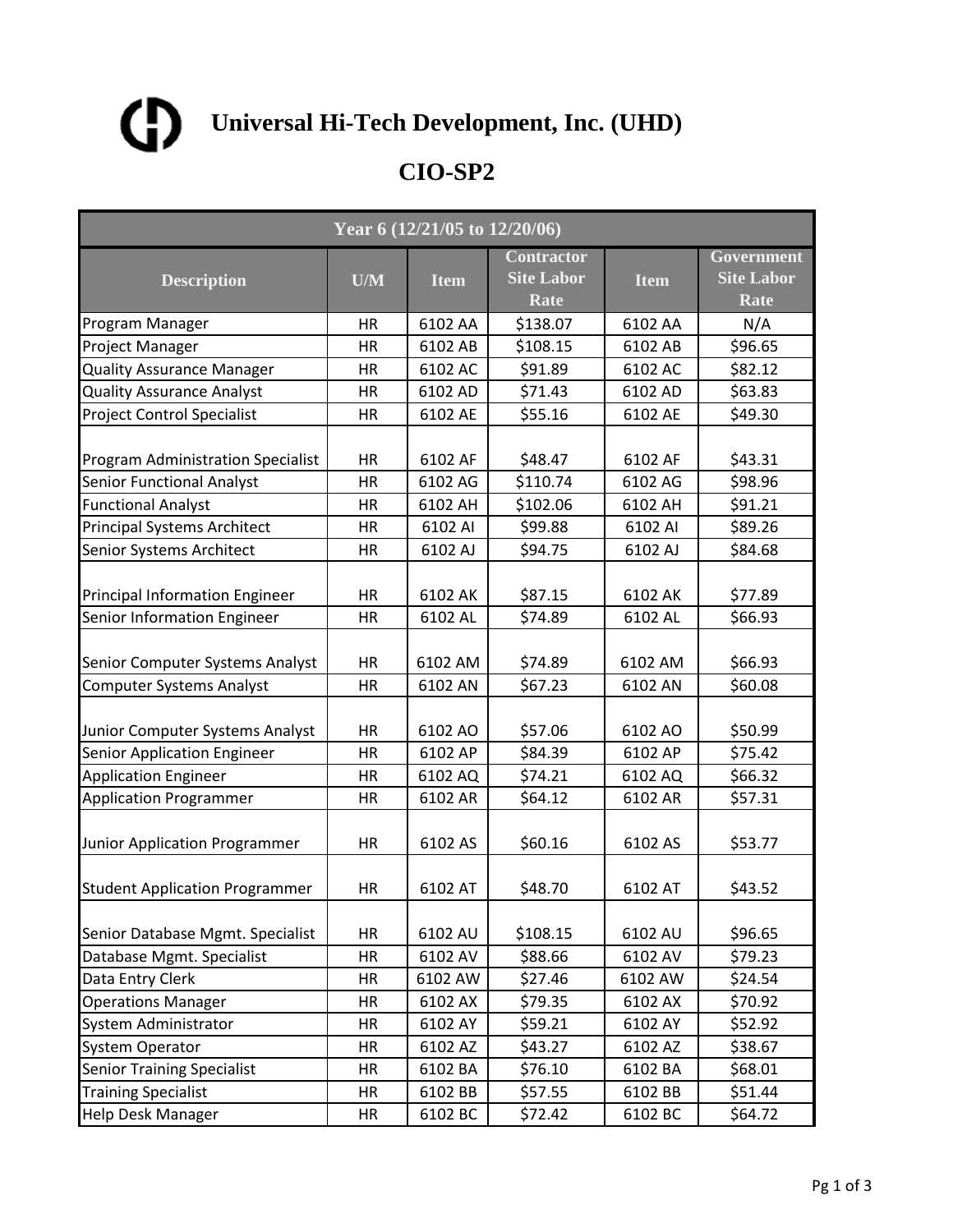

| Year 6 (12/21/05 to 12/20/06)                 |           |             |                                                |             |                                                |  |  |
|-----------------------------------------------|-----------|-------------|------------------------------------------------|-------------|------------------------------------------------|--|--|
| <b>Description</b>                            | U/M       | <b>Item</b> | <b>Contractor</b><br><b>Site Labor</b><br>Rate | <b>Item</b> | Government<br><b>Site Labor</b><br><b>Rate</b> |  |  |
| <b>Help Desk Specialist</b>                   | HR        | 6102 BD     | \$58.70                                        | 6102 BD     | \$52.46                                        |  |  |
| Hardware Specialist                           | HR        | 6102 BE     | \$56.80                                        | 6102 BE     | \$50.76                                        |  |  |
| Senior Hardware Installation                  |           |             |                                                |             |                                                |  |  |
| Technician                                    | HR        | 6102 BF     | \$70.67                                        | 6102 BF     | \$63.16                                        |  |  |
| Hardware Installation Technician              | HR        | 6102 BG     | \$59.92                                        | 6102 BG     | \$53.55                                        |  |  |
| Hardware Draftsman                            | HR        | 6102 BH     | \$54.93                                        | 6102 BH     | \$49.09                                        |  |  |
| Senior Network Installation                   |           |             |                                                |             |                                                |  |  |
| Technician                                    | HR        | 6102 BI     | \$71.90                                        | 6102 BI     | \$64.26                                        |  |  |
| <b>Network Installation Technician</b>        | HR        | 6102 BJ     | \$59.69                                        | 6102 BJ     | \$53.34                                        |  |  |
| Network Draftsman                             | HR        | 6102 BK     | \$57.06                                        | 6102 BK     | \$50.99                                        |  |  |
| <b>Communications Network</b>                 |           |             |                                                |             |                                                |  |  |
| Manager                                       | HR        | 6102 BL     | \$77.44                                        | 6102 BL     | \$69.20                                        |  |  |
| <b>Communications Specialist</b>              | HR        | 6102 BM     | \$68.22                                        | 6102 BM     | \$60.96                                        |  |  |
| Principal B.P.R. Specialist                   | <b>HR</b> | 6102 BN     | \$122.71                                       | 6102 BN     | \$109.67                                       |  |  |
| Senior B.P.R. Specialist                      | <b>HR</b> | 6102 BO     | \$102.06                                       | 6102 BO     | \$91.21                                        |  |  |
| Cost Analyst                                  | HR        | 6102 BP     | \$58.70                                        | 6102 BP     | \$52.46                                        |  |  |
| Data Standardization Specialist               | <b>HR</b> | 6102 BQ     | \$82.71                                        | 6102 BQ     | \$73.92                                        |  |  |
| <b>Documentation Specialist</b>               | HR        | 6102 BR     | \$49.97                                        | 6102 BR     | \$44.66                                        |  |  |
| Technical Writer/Editor                       | <b>HR</b> | 6102 BS     | \$63.18                                        | 6102 BS     | \$56.46                                        |  |  |
| Senior Computer Security System<br>Specialist | <b>HR</b> | 6102 BT     | \$97.86                                        | 6102 BT     | \$87.45                                        |  |  |
| <b>Computer Security System</b>               |           |             |                                                |             |                                                |  |  |
| Specialist                                    | HR        | 6102 BU     | \$74.21                                        | 6102 BU     | \$66.32                                        |  |  |
| Administrative Support and                    |           |             |                                                |             |                                                |  |  |
| <b>Graphics Specialist</b>                    | HR        | 6102 BV     | \$42.95                                        | 6102 BV     | \$38.38                                        |  |  |
| <b>Electronic Meeting Technographer</b>       | HR        | 6102 BW     | \$64.86                                        | 6102 BW     | \$57.96                                        |  |  |
| System Programmer                             | <b>HR</b> | 6102 BX     | \$59.00                                        | 6102 BX     | \$52.73                                        |  |  |
| <b>Functional Subject Matter Expert</b>       | HR        | 6102 BY     | \$180.10                                       | 6102 BY     | \$160.95                                       |  |  |
| <b>IT Hardware Specialist</b>                 | HR        | 6102 BZ     | \$54.60                                        | 6102 BZ     | \$48.80                                        |  |  |
| <b>Quality Assurance Specialist</b>           | HR        | 6102 CA     | \$57.43                                        | 6102 CA     | \$51.32                                        |  |  |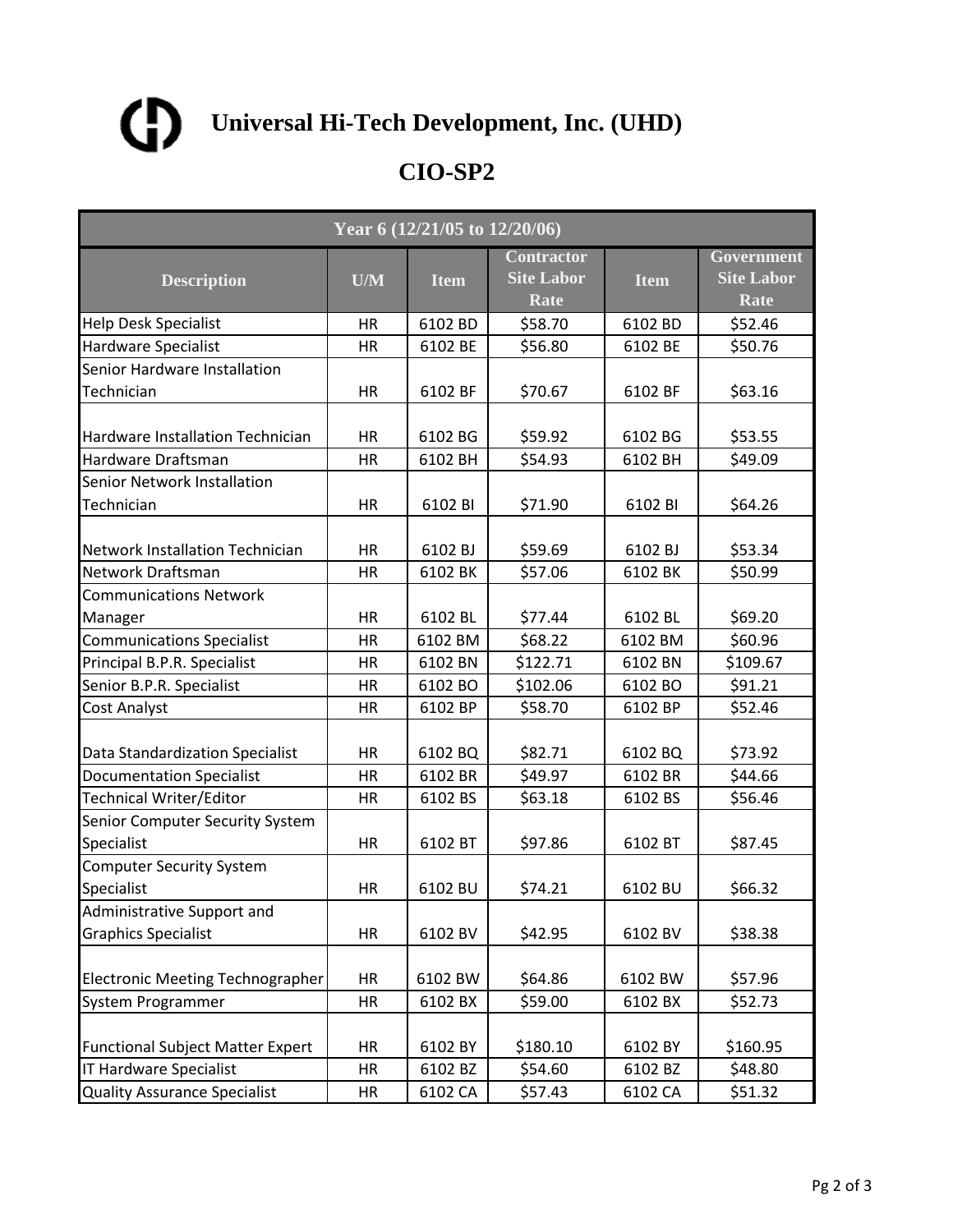

| Year 6 (12/21/05 to 12/20/06)                     |           |             |                                                |             |                                         |  |  |
|---------------------------------------------------|-----------|-------------|------------------------------------------------|-------------|-----------------------------------------|--|--|
| <b>Description</b>                                | U/M       | <b>Item</b> | <b>Contractor</b><br><b>Site Labor</b><br>Rate | <b>Item</b> | Government<br><b>Site Labor</b><br>Rate |  |  |
| <b>Communications Hardware</b>                    |           |             |                                                |             |                                         |  |  |
| Specialist                                        | HR        | 6102 CB     | \$77.44                                        | 6102 CB     | \$69.20                                 |  |  |
| <b>Communications Software</b>                    |           |             |                                                |             |                                         |  |  |
| Specialist                                        | <b>HR</b> | 6102 CC     | \$76.36                                        | 6102 CC     | \$68.24                                 |  |  |
| <b>Information Resource</b>                       |           |             |                                                |             |                                         |  |  |
| <b>Management Analyst</b>                         | <b>HR</b> | 6102 CD     | \$122.71                                       | 6102 CD     | \$109.67                                |  |  |
| <b>Procurement Product Specialist</b>             | <b>HR</b> | 6102 CE     | \$110.74                                       | 6102 CE     | \$98.96                                 |  |  |
| <b>Imaging Specialist</b>                         | <b>HR</b> | 6102 CF     | \$72.59                                        | 6102 CF     | \$64.87                                 |  |  |
| <b>Application Systems Analyst</b>                | HR        | 6102 CG     | \$64.92                                        | 6102 CG     | \$58.02                                 |  |  |
| Software Systems Engineer                         | <b>HR</b> | 6102 CH     | \$106.60                                       | 6102 CH     | \$95.27                                 |  |  |
| <b>Disaster Recovery Specialist</b>               | <b>HR</b> | 6102 CI     | \$89.93                                        | 6102 CI     | \$80.37                                 |  |  |
| <b>Telecommunication Engineer</b>                 | HR        | 6102 CJ     | \$77.44                                        | 6102 CJ     | \$69.20                                 |  |  |
| <b>Information Systems Training</b><br>Specialist | <b>HR</b> | 6102 CK     | \$57.55                                        | 6102 CK     | \$51.44                                 |  |  |
| Local Area Network Administrator                  | <b>HR</b> | 6102 CL     | \$56.05                                        | 6102 CL     | \$50.09                                 |  |  |
| Wide Area Network Administrator                   | <b>HR</b> | 6102 CM     | \$68.22                                        | 6102 CM     | \$60.96                                 |  |  |
| Web Project Manager                               | <b>HR</b> | 6102 CN     | \$108.15                                       | 6102 CN     | \$96.65                                 |  |  |
| <b>Web Designer</b>                               | HR        | 6102 CO     | \$76.36                                        | 6102 CO     | \$68.24                                 |  |  |
| Web Software Developer                            | HR        | 6102 CP     | \$84.39                                        | 6102 CP     | \$75.42                                 |  |  |
| Web Content Administrator                         | HR        | 6102 CQ     | \$53.91                                        | 6102 CQ     | \$48.18                                 |  |  |
| Local Area Network Support                        |           |             |                                                |             |                                         |  |  |
| Technician                                        | <b>HR</b> | 6102 CR     | \$76.36                                        | 6102 CR     | \$68.24                                 |  |  |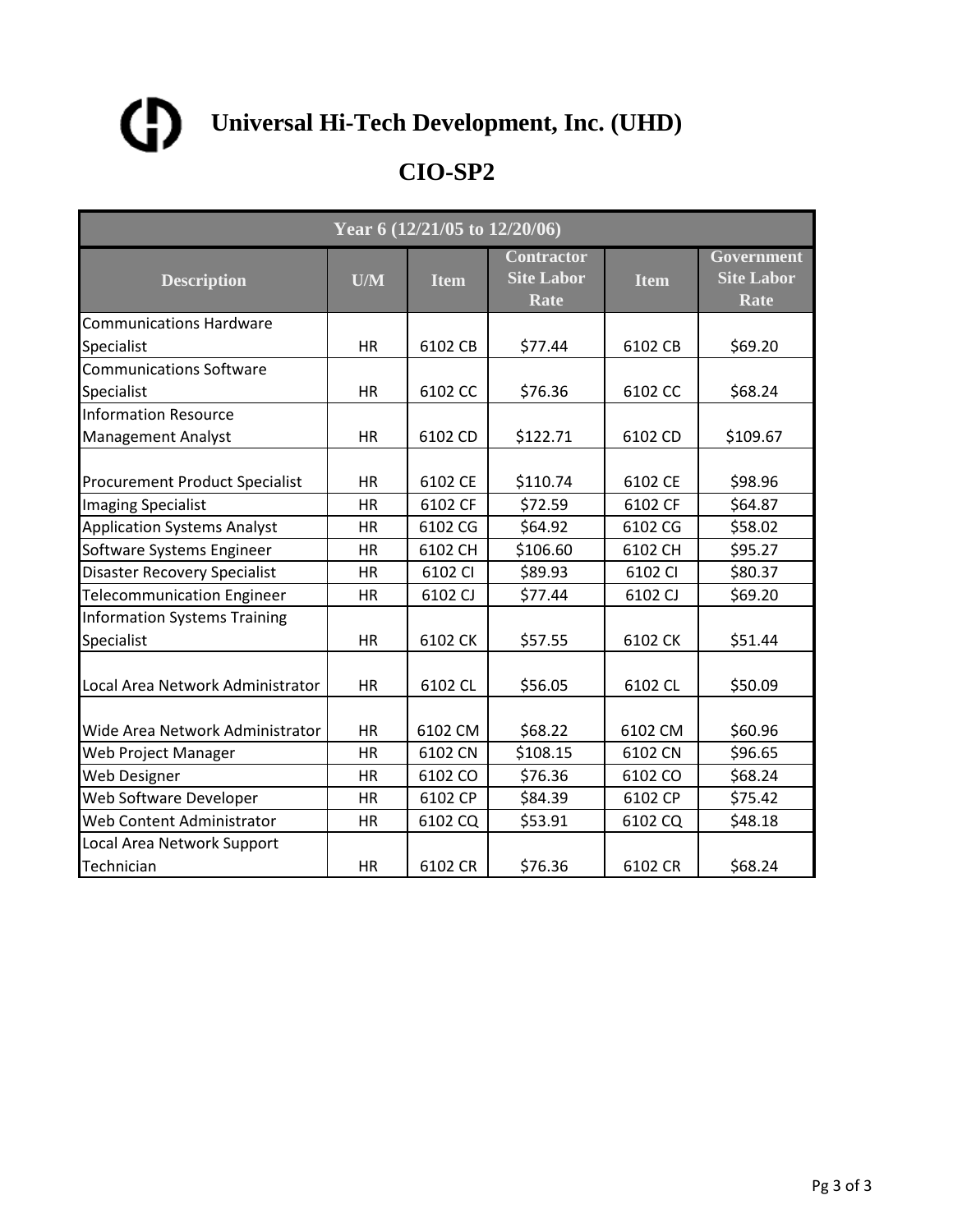

| Year 7 (12/21/06 to 12/20/07)                                         |                 |                    |                                                |                    |                                                |  |
|-----------------------------------------------------------------------|-----------------|--------------------|------------------------------------------------|--------------------|------------------------------------------------|--|
| <b>Description</b>                                                    | U/M             | <b>Item</b>        | <b>Contractor</b><br><b>Site Labor</b><br>Rate | <b>Item</b>        | Government<br><b>Site Labor</b><br><b>Rate</b> |  |
| Program Manager                                                       | HR              | 7102 AA            | \$142.21                                       | 7102 AA            | N/A                                            |  |
| Project Manager                                                       | HR              | 7102 AB            | \$111.40                                       | 7102 AB            | \$99.56                                        |  |
| <b>Quality Assurance Manager</b>                                      | HR              | 7102 AC            | \$94.65                                        | 7102 AC            | \$84.58                                        |  |
| <b>Quality Assurance Analyst</b>                                      | HR              | 7102 AD            | \$73.56                                        | 7102 AD            | \$65.74                                        |  |
| <b>Project Control Specialist</b>                                     | <b>HR</b>       | 7102 AE            | \$56.82                                        | 7102 AE            | \$50.78                                        |  |
| <b>Program Administration Specialist</b>                              | HR              | 7102 AF            | \$49.93                                        | 7102 AF            | \$44.62                                        |  |
| <b>Senior Functional Analyst</b>                                      | <b>HR</b>       | 7102 AG            | \$114.05                                       | 7102 AG            | \$101.93                                       |  |
| <b>Functional Analyst</b>                                             | HR              | 7102 AH            | \$105.12                                       | 7102 AH            | \$93.94                                        |  |
| <b>Principal Systems Architect</b>                                    | HR              | 7102 AI            | \$102.88                                       | 7102 AI            | \$91.94                                        |  |
| <b>Senior Systems Architect</b>                                       | <b>HR</b>       | 7102 AJ            | \$97.60                                        | 7102 AJ            | \$87.22                                        |  |
| Principal Information Engineer                                        | HR              | 7102 AK            | \$89.76                                        | 7102 AK            | \$80.21                                        |  |
| Senior Information Engineer                                           | HR              | 7102 AL            | \$77.13                                        | 7102 AL            | \$68.93                                        |  |
| Senior Computer Systems Analyst                                       | HR              | 7102 AM            | \$77.13                                        | 7102 AM            | \$68.93                                        |  |
| <b>Computer Systems Analyst</b>                                       | <b>HR</b>       | 7102 AN            | \$69.25                                        | 7102 AN            | \$61.89                                        |  |
| Junior Computer Systems Analyst<br><b>Senior Application Engineer</b> | HR<br><b>HR</b> | 7102 AO<br>7102 AP | \$58.76<br>\$86.94                             | 7102 AO<br>7102 AP | \$52.51<br>\$77.69                             |  |
| <b>Application Engineer</b>                                           | HR              | 7102 AQ            | \$76.42                                        | 7102 AQ            | \$68.30                                        |  |
| Application Programmer                                                | HR              | 7102 AR            | \$66.04                                        | 7102 AR            | \$59.02                                        |  |
|                                                                       |                 |                    |                                                |                    |                                                |  |
| Junior Application Programmer                                         | <b>HR</b>       | 7102 AS            | \$61.97                                        | 7102 AS            | \$55.38                                        |  |
| <b>Student Application Programmer</b>                                 | HR              | 7102 AT            | \$50.17                                        | 7102 AT            | \$44.83                                        |  |
| Senior Database Mgmt. Specialist                                      | HR              | 7102 AU            | \$111.40                                       | 7102 AU            | \$99.56                                        |  |
| Database Mgmt. Specialist                                             | <b>HR</b>       | 7102 AV            | \$91.31                                        | 7102 AV            | \$81.60                                        |  |
| Data Entry Clerk                                                      | HR              | 7102 AW            | \$28.28                                        | 7102 AW            | \$25.28                                        |  |
| <b>Operations Manager</b>                                             | HR              | 7102 AX            | \$81.74                                        | 7102 AX            | \$73.05                                        |  |
| System Administrator                                                  | HR              | 7102 AY            | \$60.98                                        | 7102 AY            | \$54.50                                        |  |
| <b>System Operator</b>                                                | HR              | 7102 AZ            | \$44.57                                        | 7102 AZ            | \$39.83                                        |  |
| <b>Senior Training Specialist</b>                                     | HR              | 7102 BA            | \$78.38                                        | 7102 BA            | \$70.05                                        |  |
| <b>Training Specialist</b>                                            | HR              | 7102 BB            | \$59.28                                        | 7102 BB            | \$52.98                                        |  |
| <b>Help Desk Manager</b>                                              | HR              | 7102 BC            | \$74.59                                        | 7102 BC            | \$66.66                                        |  |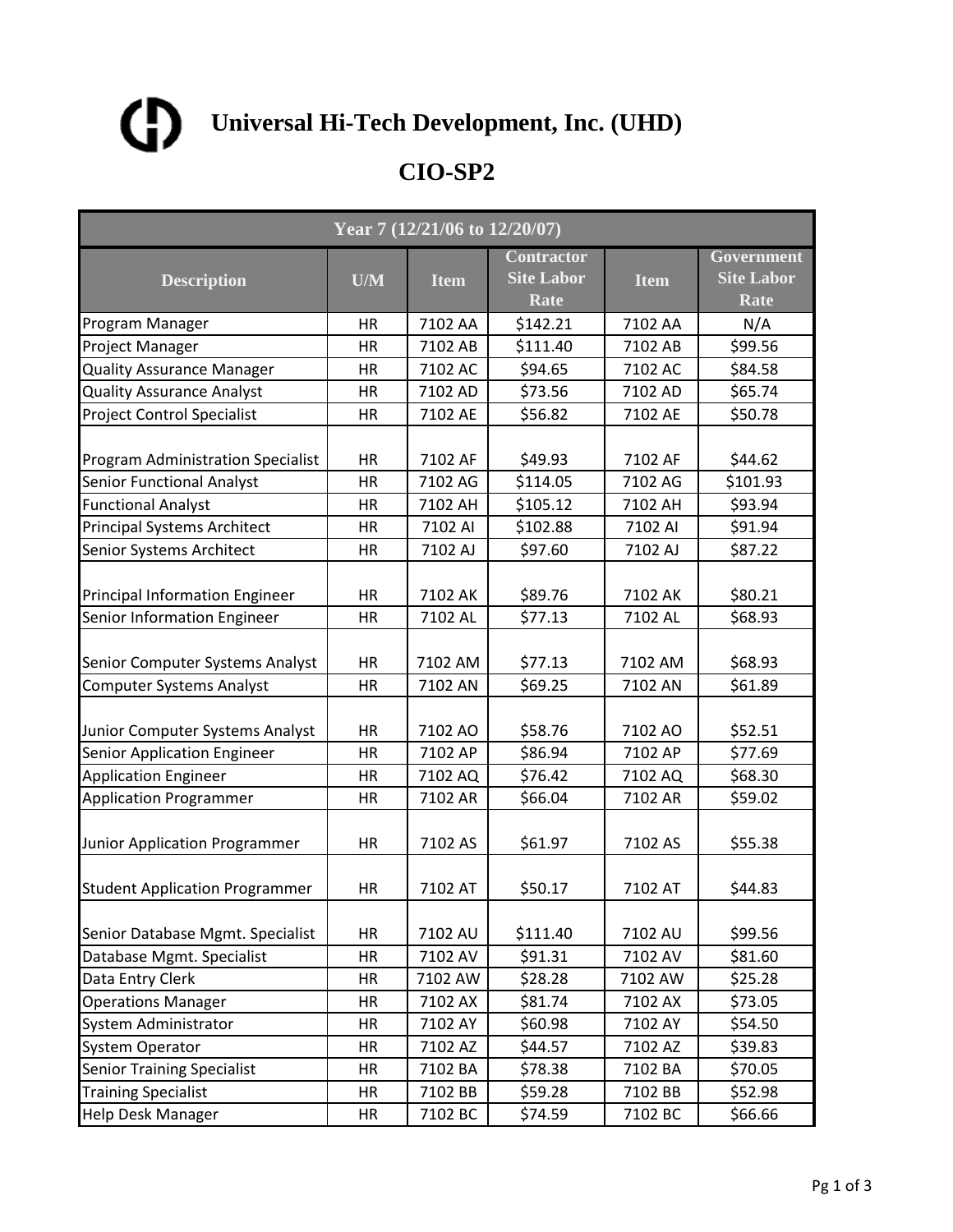

| Year 7 (12/21/06 to 12/20/07)                 |           |             |                                                |             |                                                |  |  |
|-----------------------------------------------|-----------|-------------|------------------------------------------------|-------------|------------------------------------------------|--|--|
| <b>Description</b>                            | U/M       | <b>Item</b> | <b>Contractor</b><br><b>Site Labor</b><br>Rate | <b>Item</b> | Government<br><b>Site Labor</b><br><b>Rate</b> |  |  |
| <b>Help Desk Specialist</b>                   | HR        | 7102 BD     | \$60.46                                        | 7102 BD     | \$54.03                                        |  |  |
| <b>Hardware Specialist</b>                    | HR        | 7102 BE     | \$58.50                                        | 7102 BE     | \$52.28                                        |  |  |
| Senior Hardware Installation                  |           |             |                                                |             |                                                |  |  |
| Technician                                    | HR        | 7102 BF     | \$72.78                                        | 7102 BF     | \$65.05                                        |  |  |
| <b>Hardware Installation Technician</b>       | HR        | 7102 BG     | \$61.71                                        | 7102 BG     | \$55.15                                        |  |  |
| Hardware Draftsman                            | HR        | 7102 BH     | \$56.59                                        | 7102 BH     | \$50.57                                        |  |  |
| Senior Network Installation<br>Technician     | HR        | 7102 BI     | \$74.05                                        | 7102 BI     | \$66.18                                        |  |  |
| Network Installation Technician               | <b>HR</b> | 7102 BJ     | \$61.48                                        | 7102 BJ     | \$54.94                                        |  |  |
| Network Draftsman                             | HR        | 7102 BK     | \$58.76                                        | 7102 BK     | \$52.51                                        |  |  |
| <b>Communications Network</b>                 |           |             |                                                |             |                                                |  |  |
| Manager                                       | HR        | 7102 BL     | \$79.76                                        | 7102 BL     | \$71.28                                        |  |  |
| <b>Communications Specialist</b>              | HR        | 7102 BM     | \$70.26                                        | 7102 BM     | \$62.79                                        |  |  |
| Principal B.P.R. Specialist                   | HR        | 7102 BN     | \$126.40                                       | 7102 BN     | \$112.96                                       |  |  |
| Senior B.P.R. Specialist                      | <b>HR</b> | 7102 BO     | \$105.12                                       | 7102 BO     | \$93.94                                        |  |  |
| Cost Analyst                                  | HR        | 7102 BP     | \$60.46                                        | 7102 BP     | \$54.03                                        |  |  |
| Data Standardization Specialist               | <b>HR</b> | 7102 BQ     | \$85.19                                        | 7102 BQ     | \$76.13                                        |  |  |
| <b>Documentation Specialist</b>               | HR        | 7102 BR     | \$51.48                                        | 7102 BR     | \$46.01                                        |  |  |
| <b>Technical Writer/Editor</b>                | HR        | 7102 BS     | \$65.07                                        | 7102 BS     | \$58.15                                        |  |  |
| Senior Computer Security System<br>Specialist | HR        | 7102 BT     | \$100.79                                       | 7102 BT     | \$90.07                                        |  |  |
| <b>Computer Security System</b><br>Specialist | HR        | 7102 BU     | \$76.42                                        | 7102 BU     | \$68.30                                        |  |  |
| Administrative Support and                    |           |             |                                                |             |                                                |  |  |
| <b>Graphics Specialist</b>                    | HR        | 7102 BV     | \$44.24                                        | 7102 BV     | \$39.54                                        |  |  |
| <b>Electronic Meeting Technographer</b>       | HR        | 7102 BW     | \$66.80                                        | 7102 BW     | \$59.69                                        |  |  |
| System Programmer                             | HR        | 7102 BX     | \$60.76                                        | 7102 BX     | \$54.30                                        |  |  |
| <b>Functional Subject Matter Expert</b>       | HR        | 7102 BY     | \$185.50                                       | 7102 BY     | \$165.78                                       |  |  |
| <b>IT Hardware Specialist</b>                 | HR        | 7102 BZ     | \$56.24                                        | 7102 BZ     | \$50.26                                        |  |  |
| <b>Quality Assurance Specialist</b>           | HR        | 7102 CA     | \$59.15                                        | 7102 CA     | \$52.86                                        |  |  |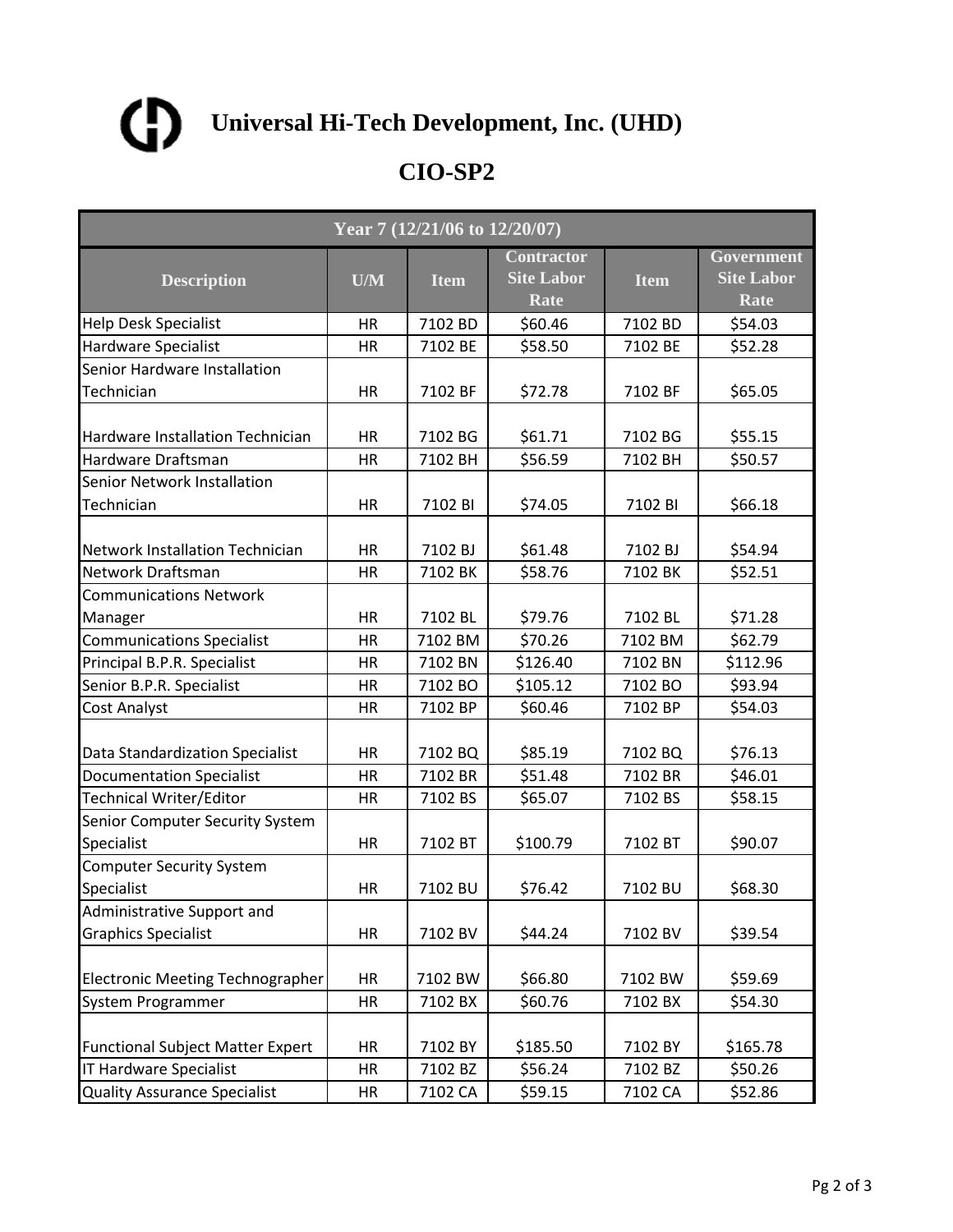

| Year 7 (12/21/06 to 12/20/07)                     |           |             |                                                |             |                                         |  |  |
|---------------------------------------------------|-----------|-------------|------------------------------------------------|-------------|-----------------------------------------|--|--|
| <b>Description</b>                                | U/M       | <b>Item</b> | <b>Contractor</b><br><b>Site Labor</b><br>Rate | <b>Item</b> | Government<br><b>Site Labor</b><br>Rate |  |  |
| <b>Communications Hardware</b>                    |           |             |                                                |             |                                         |  |  |
| Specialist                                        | HR        | 7102 CB     | \$79.76                                        | 7102 CB     | \$71.28                                 |  |  |
| <b>Communications Software</b>                    |           |             |                                                |             |                                         |  |  |
| Specialist                                        | <b>HR</b> | 7102 CC     | \$78.64                                        | 7102 CC     | \$70.28                                 |  |  |
| <b>Information Resource</b>                       |           |             |                                                |             |                                         |  |  |
| <b>Management Analyst</b>                         | <b>HR</b> | 7102 CD     | \$126.40                                       | 7102 CD     | \$112.96                                |  |  |
| <b>Procurement Product Specialist</b>             | <b>HR</b> | 7102 CE     | \$114.05                                       | 7102 CE     | \$101.93                                |  |  |
| <b>Imaging Specialist</b>                         | <b>HR</b> | 7102 CF     | \$74.77                                        | 7102 CF     | \$66.82                                 |  |  |
| <b>Application Systems Analyst</b>                | HR        | 7102 CG     | \$66.86                                        | 7102 CG     | \$59.75                                 |  |  |
| Software Systems Engineer                         | <b>HR</b> | 7102 CH     | \$109.79                                       | 7102 CH     | \$98.12                                 |  |  |
| <b>Disaster Recovery Specialist</b>               | <b>HR</b> | 7102 CI     | \$92.62                                        | 7102 CI     | \$82.78                                 |  |  |
| <b>Telecommunication Engineer</b>                 | HR        | 7102 CJ     | \$79.76                                        | 7102 CJ     | \$71.28                                 |  |  |
| <b>Information Systems Training</b><br>Specialist | <b>HR</b> | 7102 CK     | \$59.28                                        | 7102 CK     | \$52.98                                 |  |  |
| Local Area Network Administrator                  | <b>HR</b> | 7102 CL     | \$57.73                                        | 7102 CL     | \$51.59                                 |  |  |
| Wide Area Network Administrator                   | <b>HR</b> | 7102 CM     | \$70.26                                        | 7102 CM     | \$62.79                                 |  |  |
| Web Project Manager                               | <b>HR</b> | 7102 CN     | \$111.40                                       | 7102 CN     | \$99.56                                 |  |  |
| <b>Web Designer</b>                               | HR        | 7102 CO     | \$78.64                                        | 7102 CO     | \$70.28                                 |  |  |
| Web Software Developer                            | HR        | 7102 CP     | \$86.94                                        | 7102 CP     | \$77.69                                 |  |  |
| Web Content Administrator                         | HR        | 7102 CQ     | \$55.53                                        | 7102 CQ     | \$49.63                                 |  |  |
| Local Area Network Support                        |           |             |                                                |             |                                         |  |  |
| Technician                                        | <b>HR</b> | 7102 CR     | \$78.64                                        | 7102 CR     | \$70.28                                 |  |  |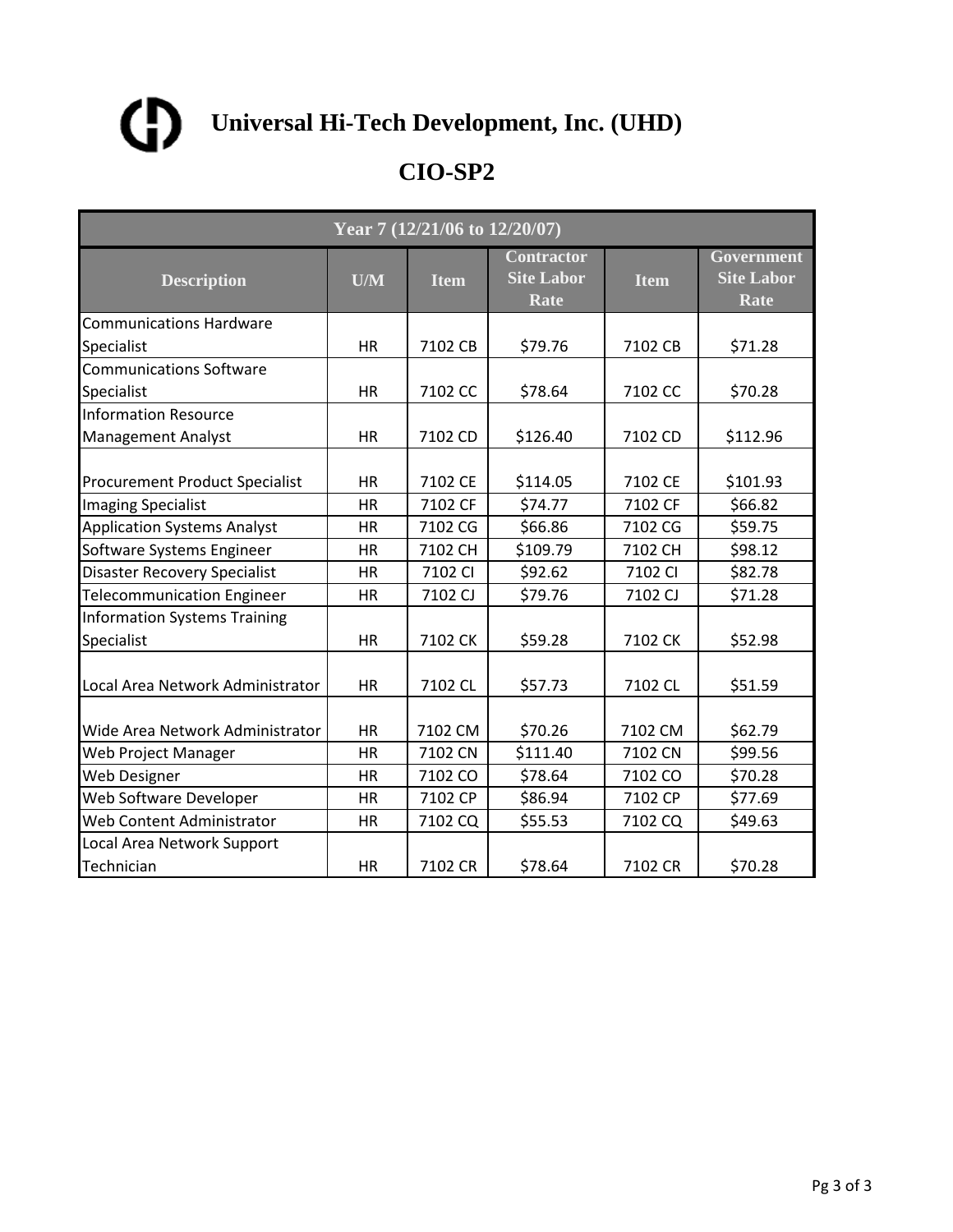

| Year 8 (12/21/07 to 12/20/08)                                         |                 |                    |                                                |                    |                                                |  |
|-----------------------------------------------------------------------|-----------------|--------------------|------------------------------------------------|--------------------|------------------------------------------------|--|
| <b>Description</b>                                                    | U/M             | <b>Item</b>        | <b>Contractor</b><br><b>Site Labor</b><br>Rate | <b>Item</b>        | Government<br><b>Site Labor</b><br><b>Rate</b> |  |
| Program Manager                                                       | HR              | 8102 AA            | \$146.47                                       | 8102 AA            | N/A                                            |  |
| Project Manager                                                       | HR              | 8102 AB            | \$114.74                                       | 8102 AB            | \$102.54                                       |  |
| <b>Quality Assurance Manager</b>                                      | HR              | 8102 AC            | \$97.49                                        | 8102 AC            | \$87.13                                        |  |
| <b>Quality Assurance Analyst</b>                                      | HR              | 8102 AD            | \$75.76                                        | 8102 AD            | \$67.70                                        |  |
| <b>Project Control Specialist</b>                                     | <b>HR</b>       | 8102 AE            | \$58.52                                        | 8102 AE            | \$52.30                                        |  |
| <b>Program Administration Specialist</b>                              | HR              | 8102 AF            | \$51.44                                        | 8102 AF            | \$45.97                                        |  |
| <b>Senior Functional Analyst</b>                                      | <b>HR</b>       | 8102 AG            | \$117.48                                       | 8102 AG            | \$104.99                                       |  |
| <b>Functional Analyst</b>                                             | HR              | 8102 AH            | \$108.26                                       | 8102 AH            | \$96.75                                        |  |
| <b>Principal Systems Architect</b>                                    | HR              | 8102 AI            | \$105.96                                       | 8102 AI            | \$94.69                                        |  |
| <b>Senior Systems Architect</b>                                       | <b>HR</b>       | 8102 AJ            | \$100.53                                       | 8102 AJ            | \$89.84                                        |  |
| Principal Information Engineer                                        | HR              | 8102 AK            | \$92.45                                        | 8102 AK            | \$82.62                                        |  |
| Senior Information Engineer                                           | HR              | 8102 AL            | \$79.44                                        | 8102 AL            | \$70.99                                        |  |
| Senior Computer Systems Analyst                                       | HR              | 8102 AM            | \$79.44                                        | 8102 AM            | \$70.99                                        |  |
| <b>Computer Systems Analyst</b>                                       | <b>HR</b>       | 8102 AN            | \$71.32                                        | 8102 AN            | \$63.74                                        |  |
| Junior Computer Systems Analyst<br><b>Senior Application Engineer</b> | HR<br><b>HR</b> | 8102 AO<br>8102 AP | \$60.53<br>\$89.54                             | 8102 AO<br>8102 AP | \$54.09<br>\$80.02                             |  |
| <b>Application Engineer</b>                                           | HR              | 8102 AQ            | \$78.71                                        | 8102 AQ            | \$70.34                                        |  |
| Application Programmer                                                | HR              | 8102 AR            | \$68.02                                        | 8102 AR            | \$60.79                                        |  |
| Junior Application Programmer                                         | <b>HR</b>       | 8102 AS            | \$63.82                                        | 8102 AS            | \$57.04                                        |  |
| <b>Student Application Programmer</b>                                 | HR              | 8102 AT            | \$51.67                                        | 8102 AT            | \$46.18                                        |  |
| Senior Database Mgmt. Specialist                                      | HR              | 8102 AU            | \$114.74                                       | 8102 AU            | \$102.54                                       |  |
| Database Mgmt. Specialist                                             | <b>HR</b>       | 8102 AV            | \$94.04                                        | 8102 AV            | \$84.05                                        |  |
| Data Entry Clerk                                                      | HR              | 8102 AW            | \$29.12                                        | 8102 AW            | \$26.03                                        |  |
| <b>Operations Manager</b>                                             | HR              | 8102 AX            | \$84.20                                        | 8102 AX            | \$75.25                                        |  |
| System Administrator                                                  | HR              | 8102 AY            | \$62.81                                        | 8102 AY            | \$56.13                                        |  |
| <b>System Operator</b>                                                | HR              | 8102 AZ            | \$45.90                                        | 8102 AZ            | \$41.02                                        |  |
| <b>Senior Training Specialist</b>                                     | HR              | 8102 BA            | \$80.73                                        | 8102 BA            | \$72.15                                        |  |
| <b>Training Specialist</b>                                            | HR              | 8102 BB            | \$61.07                                        | 8102 BB            | \$54.57                                        |  |
| <b>Help Desk Manager</b>                                              | HR              | 8102 BC            | \$76.83                                        | 8102 BC            | \$68.66                                        |  |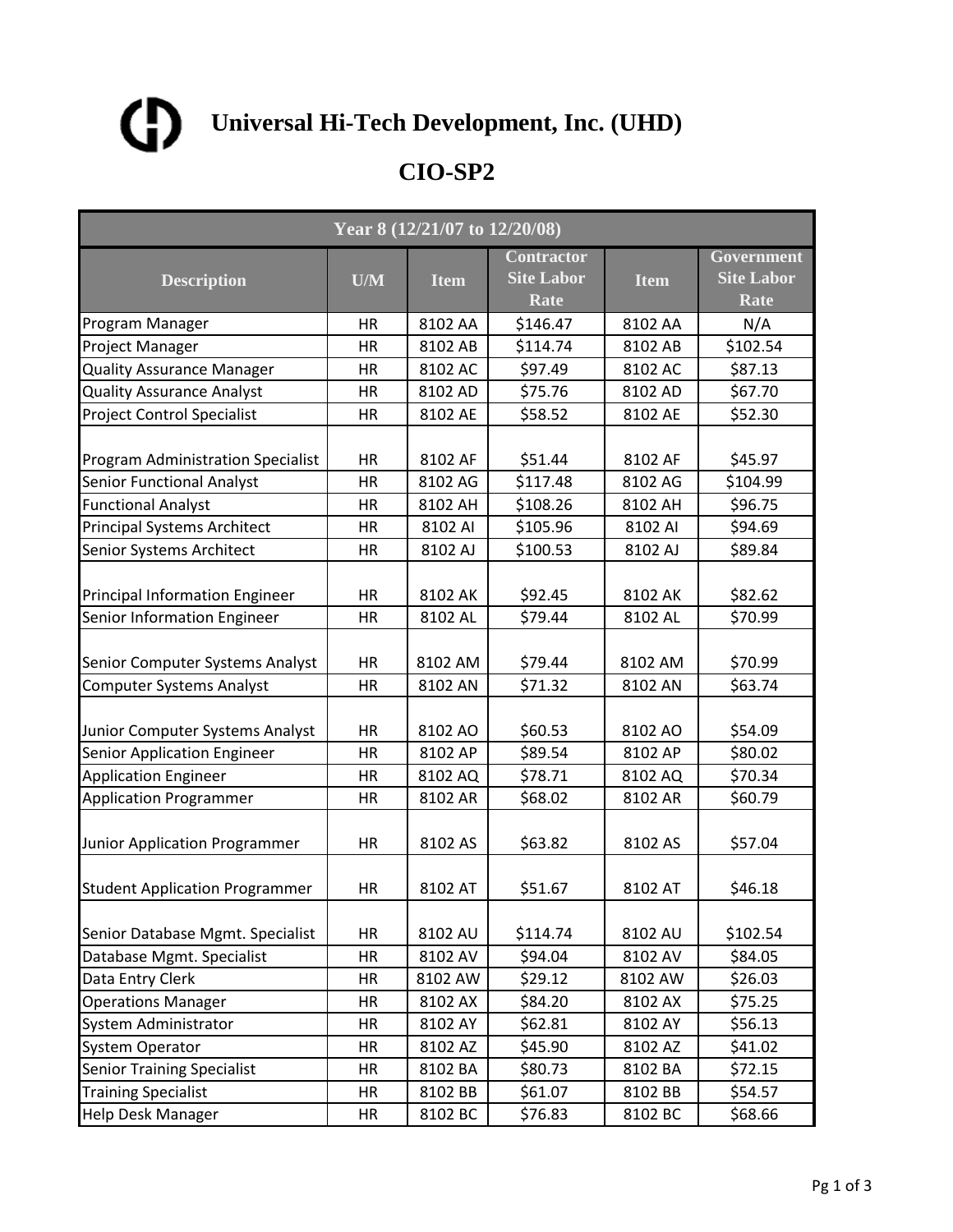

| Year 8 $(12/21/\overline{07}$ to $12/20/\overline{08})$ |           |             |                                                |             |                                                |  |  |
|---------------------------------------------------------|-----------|-------------|------------------------------------------------|-------------|------------------------------------------------|--|--|
| <b>Description</b>                                      | U/M       | <b>Item</b> | <b>Contractor</b><br><b>Site Labor</b><br>Rate | <b>Item</b> | Government<br><b>Site Labor</b><br><b>Rate</b> |  |  |
| <b>Help Desk Specialist</b>                             | HR        | 8102 BD     | \$62.27                                        | 8102 BD     | \$55.65                                        |  |  |
| <b>Hardware Specialist</b>                              | HR        | 8102 BE     | \$60.25                                        | 8102 BE     | \$53.84                                        |  |  |
| Senior Hardware Installation                            |           |             |                                                |             |                                                |  |  |
| Technician                                              | HR        | 8102 BF     | \$74.96                                        | 8102 BF     | \$66.99                                        |  |  |
| Hardware Installation Technician                        | HR        | 8102 BG     | \$63.56                                        | 8102 BG     | \$56.81                                        |  |  |
| Hardware Draftsman                                      | HR        | 8102 BH     | \$58.29                                        | 8102 BH     | \$52.09                                        |  |  |
| Senior Network Installation<br>Technician               | HR        | 8102 BI     | \$76.27                                        | 8102 BI     | \$68.16                                        |  |  |
| Network Installation Technician                         | HR        | 8102 BJ     | \$63.33                                        | 8102 BJ     | \$56.60                                        |  |  |
| Network Draftsman                                       | HR        | 8102 BK     | \$60.53                                        | 8102 BK     | \$54.09                                        |  |  |
| <b>Communications Network</b>                           |           |             |                                                |             |                                                |  |  |
| Manager                                                 | HR        | 8102 BL     | \$82.15                                        | 8102 BL     | \$73.42                                        |  |  |
| <b>Communications Specialist</b>                        | HR        | 8102 BM     | \$72.37                                        | 8102 BM     | \$64.68                                        |  |  |
| Principal B.P.R. Specialist                             | HR        | 8102 BN     | \$130.19                                       | 8102 BN     | \$116.35                                       |  |  |
| Senior B.P.R. Specialist                                | <b>HR</b> | 8102 BO     | \$108.26                                       | 8102 BO     | \$96.75                                        |  |  |
| Cost Analyst                                            | HR        | 8102 BP     | \$62.27                                        | 8102 BP     | \$55.65                                        |  |  |
| Data Standardization Specialist                         | <b>HR</b> | 8102 BQ     | \$87.75                                        | 8102 BQ     | \$78.42                                        |  |  |
| <b>Documentation Specialist</b>                         | HR        | 8102 BR     | \$53.03                                        | 8102 BR     | \$47.39                                        |  |  |
| <b>Technical Writer/Editor</b>                          | HR        | 8102 BS     | \$67.03                                        | 8102 BS     | \$59.91                                        |  |  |
| Senior Computer Security System<br>Specialist           | <b>HR</b> | 8102 BT     | \$103.80                                       | 8102 BT     | \$92.77                                        |  |  |
| <b>Computer Security System</b><br>Specialist           | HR        | 8102 BU     | \$78.71                                        | 8102 BU     | \$70.34                                        |  |  |
| Administrative Support and                              |           |             |                                                |             |                                                |  |  |
| <b>Graphics Specialist</b>                              | HR        | 8102 BV     | \$45.58                                        | 8102 BV     | \$40.73                                        |  |  |
| <b>Electronic Meeting Technographer</b>                 | HR        | 8102 BW     | \$68.80                                        | 8102 BW     | \$61.48                                        |  |  |
| System Programmer                                       | HR        | 8102 BX     | \$62.60                                        | 8102 BX     | \$55.94                                        |  |  |
| <b>Functional Subject Matter Expert</b>                 | HR        | 8102 BY     | \$191.06                                       | 8102 BY     | \$170.75                                       |  |  |
| <b>IT Hardware Specialist</b>                           | HR        | 8102 BZ     | \$57.92                                        | 8102 BZ     | \$51.76                                        |  |  |
| <b>Quality Assurance Specialist</b>                     | HR        | 8102 CA     | \$60.92                                        | 8102 CA     | \$54.44                                        |  |  |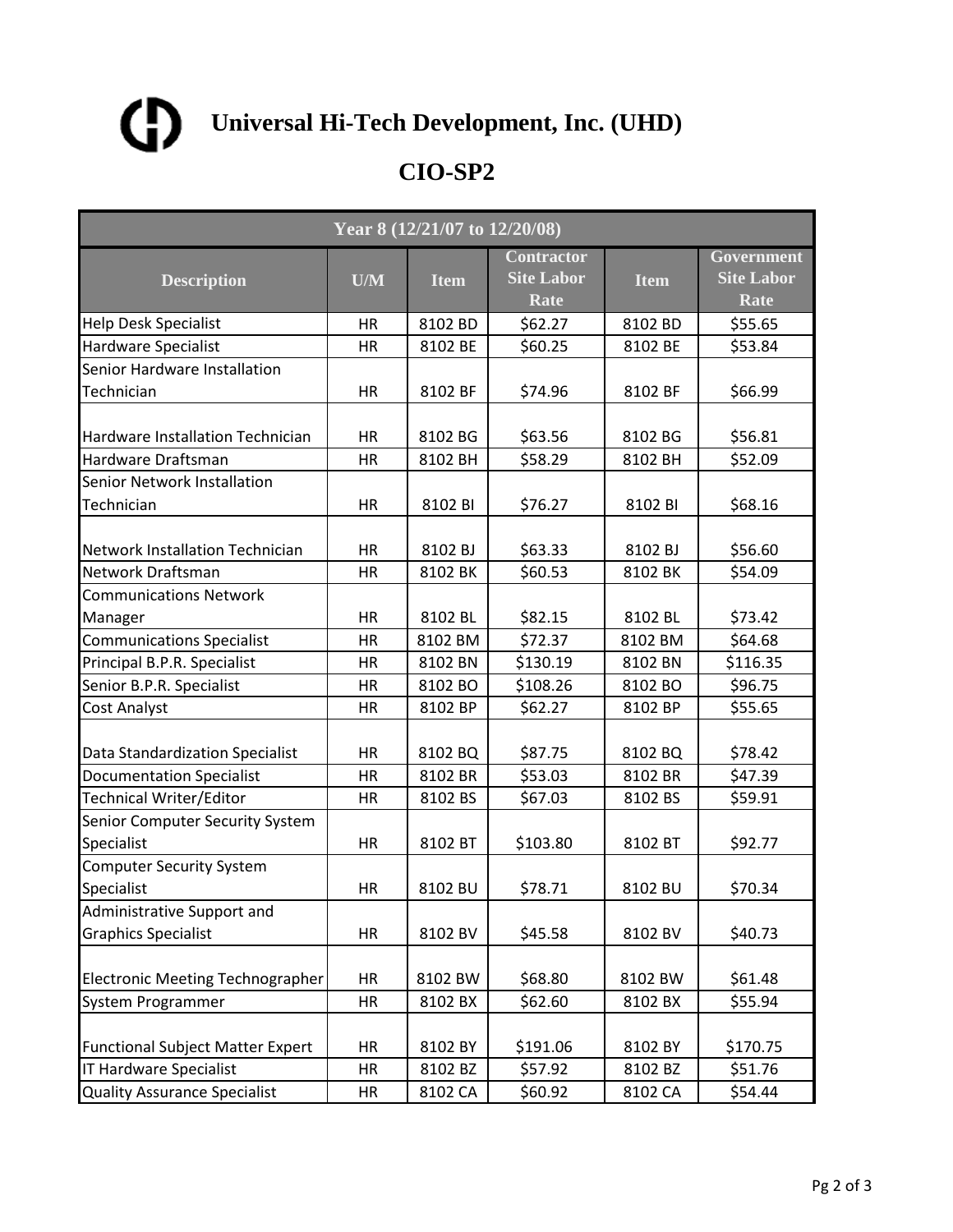

| Year 8 (12/21/07 to 12/20/08)                     |                         |             |                                                |             |                                         |  |  |
|---------------------------------------------------|-------------------------|-------------|------------------------------------------------|-------------|-----------------------------------------|--|--|
| <b>Description</b>                                | $\overline{\text{U/M}}$ | <b>Item</b> | <b>Contractor</b><br><b>Site Labor</b><br>Rate | <b>Item</b> | Government<br><b>Site Labor</b><br>Rate |  |  |
| <b>Communications Hardware</b>                    |                         |             |                                                |             |                                         |  |  |
| Specialist                                        | <b>HR</b>               | 8102 CB     | \$82.15                                        | 8102 CB     | \$73.42                                 |  |  |
| <b>Communications Software</b>                    |                         |             |                                                |             |                                         |  |  |
| Specialist                                        | HR                      | 8102 CC     | \$81.01                                        | 8102 CC     | \$72.40                                 |  |  |
| <b>Information Resource</b>                       |                         |             |                                                |             |                                         |  |  |
| <b>Management Analyst</b>                         | <b>HR</b>               | 8102 CD     | \$130.19                                       | 8102 CD     | \$116.35                                |  |  |
| <b>Procurement Product Specialist</b>             | <b>HR</b>               | 8102 CE     | \$117.48                                       | 8102 CE     | \$104.99                                |  |  |
| <b>Imaging Specialist</b>                         | <b>HR</b>               | 8102 CF     | \$77.01                                        | 8102 CF     | \$68.82                                 |  |  |
| <b>Application Systems Analyst</b>                | <b>HR</b>               | 8102 CG     | \$68.86                                        | 8102 CG     | \$61.54                                 |  |  |
| Software Systems Engineer                         | <b>HR</b>               | 8102 CH     | \$113.09                                       | 8102 CH     | \$101.06                                |  |  |
| <b>Disaster Recovery Specialist</b>               | <b>HR</b>               | 8102 CI     | \$95.40                                        | 8102 CI     | \$85.26                                 |  |  |
| <b>Telecommunication Engineer</b>                 | <b>HR</b>               | 8102 CJ     | \$82.15                                        | 8102 CJ     | \$73.42                                 |  |  |
| <b>Information Systems Training</b><br>Specialist | <b>HR</b>               | 8102 CK     | \$61.07                                        | 8102 CK     | \$54.57                                 |  |  |
| Local Area Network Administrator                  | HR                      | 8102 CL     | \$59.45                                        | 8102 CL     | \$53.13                                 |  |  |
| Wide Area Network Administrator                   | <b>HR</b>               | 8102 CM     | \$72.37                                        | 8102 CM     | \$64.68                                 |  |  |
| Web Project Manager                               | <b>HR</b>               | 8102 CN     | \$114.74                                       | 8102 CN     | \$102.54                                |  |  |
| Web Designer                                      | HR                      | 8102 CO     | \$81.01                                        | 8102 CO     | \$72.40                                 |  |  |
| Web Software Developer                            | HR                      | 8102 CP     | \$89.54                                        | 8102 CP     | \$80.02                                 |  |  |
| Web Content Administrator                         | HR                      | 8102 CQ     | \$57.19                                        | 8102 CQ     | \$51.11                                 |  |  |
| Local Area Network Support                        |                         |             |                                                |             |                                         |  |  |
| Technician                                        | <b>HR</b>               | 8102 CR     | \$81.01                                        | 8102 CR     | \$72.40                                 |  |  |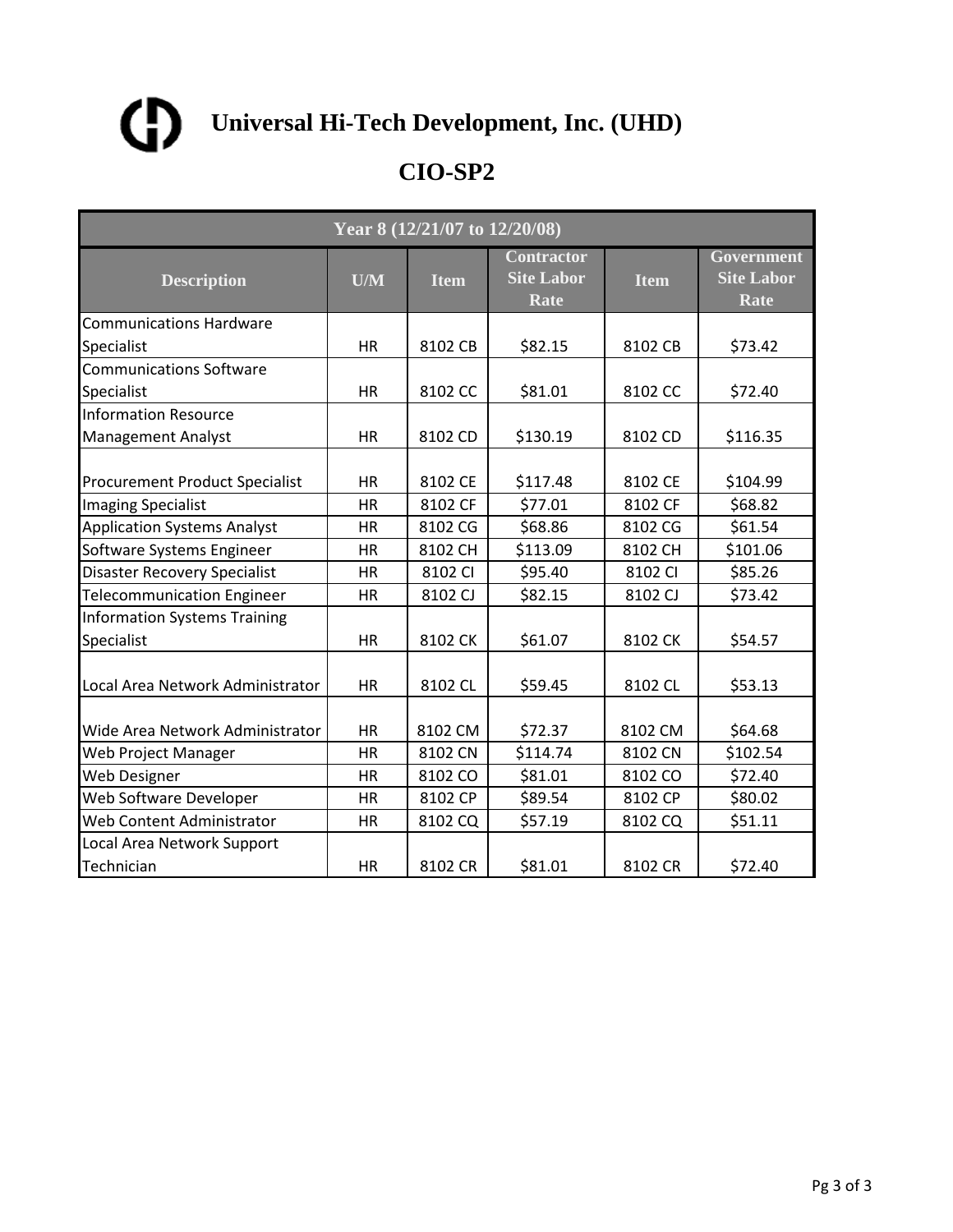

| Year 9 (12/21/08 to 12/20/09)                                  |                 |                    |                                                |                    |                                                |  |
|----------------------------------------------------------------|-----------------|--------------------|------------------------------------------------|--------------------|------------------------------------------------|--|
| <b>Description</b>                                             | U/M             | <b>Item</b>        | <b>Contractor</b><br><b>Site Labor</b><br>Rate | <b>Item</b>        | Government<br><b>Site Labor</b><br><b>Rate</b> |  |
| Program Manager                                                | HR              | 9102 AA            | \$150.87                                       | 9102 AA            | N/A                                            |  |
| Project Manager                                                | HR              | 9102 AB            | \$118.19                                       | 9102 AB            | \$105.62                                       |  |
| <b>Quality Assurance Manager</b>                               | HR              | 9102 AC            | \$100.42                                       | 9102 AC            | \$89.74                                        |  |
| <b>Quality Assurance Analyst</b>                               | HR              | 9102 AD            | \$78.04                                        | 9102 AD            | \$69.74                                        |  |
| <b>Project Control Specialist</b>                              | <b>HR</b>       | 9102 AE            | \$60.29                                        | 9102 AE            | \$53.88                                        |  |
| <b>Program Administration Specialist</b>                       | HR              | 9102 AF            | \$52.99                                        | 9102 AF            | \$47.36                                        |  |
| <b>Senior Functional Analyst</b>                               | <b>HR</b>       | 9102 AG            | \$121.01                                       | 9102 AG            | \$108.15                                       |  |
| <b>Functional Analyst</b>                                      | HR              | 9102 AH            | \$111.51                                       | 9102 AH            | \$99.66                                        |  |
| <b>Principal Systems Architect</b>                             | HR              | 9102 AI            | \$109.14                                       | 9102 AI            | \$97.54                                        |  |
| <b>Senior Systems Architect</b>                                | <b>HR</b>       | 9102 AJ            | \$103.54                                       | 9102 AJ            | \$92.53                                        |  |
| <b>Principal Information Engineer</b>                          | HR              | 9102 AK            | \$95.23                                        | 9102 AK            | \$85.10                                        |  |
| Senior Information Engineer                                    | HR              | 9102 AL            | \$81.83                                        | 9102 AL            | \$73.13                                        |  |
| Senior Computer Systems Analyst                                | HR              | 9102 AM            | \$81.83                                        | 9102 AM            | \$73.13                                        |  |
| <b>Computer Systems Analyst</b>                                | <b>HR</b>       | 9102 AN            | \$73.45                                        | 9102 AN            | \$65.64                                        |  |
| Junior Computer Systems Analyst<br>Senior Application Engineer | HR<br><b>HR</b> | 9102 AO<br>9102 AP | \$62.34<br>\$92.23                             | 9102 AO<br>9102 AP | \$55.71<br>\$82.43                             |  |
| <b>Application Engineer</b>                                    | HR              | 9102 AQ            | \$81.08                                        | 9102 AQ            | \$72.46                                        |  |
| <b>Application Programmer</b>                                  | HR              | 9102 AR            | \$70.07                                        | 9102 AR            | \$62.62                                        |  |
| Junior Application Programmer                                  | <b>HR</b>       | 9102 AS            | \$65.74                                        | 9102 AS            | \$58.75                                        |  |
| <b>Student Application Programmer</b>                          | HR              | 9102 AT            | \$53.23                                        | 9102 AT            | \$47.57                                        |  |
| Senior Database Mgmt. Specialist                               | HR              | 9102 AU            | \$118.19                                       | 9102 AU            | \$105.62                                       |  |
| Database Mgmt. Specialist                                      | <b>HR</b>       | 9102 AV            | \$96.87                                        | 9102 AV            | \$86.57                                        |  |
| Data Entry Clerk                                               | HR              | 9102 AW            | \$30.01                                        | 9102 AW            | \$26.82                                        |  |
| <b>Operations Manager</b>                                      | HR              | 9102 AX            | \$86.72                                        | 9102 AX            | \$77.50                                        |  |
| System Administrator                                           | HR              | 9102 AY            | \$64.68                                        | 9102 AY            | \$57.81                                        |  |
| <b>System Operator</b>                                         | HR              | 9102 AZ            | \$47.28                                        | 9102 AZ            | \$42.25                                        |  |
| <b>Senior Training Specialist</b>                              | HR              | 9102 BA            | \$83.14                                        | 9102 BA            | \$74.31                                        |  |
| <b>Training Specialist</b>                                     | HR              | 9102 BB            | \$62.90                                        | 9102 BB            | \$56.21                                        |  |
| <b>Help Desk Manager</b>                                       | HR              | 9102 BC            | \$79.14                                        | 9102 BC            | \$70.72                                        |  |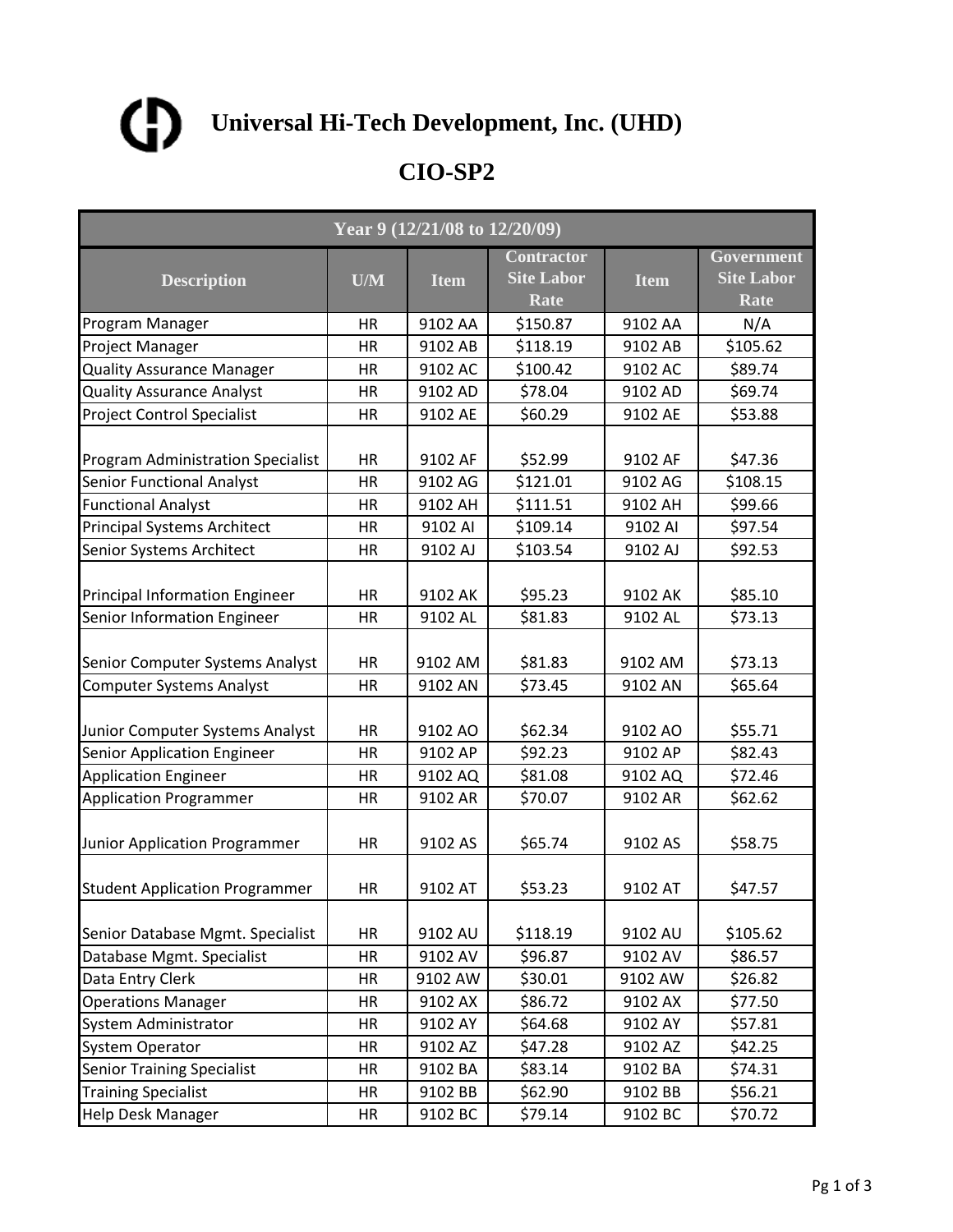

| Year 9 (12/21/08 to 12/20/09)                 |           |             |                                                |             |                                         |  |
|-----------------------------------------------|-----------|-------------|------------------------------------------------|-------------|-----------------------------------------|--|
| <b>Description</b>                            | U/M       | <b>Item</b> | <b>Contractor</b><br><b>Site Labor</b><br>Rate | <b>Item</b> | Government<br><b>Site Labor</b><br>Rate |  |
| <b>Help Desk Specialist</b>                   | HR        | 9102 BD     | \$64.15                                        | 9102 BD     | \$57.33                                 |  |
| Hardware Specialist                           | HR        | 9102 BE     | \$62.06                                        | 9102 BE     | \$55.46                                 |  |
| Senior Hardware Installation                  |           |             |                                                |             |                                         |  |
| Technician                                    | HR        | 9102 BF     | \$77.20                                        | 9102 BF     | \$68.99                                 |  |
| Hardware Installation Technician              | HR        | 9102 BG     | \$65.48                                        | 9102 BG     | \$58.52                                 |  |
| Hardware Draftsman                            | <b>HR</b> | 9102 BH     | \$60.03                                        | 9102 BH     | \$53.65                                 |  |
| Senior Network Installation                   |           |             |                                                |             |                                         |  |
| Technician                                    | HR        | 9102 BI     | \$78.56                                        | 9102 BI     | \$70.20                                 |  |
| <b>Network Installation Technician</b>        | HR        | 9102 BJ     | \$65.22                                        | 9102 BJ     | \$58.29                                 |  |
| <b>Network Draftsman</b>                      | <b>HR</b> | 9102 BK     | \$62.34                                        | 9102 BK     | \$55.71                                 |  |
| <b>Communications Network</b>                 |           |             |                                                |             |                                         |  |
| Manager                                       | HR        | 9102 BL     | \$84.61                                        | 9102 BL     | \$75.61                                 |  |
| <b>Communications Specialist</b>              | HR        | 9102 BM     | \$74.55                                        | 9102 BM     | \$66.62                                 |  |
| Principal B.P.R. Specialist                   | ΗR        | 9102 BN     | \$134.09                                       | 9102 BN     | \$119.83                                |  |
| Senior B.P.R. Specialist                      | <b>HR</b> | 9102 BO     | \$111.51                                       | 9102 BO     | \$99.66                                 |  |
| Cost Analyst                                  | HR        | 9102 BP     | \$64.15                                        | 9102 BP     | \$57.33                                 |  |
| Data Standardization Specialist               | <b>HR</b> | 9102 BQ     | \$90.38                                        | 9102 BQ     | \$80.77                                 |  |
| <b>Documentation Specialist</b>               | HR        | 9102 BR     | \$54.63                                        | 9102 BR     | \$48.82                                 |  |
| Technical Writer/Editor                       | HR        | 9102 BS     | \$69.04                                        | 9102 BS     | \$61.70                                 |  |
| Senior Computer Security System<br>Specialist | <b>HR</b> | 9102 BT     | \$106.92                                       | 9102 BT     | \$95.56                                 |  |
| <b>Computer Security System</b>               |           |             |                                                |             |                                         |  |
| Specialist                                    | HR        | 9102 BU     | \$81.08                                        | 9102 BU     | \$72.46                                 |  |
| Administrative Support and                    |           |             |                                                |             |                                         |  |
| <b>Graphics Specialist</b>                    | HR        | 9102 BV     | \$46.94                                        | 9102 BV     | \$41.95                                 |  |
| <b>Electronic Meeting Technographer</b>       | HR        | 9102 BW     | \$70.87                                        | 9102 BW     | \$63.33                                 |  |
| System Programmer                             | <b>HR</b> | 9102 BX     | \$64.47                                        | 9102 BX     | \$57.62                                 |  |
| <b>Functional Subject Matter Expert</b>       | HR        | 9102 BY     | \$196.79                                       | 9102 BY     | \$175.87                                |  |
| <b>IT Hardware Specialist</b>                 | HR        | 9102 BZ     | \$59.67                                        | 9102 BZ     | \$53.32                                 |  |
| <b>Quality Assurance Specialist</b>           | HR        | 9102 CA     | \$62.75                                        | 9102 CA     | \$56.08                                 |  |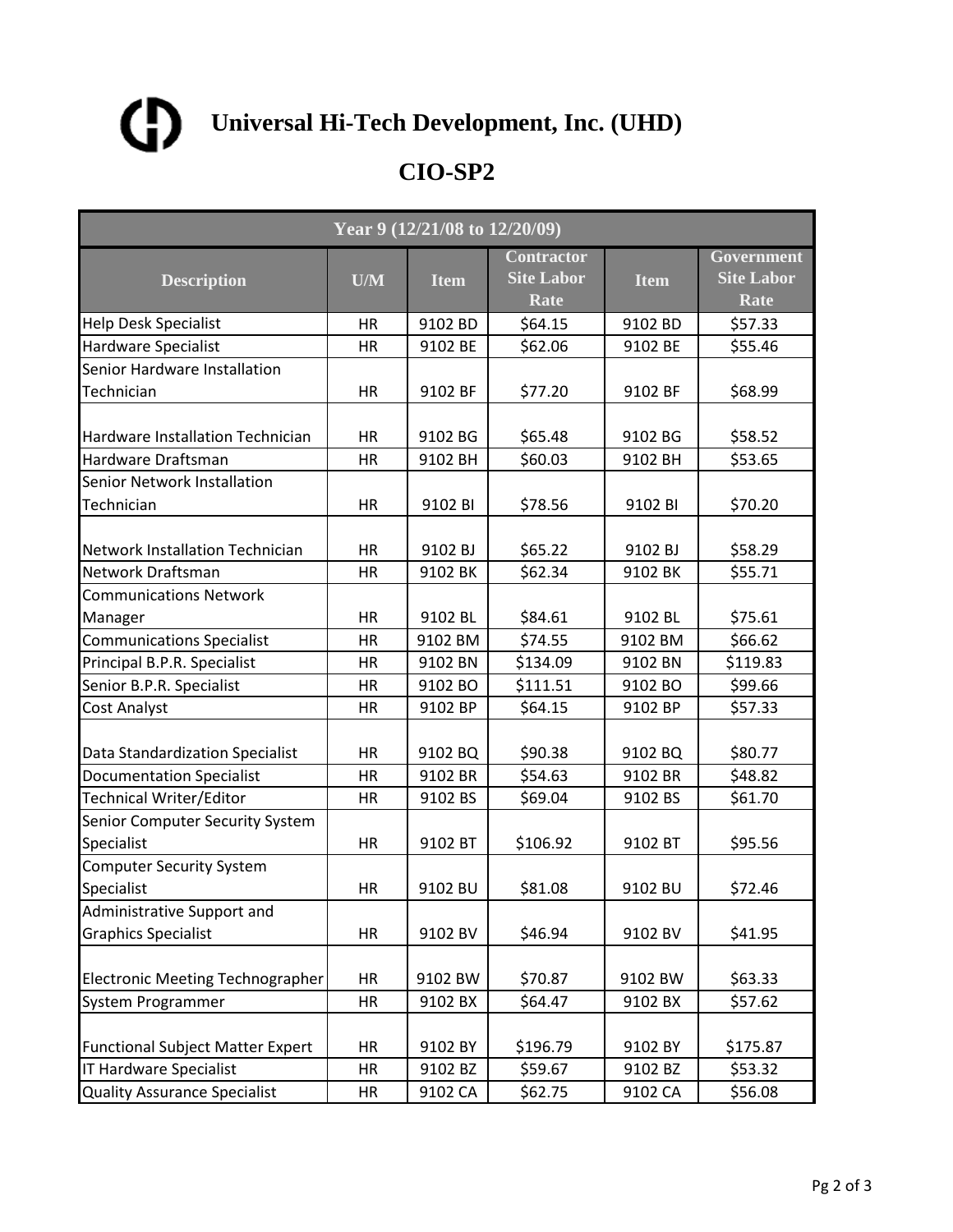

| Year 9 (12/21/08 to 12/20/09)                     |           |             |                                                |             |                                                |  |
|---------------------------------------------------|-----------|-------------|------------------------------------------------|-------------|------------------------------------------------|--|
| <b>Description</b>                                | U/M       | <b>Item</b> | <b>Contractor</b><br><b>Site Labor</b><br>Rate | <b>Item</b> | Government<br><b>Site Labor</b><br><b>Rate</b> |  |
| <b>Communications Hardware</b>                    |           |             |                                                |             |                                                |  |
| Specialist                                        | <b>HR</b> | 9102 CB     | \$84.61                                        | 9102 CB     | \$75.61                                        |  |
| <b>Communications Software</b>                    |           |             |                                                |             |                                                |  |
| Specialist                                        | <b>HR</b> | 9102 CC     | \$83.45                                        | 9102 CC     | \$74.57                                        |  |
| <b>Information Resource</b>                       |           |             |                                                |             |                                                |  |
| <b>Management Analyst</b>                         | <b>HR</b> | 9102 CD     | \$134.09                                       | 9102 CD     | \$119.83                                       |  |
| <b>Procurement Product Specialist</b>             | <b>HR</b> | 9102 CE     | \$121.01                                       | 9102 CE     | \$108.15                                       |  |
| <b>Imaging Specialist</b>                         | <b>HR</b> | 9102 CF     | \$79.31                                        | 9102 CF     | \$70.88                                        |  |
| <b>Application Systems Analyst</b>                | HR        | 9102 CG     | \$70.93                                        | 9102 CG     | \$63.39                                        |  |
| Software Systems Engineer                         | <b>HR</b> | 9102 CH     | \$116.49                                       | 9102 CH     | \$104.10                                       |  |
| <b>Disaster Recovery Specialist</b>               | <b>HR</b> | 9102 CI     | \$98.27                                        | 9102 CI     | \$87.82                                        |  |
| <b>Telecommunication Engineer</b>                 | <b>HR</b> | 9102 CJ     | \$84.61                                        | 9102 CJ     | \$75.61                                        |  |
| <b>Information Systems Training</b><br>Specialist | <b>HR</b> | 9102 CK     | \$62.90                                        | 9102 CK     | \$56.21                                        |  |
| Local Area Network Administrator                  | HR        | 9102 CL     | \$61.24                                        | 9102 CL     | \$54.73                                        |  |
| Wide Area Network Administrator                   | <b>HR</b> | 9102 CM     | \$74.55                                        | 9102 CM     | \$66.62                                        |  |
| Web Project Manager                               | <b>HR</b> | 9102 CN     | \$118.19                                       | 9102 CN     | \$105.62                                       |  |
| Web Designer                                      | HR        | 9102 CO     | \$83.45                                        | 9102 CO     | \$74.57                                        |  |
| Web Software Developer                            | <b>HR</b> | 9102 CP     | \$92.23                                        | 9102 CP     | \$82.43                                        |  |
| Web Content Administrator                         | HR        | 9102 CQ     | \$58.91                                        | 9102 CQ     | \$52.65                                        |  |
| Local Area Network Support                        |           |             |                                                |             |                                                |  |
| Technician                                        | <b>HR</b> | 9102 CR     | \$83.45                                        | 9102 CR     | \$74.57                                        |  |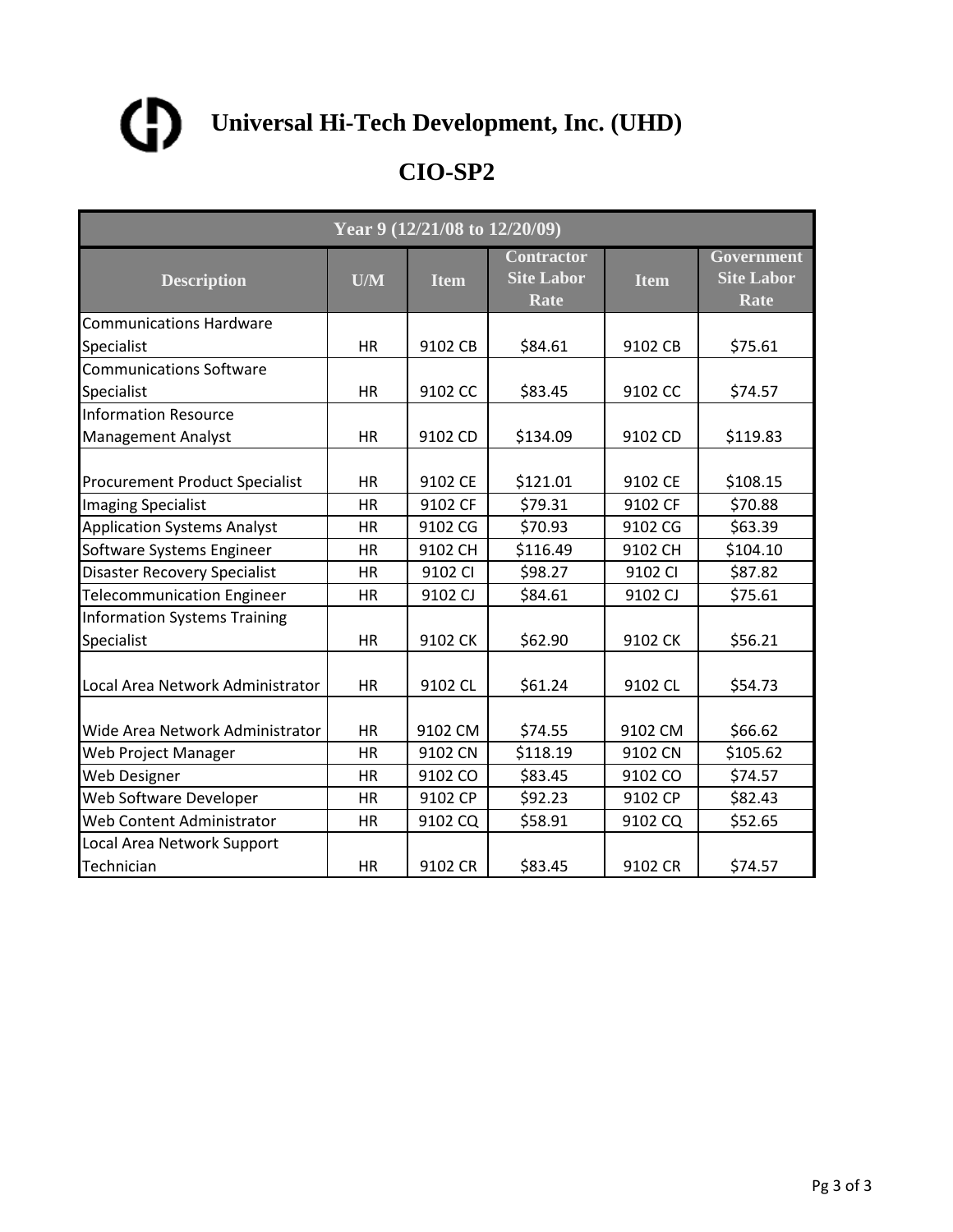

| Year 10 (12/21/09 to 12/20/10)           |           |             |                                                |             |                                                |  |
|------------------------------------------|-----------|-------------|------------------------------------------------|-------------|------------------------------------------------|--|
| <b>Description</b>                       | U/M       | <b>Item</b> | <b>Contractor</b><br><b>Site Labor</b><br>Rate | <b>Item</b> | Government<br><b>Site Labor</b><br><b>Rate</b> |  |
| Program Manager                          | HR        | 10101 AA    | \$155.39                                       | 10102 AA    | N/A                                            |  |
| Project Manager                          | HR        | 10101 AB    | \$121.74                                       | 10102 AB    | \$108.80                                       |  |
| <b>Quality Assurance Manager</b>         | HR        | 10101 AC    | \$103.44                                       | 10102 AC    | \$92.44                                        |  |
| <b>Quality Assurance Analyst</b>         | HR        | 10101 AD    | \$80.39                                        | 10102 AD    | \$71.84                                        |  |
| <b>Project Control Specialist</b>        | <b>HR</b> | 10101 AE    | \$62.10                                        | 10102 AE    | \$55.50                                        |  |
| <b>Program Administration Specialist</b> | HR        | 10101 AF    | \$54.58                                        | 10102 AF    | \$48.78                                        |  |
| <b>Senior Functional Analyst</b>         | <b>HR</b> | 10101 AG    | \$124.65                                       | 10102 AG    | \$111.40                                       |  |
| <b>Functional Analyst</b>                | HR        | 10101 AH    | \$114.85                                       | 10102 AH    | \$102.64                                       |  |
| <b>Principal Systems Architect</b>       | HR        | 10101 AI    | \$112.42                                       | 10102 AI    | \$100.47                                       |  |
| <b>Senior Systems Architect</b>          | <b>HR</b> | 10101 AJ    | \$106.64                                       | 10102AJ     | \$95.31                                        |  |
| <b>Principal Information Engineer</b>    | HR        | 10101 AK    | \$98.09                                        | 10102 AK    | \$87.66                                        |  |
| Senior Information Engineer              | HR        | 10101 AL    | \$84.29                                        | 10102 AL    | \$75.33                                        |  |
| Senior Computer Systems Analyst          | HR        | 10101 AM    | \$84.29                                        | 10102 AM    | \$75.33                                        |  |
| <b>Computer Systems Analyst</b>          | <b>HR</b> | 10101 AN    | \$75.65                                        | 10102 AN    | \$67.61                                        |  |
| Junior Computer Systems Analyst          | HR        | 10101 AO    | \$64.21                                        | 10102 AO    | \$57.38                                        |  |
| Senior Application Engineer              | <b>HR</b> | 10101 AP    | \$94.99                                        | 10102 AP    | \$84.89                                        |  |
| <b>Application Engineer</b>              | HR        | 10101 AQ    | \$83.51                                        | 10102 AQ    | \$74.63                                        |  |
| <b>Application Programmer</b>            | HR        | 10101 AR    | \$72.18                                        | 10102 AR    | \$64.51                                        |  |
| Junior Application Programmer            | <b>HR</b> | 10101 AS    | \$67.72                                        | 10102AS     | \$60.52                                        |  |
| <b>Student Application Programmer</b>    | HR        | 10101 AT    | \$54.82                                        | 10102 AT    | \$48.99                                        |  |
| Senior Database Mgmt. Specialist         | HR        | 10101 AU    | \$121.74                                       | 10102 AU    | \$108.80                                       |  |
| Database Mgmt. Specialist                | HR        | 10101 AV    | \$99.77                                        | 10102 AV    | \$89.17                                        |  |
| Data Entry Clerk                         | HR        | 10101 AW    | \$30.91                                        | 10102 AW    | \$27.62                                        |  |
| <b>Operations Manager</b>                | HR        | 10101 AX    | \$89.33                                        | 10102 AX    | \$79.83                                        |  |
| System Administrator                     | HR        | 10101 AY    | \$66.62                                        | 10102 AY    | \$59.54                                        |  |
| <b>System Operator</b>                   | HR        | 10101 AZ    | \$48.70                                        | 10102 AZ    | \$43.52                                        |  |
| <b>Senior Training Specialist</b>        | HR        | 10101 BA    | \$85.64                                        | 10102 BA    | \$76.54                                        |  |
| <b>Training Specialist</b>               | HR        | 10101 BB    | \$64.79                                        | 10102 BB    | \$57.90                                        |  |
| <b>Help Desk Manager</b>                 | HR        | 10101 BC    | \$81.51                                        | 10102 BC    | \$72.84                                        |  |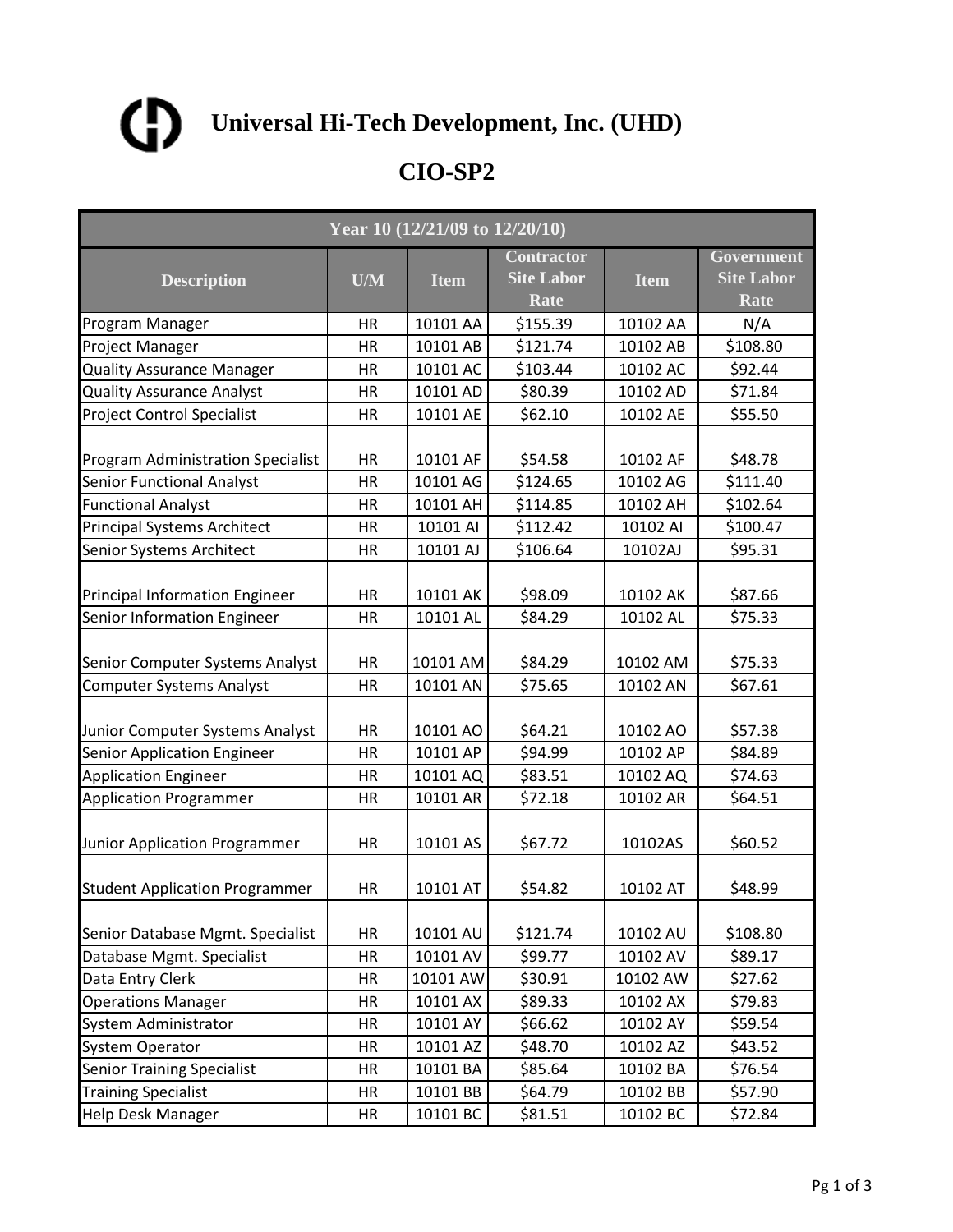

| Year 10 (12/21/09 to 12/20/10)                |           |             |                                                |             |                                         |  |
|-----------------------------------------------|-----------|-------------|------------------------------------------------|-------------|-----------------------------------------|--|
| <b>Description</b>                            | U/M       | <b>Item</b> | <b>Contractor</b><br><b>Site Labor</b><br>Rate | <b>Item</b> | Government<br><b>Site Labor</b><br>Rate |  |
| <b>Help Desk Specialist</b>                   | HR        | 10101 BD    | \$66.06                                        | 10102 BD    | \$59.04                                 |  |
| Hardware Specialist                           | HR        | 10101 BE    | \$63.91                                        | 10102 BE    | \$57.11                                 |  |
| Senior Hardware Installation                  |           |             |                                                |             |                                         |  |
| Technician                                    | HR        | 10101 BF    | \$79.53                                        | 10102 BF    | \$71.07                                 |  |
| <b>Hardware Installation Technician</b>       | <b>HR</b> | 10101 BG    | \$67.44                                        | 10102 BG    | \$60.27                                 |  |
| Hardware Draftsman                            | HR        | 10101 BH    | \$61.84                                        | 10102 BH    | \$55.27                                 |  |
| Senior Network Installation                   |           |             |                                                |             |                                         |  |
| Technician                                    | HR        | 10101 BI    | \$80.90                                        | 10102 BI    | \$72.30                                 |  |
| <b>Network Installation Technician</b>        | HR        | 10101 BJ    | \$67.18                                        | 10102 BJ    | \$60.04                                 |  |
| Network Draftsman                             | HR        | 10101 BK    | \$64.21                                        | 10102 BK    | \$57.38                                 |  |
| <b>Communications Network</b>                 |           |             |                                                |             |                                         |  |
| Manager                                       | HR        | 10101 BL    | \$87.15                                        | 10102 BL    | \$77.89                                 |  |
| <b>Communications Specialist</b>              | <b>HR</b> | 10101 BM    | \$76.79                                        | 10102 BM    | \$68.63                                 |  |
| Principal B.P.R. Specialist                   | HR        | 10101 BN    | \$138.11                                       | 10102 BN    | \$123.43                                |  |
| Senior B.P.R. Specialist                      | HR        | 10101 BO    | \$114.85                                       | 10102 BO    | \$102.64                                |  |
| Cost Analyst                                  | HR        | 10101 BP    | \$66.06                                        | 10102 BP    | \$59.04                                 |  |
| Data Standardization Specialist               | HR        | 10101 BQ    | \$93.10                                        | 10102 BQ    | \$83.20                                 |  |
| <b>Documentation Specialist</b>               | <b>HR</b> | 10101 BR    | \$56.26                                        | 10102 BR    | \$50.28                                 |  |
| Technical Writer/Editor                       | <b>HR</b> | 10101 BS    | \$71.10                                        | 10102 BS    | \$63.54                                 |  |
| Senior Computer Security System<br>Specialist | HR        | 10101 BT    | \$110.13                                       | 10102 BT    | \$98.43                                 |  |
| <b>Computer Security System</b>               |           |             |                                                |             |                                         |  |
| Specialist                                    | HR        | 10101 BU    | \$83.51                                        | 10102 BU    | \$74.63                                 |  |
| Administrative Support and                    |           |             |                                                |             |                                         |  |
| <b>Graphics Specialist</b>                    | HR        | 10101 BV    | \$48.34                                        | 10102 BV    | \$43.20                                 |  |
| <b>Electronic Meeting Technographer</b>       | HR        | 10101 BW    | \$73.00                                        | 10102 BW    | \$65.24                                 |  |
| System Programmer                             | HR        | 10101 BX    | \$66.41                                        | 10102 BX    | \$59.35                                 |  |
| <b>Functional Subject Matter Expert</b>       | HR        | 10101 BY    | \$202.69                                       | 10102 BY    | \$181.14                                |  |
| <b>IT Hardware Specialist</b>                 | <b>HR</b> | 10101 BZ    | \$61.45                                        | 10102 BZ    | \$54.92                                 |  |
| <b>Quality Assurance Specialist</b>           | HR        | 10101 CA    | \$64.62                                        | 10102 CA    | \$57.75                                 |  |